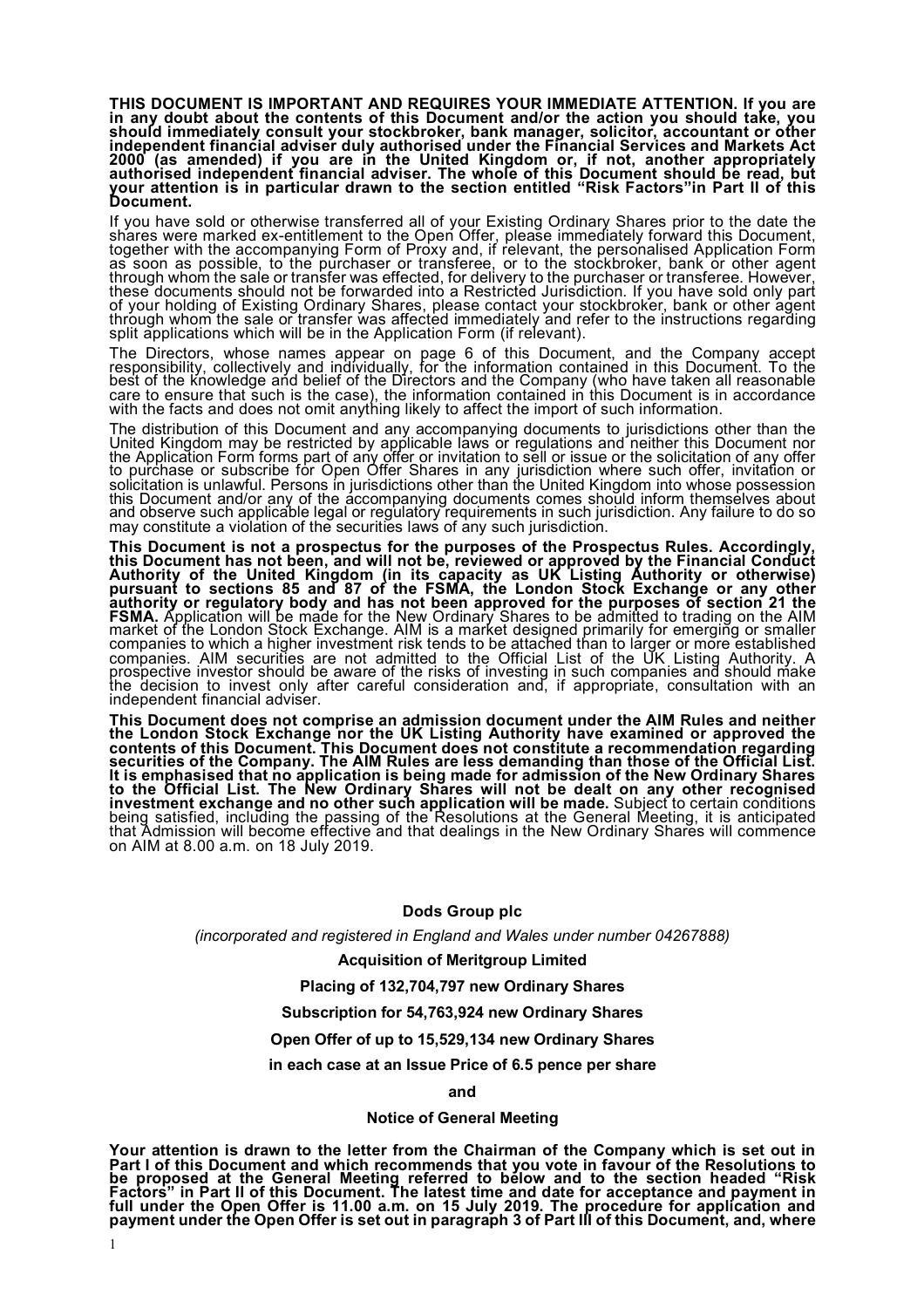**relevant, in the accompanying Application Form to be sent to Qualifying Non-CREST Shareholders.**

**Notice of a General Meeting of Dods Group plc, to be held at the offices of RPC LLP at Tower Bridge House, St Katharine's Way, London E1W 1AA at 9.00 a.m. on 16 July 2019 is set out**  at the end of this Document. To be valid the accompanying Form of Proxy for use in<br>connection with the meeting should be completed, signed and returned as soon as possible and, in any event, so as to reach the Company's registrars, Link Market Services Limited, by<br>not later than 9.00 a.m. on 12 July 2019. Completion and return of Forms of Proxy will not<br>preclude Shareholders from attending a **they so wish. For full details on proxy appointments, see the notes to the Notice of General Meeting and the Form of Proxy.**

Cenkos, which is authorised and regulated in the UK by the Financial Conduct Authority, is acting as nominated adviser to the Company in connection with the Fundraising and is not acting for any other<br>persons in relation to the Fundraising. Cenkos is acting exclusively for the Company and for no one<br>else in relation to th that Cenkos will not be responsible to anyone other than the Company for providing the protections afforded to clients of Cenkos or for advising any other person on the arrangements described in this Document. Cenkos has not authorised the contents of, or any part of, this Document and/or the<br>Application Form and no liability whatsoever is accepted by Cenkos for the accuracy of any information or opinions contained in this Document and/or the Application Form or for the omission of any information. The responsibilities of Cenkos as the Company's nominated adviser and broker under the<br>AIM Rules for Companies and the AIM Rules for Nominated Advisers are owed to the London Stock Exchange solely and are not owed to the Company or to any Director, Shareholder or any other person<br>in respect of his decision to acquire shares in the capital of the Company in reliance on any part of this Document or otherwise.

The New Ordinary Shares to be issued will, following their issue, rank pari passu with the Existing Ordinary Shares and will rank in full for all dividends and other distributions thereafter declared, made or paid on the o

The New Ordinary Shares will not be registered under the United States Securities Act of 1933, as amended (the "Sécurities Act") or under the securities laws of any state or other jurisdiction of the<br>United States or qualify for distribution under any of the relevant securities laws of Canada, Australia, New Zealand, the Republic of Ireland, the Republic of South Africa or Japan, nor has any prospectus<br>in relation to the New Ordinary Shares been lodged with or registered by the Australian Securities and Investments Commission or the Japanese Ministry of Finance. Accordingly, subject to certain exceptions, the New Ordinary Shares may not be, directly or indirectly, offered, sold, taken up,<br>delivered or transferred in or into such jurisdictions. Overseas Holders and any person (including, without limitation, custodians, nominees and trustees) who have a contractual or other legal obligation<br>to forward this Document to a jurisdiction outside the UK should seek appropriate advice before taking any action.

#### **IMPORTANT INFORMATION**

The Fundraising Shares have not been and will not be registered under the Securities Act, or under<br>the applicable securities laws of any state or other jurisdiction of the United States or qualified for distribution under any applicable securities laws in any other Restricted Jurisdiction. The Fundraising<br>Shares may not be offered, sold, taken up, resold, transferred or delivered, directly or indirectly,<br>within, into or i the securities laws of any state or other jurisdiction of the United States. Subject to certain exceptions, the Fundraising Shares are being offered and sold only outside the United States in offshore<br>transactions within the meaning of, and in accordance with, the safe harbour from the registration requirements in Regulation S under the Securities Act There will be no public offer of the Fundraising<br>Shares in the United States.

Cenkos makes no representation or warranty to any offeree or purchaser of the Placing Shares or Open Offer Shares regarding the legality of any investment in the securities by such offeree or purchaser under<br>the laws applicable to such offeree or purchaser. Each investor should consult with his, her or its own the laws applicable to such offeree or purchaser. Each investor should consult with his, her or its own advisers as to the legal, tax, business, financial and related aspects of a purchase of the Placing Shares or Open Off

None of the Fundraising Shares, the Application Form, this Document nor any other document connected with the Fundraising have been or will be approved or disapproved by the United States Securities and Exchange Commission of the United States or any other regulatory authority, nor have any of the foregoing authorities or any securities commission passed upon or endorsed the merits of the offering of the Fundraising Shares,<br>the Application Form or the accuracy or adequacy of this Document or any other document connected with the Fundraising. Any representation to the contrary is a criminal offence.

Notwithstanding anything to the contrary herein, each prospective investor may disclose to any and all persons, without limitation of any kind, the US federal income tax treatment and tax structure of the Company and of the transactions contemplated by the Company. For this purpose, "tax structure" shall mean any fact that may be relevant to understanding the purported or claimed US federal tax treatment of the transaction; provided that none of the following shall for this purpose constitute tax<br>treatment or tax structure information: the name of or other identifying information relating to the performance of the Company or its operations.

Not all Shareholders will be Qualifying Shareholders. Subject to certain exceptions, Shareholders in the<br>United States or who have registered addresses in, or who are resident or ordinarily resident in, or citizens of, any other Restricted Jurisdiction will not qualify to participate in the Fundraising and will not be sent an Application Form or otherwise be permitted to participate in the Fundraising. The attention of Overseas Shareholders is drawn to paragraph 6 of Part III of this Document.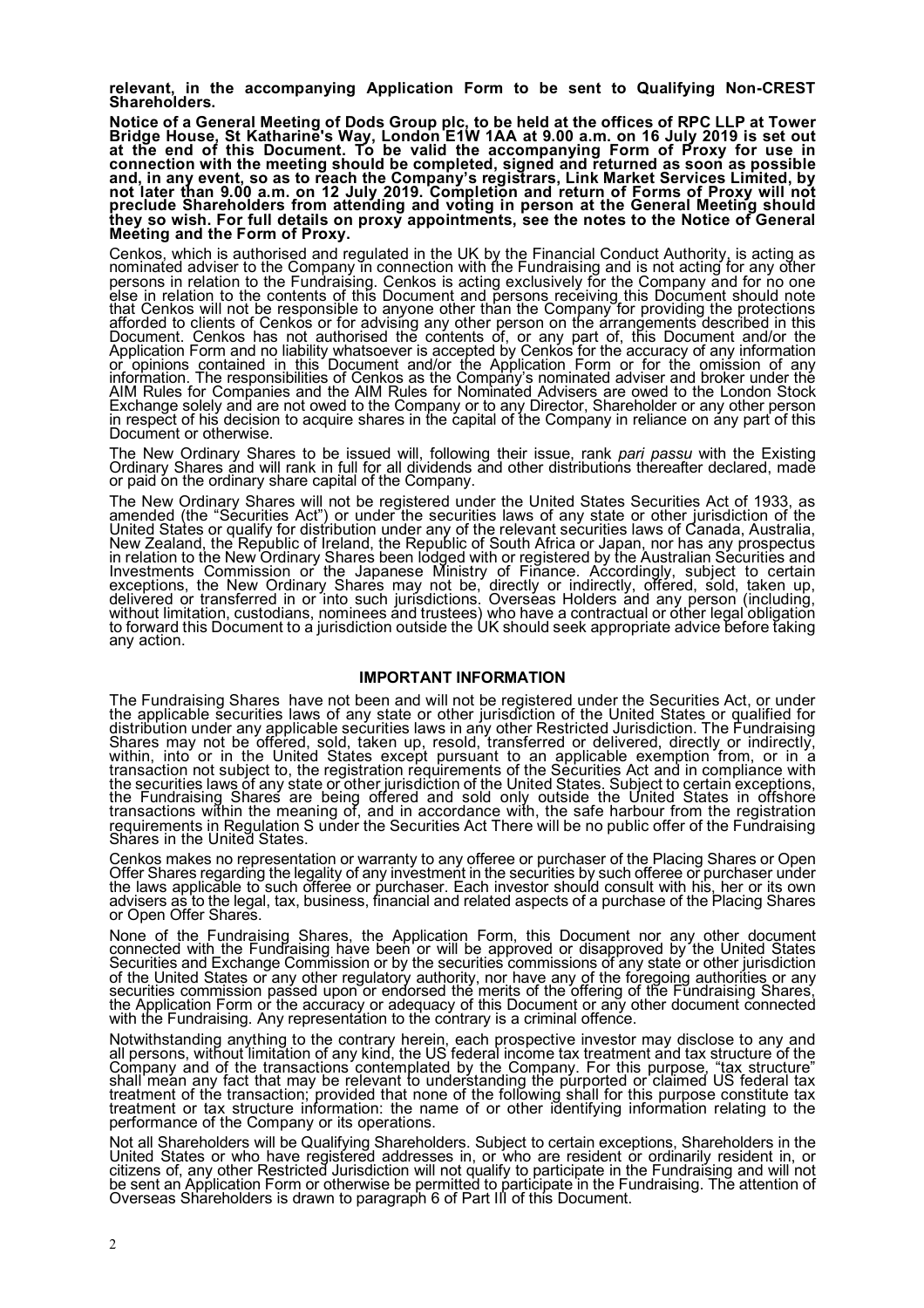# **The latest time and date for acceptance and payment in full under the Open Offer is 11.00 a.m. on 15 July 2019. The procedure for application and payment for under the Open Offer is set out in Part III of this Document, and, where relevant, in the accompanying Application Form.**

This Document may contain statements about Dods Group that are or may be "forward-looking statements, other than statements of historical facts, included in this Document may be forward-looking statements and are subject t be forward-looking statements and are subject to, *inter alia*, the risk factors described in Part II of this Document. Without limitation, any statements preceded or followed by, or that include, the words<br>"targets", "plans", "believes", "expects", "aims", "intends", "will", "may", "should", "anticipates", "estimates", "projects", "would", "could", "continue", "potential"or words or terms of similar substance or the negative thereof, are forward-looking statements. These forward-looking statements include<br>matters which are not facts. They appear in a number of places throughout this Document and include (without limitation) statements regarding the Directors' intentions, understanding, beliefs or current<br>expectations concerning, among other things, the Company's results of operations, financial condition, liquidity, prospects, growth and strategies. These forward-looking statements are not guarantees of<br>future performance and have not been reviewed by the auditors of Dods. These forward-looking<br>statements involve known and actual results, performance or achievements of any such person, or industry results, to be materially<br>different from any results, performance or achievements expressed or implied by such forward-looking<br>statements. These f present and future business strateğies of such persons and the environment in which each will opĕrate in the future. Investors should not place undue reliance on such forward-looking statements and, save<br>as is required by law or regulation (including to meet the requirements of the AIM Rules), Dods does not undertake any obligation to update publicly or revise any forward-looking statements (including to<br>reflect any change in expectations with regard thereto or any change in events, conditions or circumstances on which any such statement is based). All subsequent oral or written forward-looking<br>statements attributed to Dods or any persons acting on its behalf are expressly qualified in their<br>entirety by the caution time is specified in relation to them, and the posting or receipt of this Document shall not give rise to any implication that there has been no change in the facts set forth herein since such date.

Shareholders should not construe the contents of this Document as legal, tax or financial advice, and should consult with their own advisers as to the matters described herein.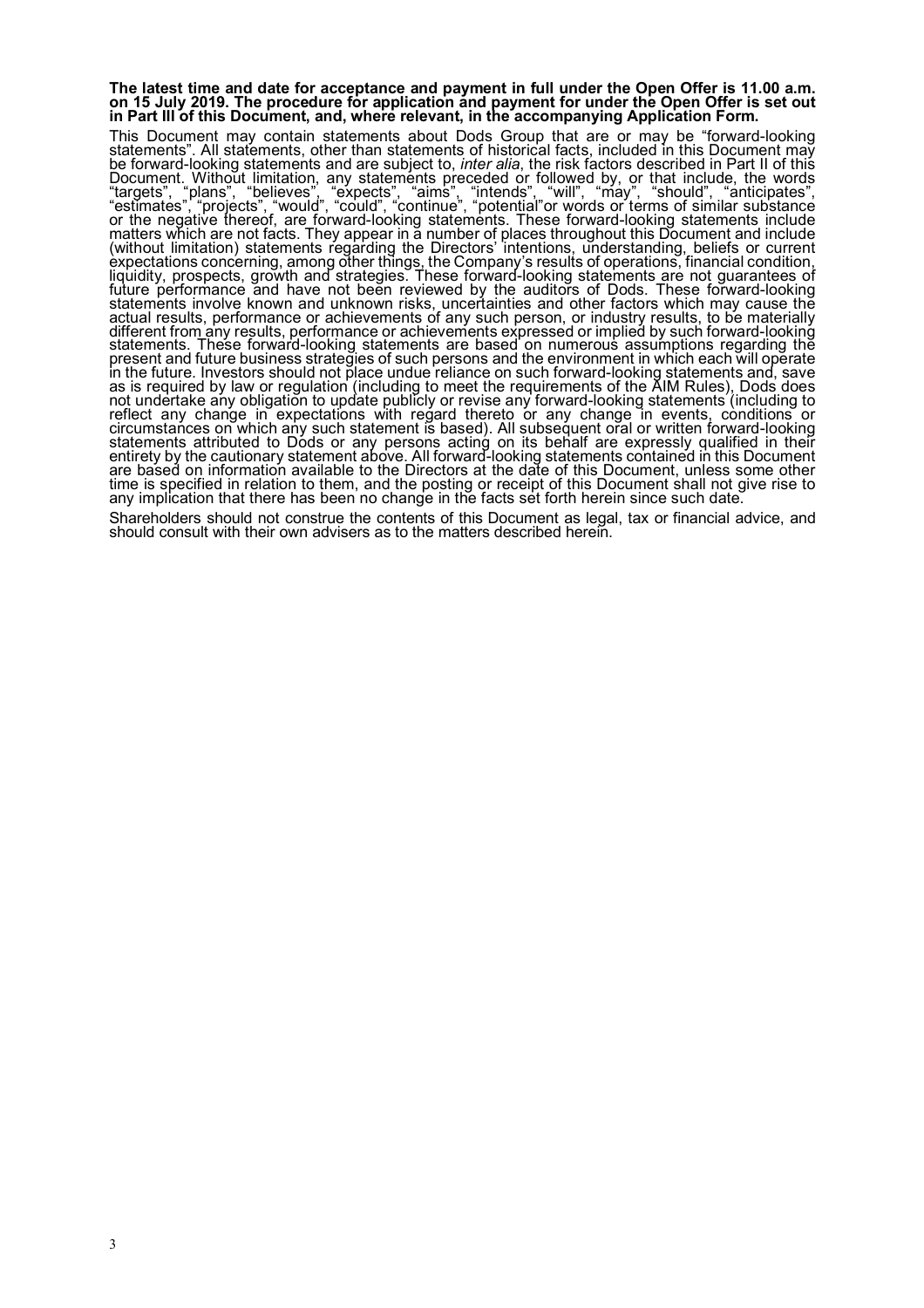## **Table of Contents**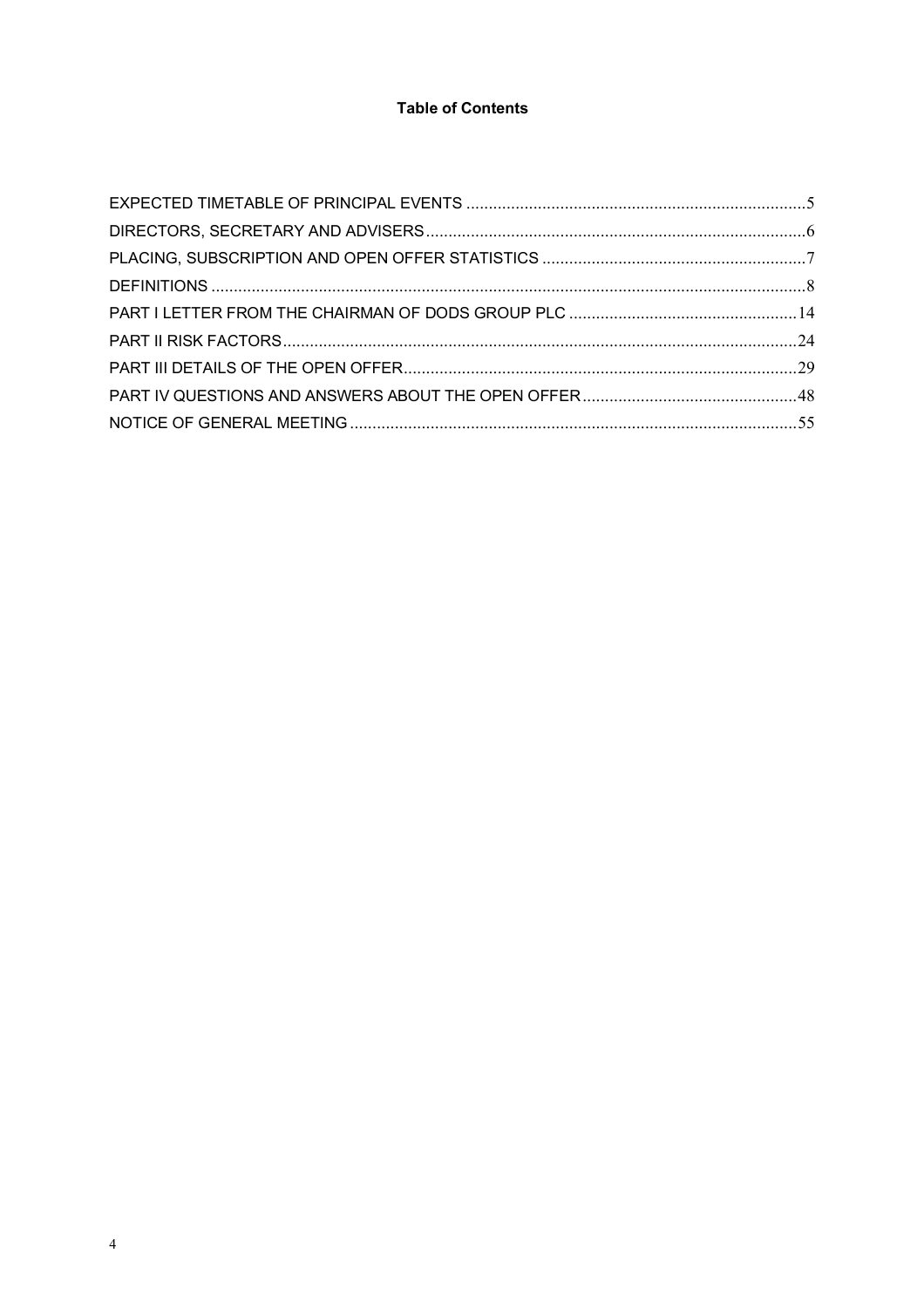#### **EXPECTED TIMETABLE OF PRINCIPAL EVENTS**

| Record Date for the Open Offer                                                                                                                                              | 5.00 p.m. on 26 June 2019  |
|-----------------------------------------------------------------------------------------------------------------------------------------------------------------------------|----------------------------|
| Announcement of the Acquisition, Placing, Subscription and Open<br>Offer                                                                                                    | 7.00 a.m. on 28 June 2019  |
| Existing Ordinary Shares marked "ex" by the London Stock<br>Exchange                                                                                                        | 8.00 a.m. on 28 June 2019  |
| Basic and Excess Entitlements credited to stock accounts in<br><b>CREST of Qualifying CREST Holders</b>                                                                     | 1 July 2019                |
| Recommended latest time for requesting withdrawal of Basic<br>Entitlements and Excess Entitlements from CREST                                                               | 4.30 p.m. on 9 July 2019   |
| Latest time for depositing Basic Entitlements and/or Excess<br><b>Entitlements into CREST</b>                                                                               | 3.00 p.m. on 10 July 2019  |
| Latest time and date for splitting of Application Forms (to satisfy<br>bona fide market claims only)                                                                        | 3.00 p.m. on 11 July 2019  |
| Latest time and date for receipt of Forms of Proxy                                                                                                                          | 9.00 a.m. on 12 July 2019  |
| Latest time and date for receipt of completed Application Forms<br>and payment in full under the Open Offer or settlement of relevant<br>CREST instruction (as appropriate) | 11.00 a.m. on 15 July 2019 |
| <b>General Meeting</b>                                                                                                                                                      | 9.00 a.m. on 16 July 2019  |
| Results of the General Meeting announced through a Regulatory<br><b>Information Service</b>                                                                                 | 16 July 2019               |
| Expected date for Admission and commencement of dealings of<br>the New Ordinary Shares and completion of the Acquisition                                                    | 8.00 a.m. on 18 July 2019  |
| Expected date for New Ordinary Shares to be credited to CREST<br>stock accounts                                                                                             | 18 July 2019               |
| Expected date for despatch of definitive share certificates for New<br><b>Ordinary Shares</b>                                                                               | by 25 July 2019            |
| Long stop date                                                                                                                                                              | 1 August 2019              |

*Notes:*

(i) References to times in this Document are to London time (unless otherwise stated).

(ii) If any of the above times or dates should change, the revised times and/or dates will be notified by an announcement to an RIS.

(iii) In order to subscribe for Open Offer Shares under the Open Offer, Qualifying Shareholders will need to follow the procedure set out in Part III of this Document and, where relevant, complete the accompanying Application Form. If Qualifying Shareholders have any queries on the procedure for acceptance and payment, or wish to request another Application Form, they should contact Link Market Services Limited on 02077 767574. Calls are charged at the standard geographic rate and will vary by provider. Calls outside the United Kingdom will be charged at the applicable international rate. The helpline is open between 9 am – 5.30 pm, Monday to Friday excluding public holidays in England and Wales. Please note that Link Market Services Limited cannot provide any financial, legal or tax advice and calls may be recorded and monitored for security and training purposes.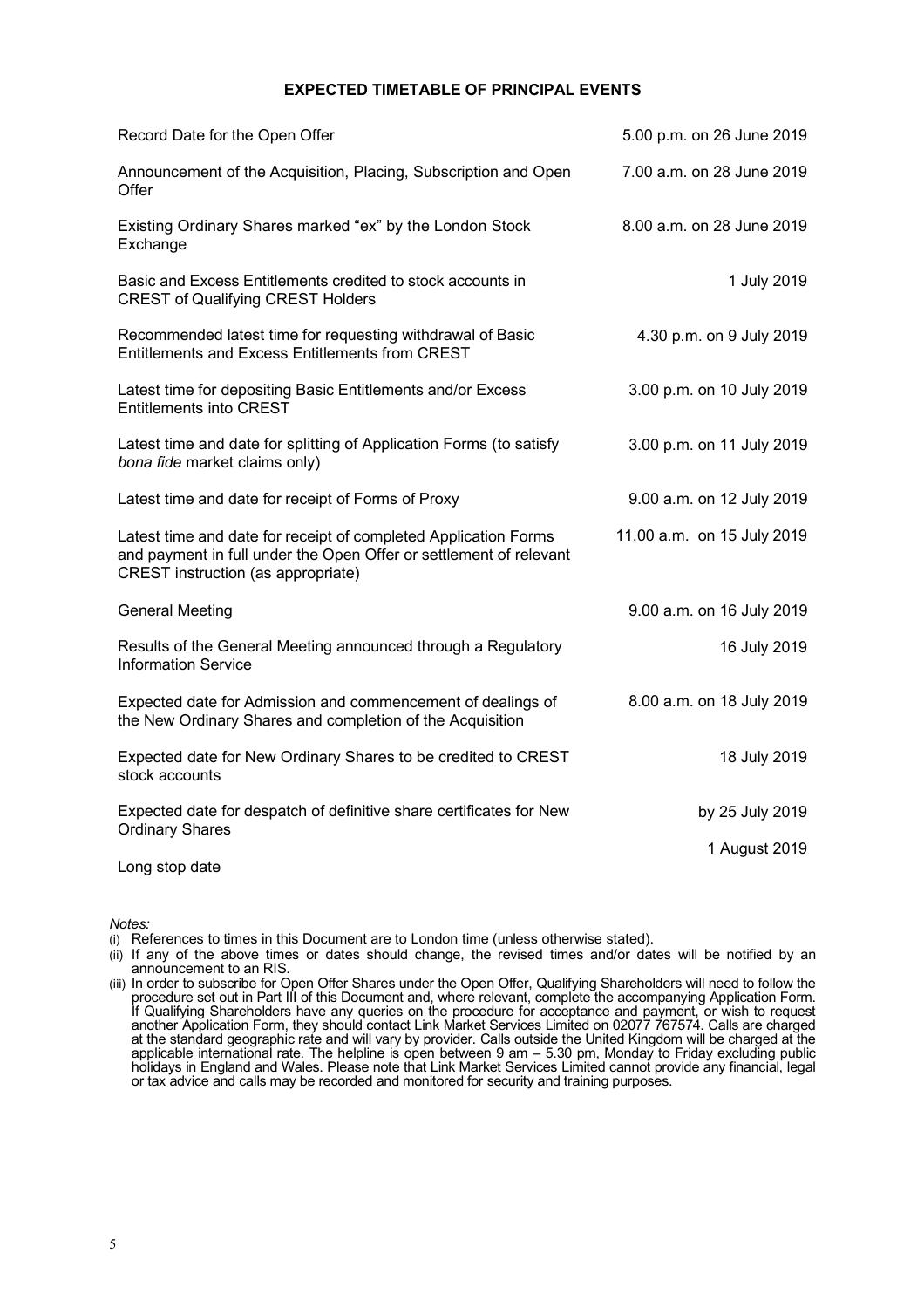# **DIRECTORS, SECRETARY AND ADVISERS**

| <b>Directors</b>                               | Dr. David Hammond - Chairman<br>Simon Presswell - Chief Executive Officer<br>Nitil Patel - Chief Financial Officer<br>Mark Smith - Non-Executive Director<br>Angela Entwistle - Non-Executive Director<br>Diane Lees CBE - Non-Executive Director<br>Richard Boon - Non-Executive Director |
|------------------------------------------------|--------------------------------------------------------------------------------------------------------------------------------------------------------------------------------------------------------------------------------------------------------------------------------------------|
| <b>Company Secretary</b>                       | <b>Fieldfisher Secretaries Limited</b><br><b>Riverbank House</b><br>2 Swan Ln<br>London<br>EC4R 3TT                                                                                                                                                                                        |
| <b>Registered Office</b>                       | Dods Group plc<br>11 <sup>th</sup> Floor<br>The Shard<br>32 London Bridge Street London<br>England<br><b>SE1 9SG</b>                                                                                                                                                                       |
| <b>Nominated Adviser and Broker</b>            | Cenkos Securities plc<br>6.7.8. Tokenhouse Yard<br>London<br>EC2R 7AS                                                                                                                                                                                                                      |
| Registrar                                      | <b>Link Asset Services Limited</b><br>The Registry<br>34 Beckenham Road<br>Beckenham<br>Kent<br>BR <sub>3</sub> 4TU                                                                                                                                                                        |
| <b>Legal Advisers to the Company</b>           | <b>RPC LLP</b><br><b>Tower Bridge House</b><br>St Katharine's Way<br>London<br>E1W 1AA                                                                                                                                                                                                     |
| <b>Legal Advisers to the Nominated Adviser</b> | <b>Fieldfisher LLP</b><br><b>Riverbank House</b><br>2 Swan Ln<br>London<br>EC4R 3TT                                                                                                                                                                                                        |
| <b>Receiving Agent for the Open Offer</b>      | <b>Link Asset Services</b><br><b>Corporate Actions</b><br>The Registry<br>34 Beckenham Road<br>Beckenham<br>Kent<br>BR3 4TU                                                                                                                                                                |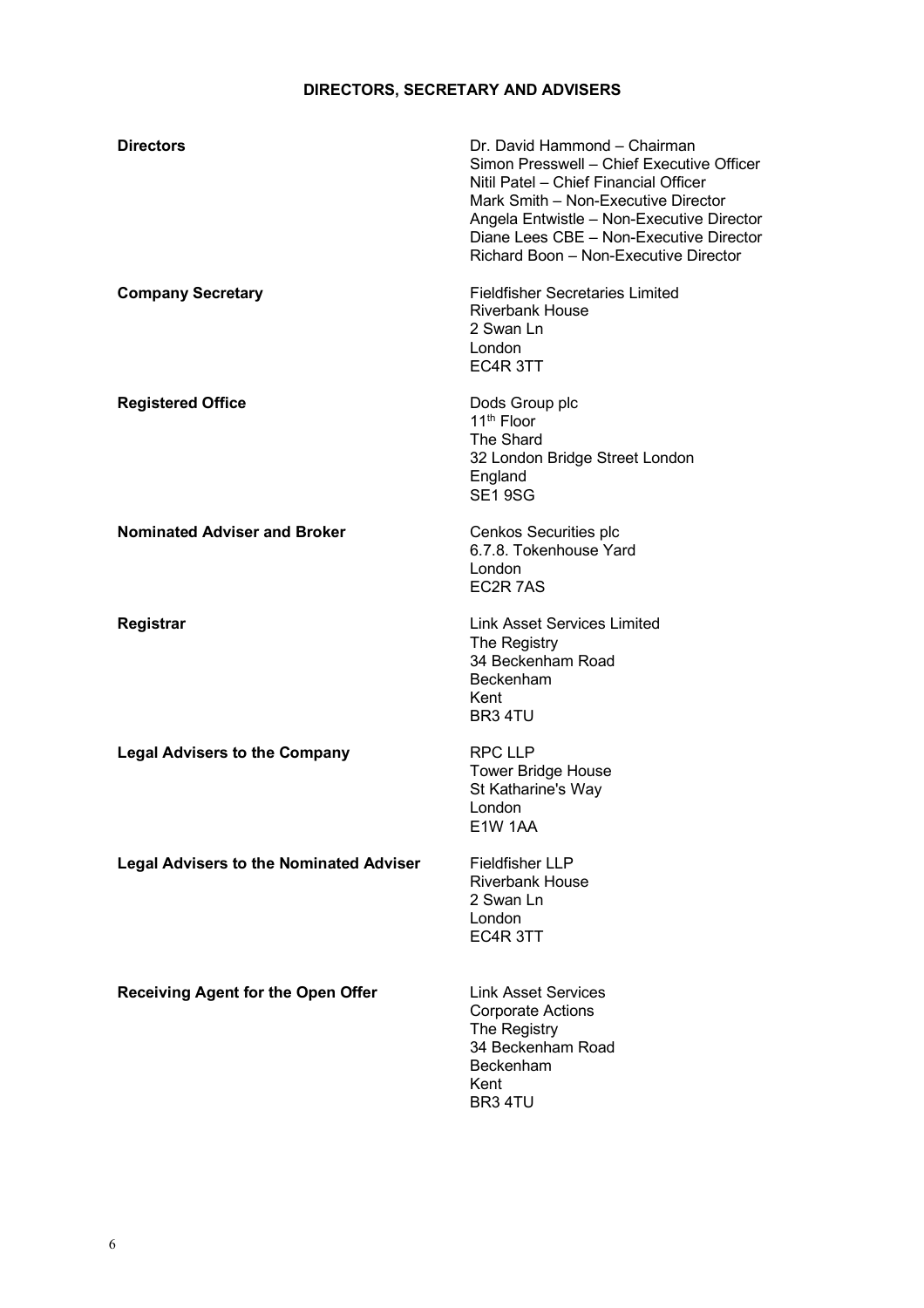## **PLACING, SUBSCRIPTION AND OPEN OFFER STATISTICS**

| Number of Existing Ordinary Shares in issue <sup>(1)</sup>                                                       | 341,640,953                                                        |
|------------------------------------------------------------------------------------------------------------------|--------------------------------------------------------------------|
| Basic Entitlement under the Open Offer                                                                           | 1 Open Offer Share for every 22<br><b>Existing Ordinary Shares</b> |
| Issue Price of each Fundraising Share                                                                            | 6.5 pence                                                          |
| Market Price per Existing Ordinary Share <sup>(2)</sup>                                                          | 8.5 pence                                                          |
| Discount to market price of £0.85 per Existing Ordinary<br>Share $(2)$                                           | 23.5 per cent.                                                     |
| Number of Placing Shares to be issued pursuant to the<br>Placing                                                 | 132,704,797                                                        |
| Proceeds of the Placing (before expenses)                                                                        | approximately £8.6 million                                         |
| Number of Subscription Shares to be subscribed for<br>pursuant to the Subscription                               | 54,763,924                                                         |
| Proceeds of the Subscription (before expenses)                                                                   | approximately £3.6 million                                         |
| Number of Open Offer Shares to be offered for subscription<br>by Qualifying Shareholders                         | 15,529,134                                                         |
| Maximum proceeds of the Open Offer (before expenses) <sup>(3)</sup>                                              | up to approximately £1.0 million                                   |
| Maximum proceeds of the Fundraising (before expenses) <sup>(3)</sup>                                             | up to approximately £13.2 million                                  |
| Estimated Maximum net proceeds of the Fundraising <sup>(3)</sup>                                                 | up to approximately £10.8 million                                  |
| Number of Initial Consideration Shares                                                                           | 13,715,881                                                         |
| Enlarged Share Capital following Admission <sup>(3)</sup>                                                        | 558,354,689                                                        |
| Percentage of Enlarged Share Capital represented by the<br>Placing Shares and Subscription Shares <sup>(3)</sup> | 33.6 per cent.                                                     |
| Maximum Percentage of Enlarged Share Capital represented<br>by the Open Offer Shares <sup>(3)</sup>              | 2.8 per cent.                                                      |
| <b>ISIN for Basic Entitlements</b>                                                                               | GB00BZ00WQ49                                                       |
| <b>ISIN for Excess Entitlements</b>                                                                              | GB00BZ00WS62                                                       |

*Notes:*

1. On 27 June 2019, being the last practicable date prior to the publication of this Document.

2. Based on the Closing Price on 27 June 2019, being the last practicable date prior to the publication of this Document.

3. Assuming full subscription under the Open Offer.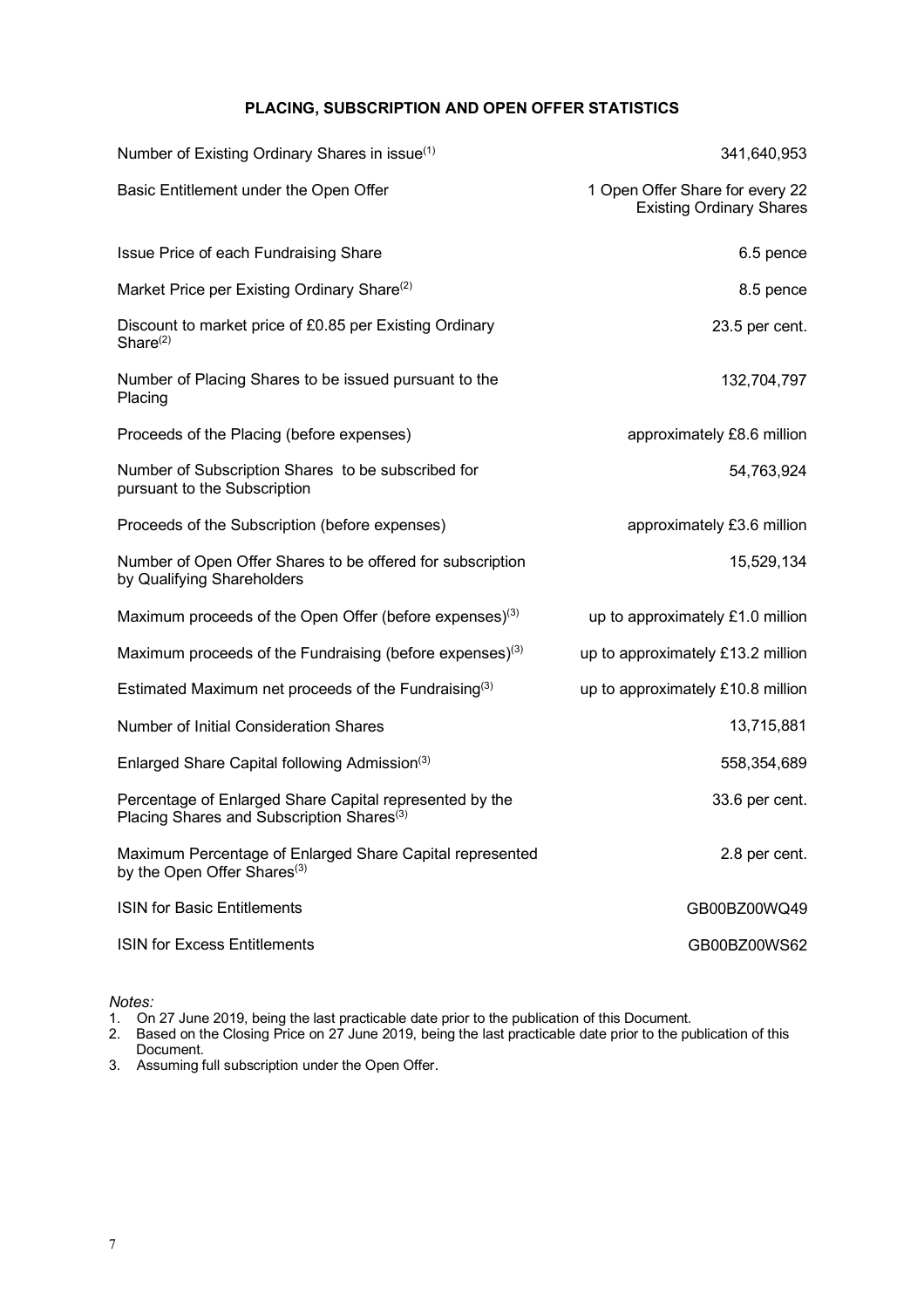### **DEFINITIONS**

The following definitions apply throughout this Document and the accompanying Form of Proxy and Application Form, unless the context requires otherwise or unless it is otherwise specifically provided:

| <b>Acquisition</b>                          | the proposed acquisition by the Company of the entire issued<br>share capital of Meritgroup                                                                                                                                                                          |
|---------------------------------------------|----------------------------------------------------------------------------------------------------------------------------------------------------------------------------------------------------------------------------------------------------------------------|
| <b>Acquisition Agreement</b>                | the agreement dated 11 June 2019 relating to the Acquisition,<br>made between the Company and the Sellers, a summary of which<br>is set out in paragraph 2 of Part I of this Document                                                                                |
| <b>Admission</b>                            | Admission of the New Ordinary Shares to trading on AIM<br>becoming effective                                                                                                                                                                                         |
| <b>AIM</b>                                  | the market of that name operated by the London Stock Exchange                                                                                                                                                                                                        |
| <b>AML</b>                                  | Anti-Money Laundering                                                                                                                                                                                                                                                |
| <b>AIM Rules</b>                            | the AIM Rules for Companies published from time to time by the<br>London Stock Exchange                                                                                                                                                                              |
| <b>Application Form</b>                     | the application form relating to the Open Offer which<br>accompanies this Document (where relevant)                                                                                                                                                                  |
| <b>Barclays</b>                             | Barclays plc                                                                                                                                                                                                                                                         |
| <b>Basic Entitlement</b>                    | the number of Open Offer Shares which Qualifying Holders are<br>entitled to subscribe for at the Issue Price pro rata to their holding<br>of Existing Ordinary Shares held at the Record Date pursuant to<br>the Open Offer a described in Part III of this Document |
| <b>Business Day</b>                         | a day (other than a Saturday or Sunday) on which commercial<br>banks are open for general business in London, England                                                                                                                                                |
| <b>Cenkos</b>                               | Cenkos Securities plc (registered number 05210733)                                                                                                                                                                                                                   |
| <b>Certificated or certificated</b><br>form | recorded on a company's share register as being held in<br>certificated form (i.e., not in CREST)                                                                                                                                                                    |
| <b>Chennai Property Lease</b>               | the lease deed to be entered into prior to Indian BTA Completion<br>between MSSPL and Letrim, relating to the land and building<br>currently occupied by MSSPL as described in the lease                                                                             |
| <b>City Code</b>                            | the City Code on Takeovers and Mergers                                                                                                                                                                                                                               |
| <b>Closing Price</b>                        | the closing middle market quotation of an Existing Ordinary Share<br>as derived from the AIM Appendix to the Daily Official List of the<br>London Stock Exchange                                                                                                     |
| <b>Companies Act or Act</b>                 | Companies Act 2006 (as amended)                                                                                                                                                                                                                                      |
| <b>Company or Dods</b>                      | Dods Group plc (registered number 04267888)                                                                                                                                                                                                                          |
| <b>Completion</b>                           | completion of the Acquisition                                                                                                                                                                                                                                        |
| <b>Consideration Shares</b>                 | the Ordinary Shares to be issued and allotted to the Vendors<br>pursuant to the Acquisition Agreement                                                                                                                                                                |
| <b>Core Sellers</b>                         | Cornelius Conlon, Anthony Buttanshaw and Ben Tindall, key<br>executives of Meritgroup                                                                                                                                                                                |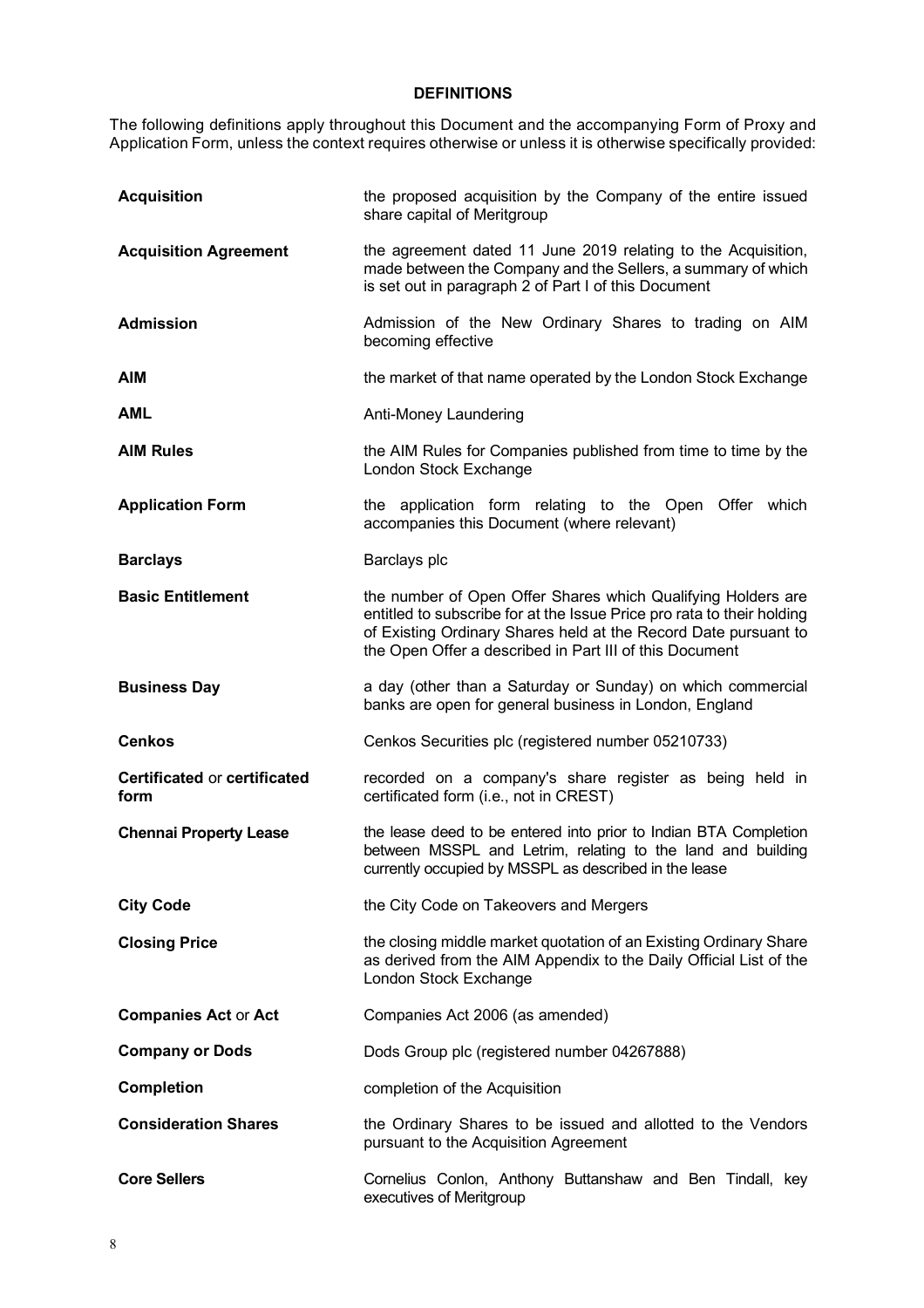| <b>CREST</b>                       | The relevant system as defined in the CREST Regulations in<br>respect of which Euroclear is the Operator (as defined in the<br><b>CREST Regulations)</b>                                                                                                                                                                                                                                                                                                                                                                  |
|------------------------------------|---------------------------------------------------------------------------------------------------------------------------------------------------------------------------------------------------------------------------------------------------------------------------------------------------------------------------------------------------------------------------------------------------------------------------------------------------------------------------------------------------------------------------|
| <b>CREST Manual</b>                | the rules governing the operation of CREST, consisting of the<br>CREST Reference Manual, CREST International Manual,<br>CREST Central Counterparty Service Manual, CREST Rules,<br>Registrars Service Standards, Settlement Discipline Rules,<br>CREST Courier and Sorting Services Manual, Daily Timetable,<br>CREST Application Procedures and CREST Glossary of Terms<br>(all as defined in the CREST Glossary of Terms promulgated by<br>Euroclear on 15 July 1996 and as amended since) as published<br>by Euroclear |
| <b>CREST member</b>                | a person who has been admitted by Euroclear as a system<br>member (as defined in the CREST Regulations)                                                                                                                                                                                                                                                                                                                                                                                                                   |
| <b>CREST Participant</b>           | a person who is, in relation to CREST, a system-participant (as<br>defined in the CREST Regulations)                                                                                                                                                                                                                                                                                                                                                                                                                      |
| <b>CREST payment</b>               | shall have the meaning given in the CREST Manual                                                                                                                                                                                                                                                                                                                                                                                                                                                                          |
| <b>CREST Regulations</b>           | the Uncertificated Securities Regulations 2001 (SI 2001/3755)<br>(as amended)                                                                                                                                                                                                                                                                                                                                                                                                                                             |
| <b>CREST sponsor</b>               | a CREST Participant admitted to CREST as a CREST sponsor                                                                                                                                                                                                                                                                                                                                                                                                                                                                  |
| <b>CREST sponsored member</b>      | a CREST member admitted to CREST as a sponsored member<br>(which includes all-CREST personal members)                                                                                                                                                                                                                                                                                                                                                                                                                     |
| <b>Directors or Board</b>          | the directors of the Company whose names appear on page 6<br>of this Document                                                                                                                                                                                                                                                                                                                                                                                                                                             |
| <b>Document or Circular</b>        | this document which for the avoidance of doubt does not<br>comprise a prospectus (under the Prospectus Rules) or an<br>admission document (under the AIM Rules)                                                                                                                                                                                                                                                                                                                                                           |
| <b>EBITDA</b>                      | earnings before interest, tax, depreciation and amortisation                                                                                                                                                                                                                                                                                                                                                                                                                                                              |
| EIS                                | enterprise investment scheme                                                                                                                                                                                                                                                                                                                                                                                                                                                                                              |
| enabled for settlement             | in relation to Basic Entitlements and Excess Entitlements,<br>enabled for the limited purpose of settlement of claim transactions<br>and USE transactions                                                                                                                                                                                                                                                                                                                                                                 |
| <b>Enlarged Group</b>              | the Company and its subsidiaries immediately following<br>Completion                                                                                                                                                                                                                                                                                                                                                                                                                                                      |
| <b>Enlarged Share Capital</b>      | the issued ordinary share capital of Dods immediately following<br>Admission                                                                                                                                                                                                                                                                                                                                                                                                                                              |
| EU                                 | the European Union                                                                                                                                                                                                                                                                                                                                                                                                                                                                                                        |
| <b>Euroclear</b>                   | Euroclear UK & Ireland Limited, the operator of CREST                                                                                                                                                                                                                                                                                                                                                                                                                                                                     |
| <b>Excess Application Facility</b> | to the extent that Basic Entitlements to Open Offer Shares are not<br>subscribed for by Qualifying Shareholders, such Open Offer<br>Shares will be available to satisfy excess applications, subject to<br>a maximum of 15,529,134 Open Offer Shares in aggregate, as                                                                                                                                                                                                                                                     |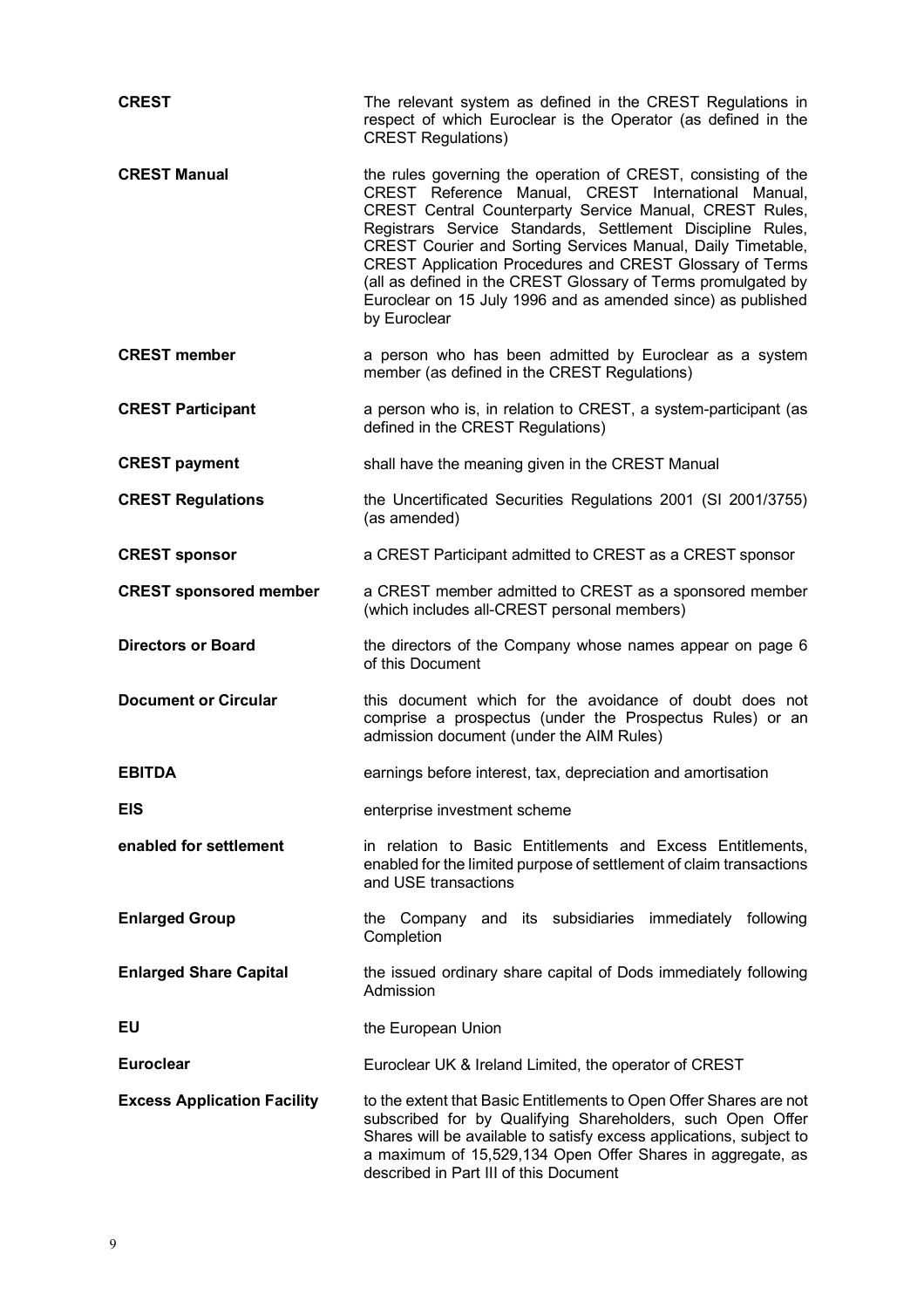| <b>Excess CREST Open Offer</b><br><b>Entitlements</b> | in respect of each Qualifying CREST Shareholder who has taken<br>up his Basic Entitlement in full, the entitlement to apply for Open<br>Offer Shares in addition to his Basic Entitlement credited to his<br>stock account in CREST, pursuant to the Excess Application<br>Facility, which may be subject to scaling back in accordance with<br>the provisions of this Document |
|-------------------------------------------------------|---------------------------------------------------------------------------------------------------------------------------------------------------------------------------------------------------------------------------------------------------------------------------------------------------------------------------------------------------------------------------------|
| <b>Excess Entitlements</b>                            | the entitlement for Qualifying Shareholders to apply to acquire<br>any number of Open Offer Shares subject to the limit on<br>applications under the Excess Application Facility, as described<br>in Part III of this Document                                                                                                                                                  |
| <b>Excess Shares</b>                                  | the Open Offer Shares applied for under the Excess Application<br>Facility, as defined in Part III of this Document                                                                                                                                                                                                                                                             |
| <b>Existing Group</b>                                 | the Company and its subsidiaries prior to completion of the<br>Acquisition                                                                                                                                                                                                                                                                                                      |
| <b>Existing Ordinary Shares</b>                       | the 341,640,953 Ordinary Shares in issue at the date of this<br>Document                                                                                                                                                                                                                                                                                                        |
| <b>Form of Proxy</b>                                  | the form of proxy accompanying this Document for use at the<br><b>General Meeting</b>                                                                                                                                                                                                                                                                                           |
| <b>Founder</b>                                        | <b>Cornelius Conlon</b>                                                                                                                                                                                                                                                                                                                                                         |
| <b>FCA</b>                                            | the Financial Conduct Authority of the UK                                                                                                                                                                                                                                                                                                                                       |
| <b>FX</b>                                             | foreign exchange                                                                                                                                                                                                                                                                                                                                                                |
| <b>FSMA</b>                                           | the Financial Services and Markets Act 2000 (as amended)                                                                                                                                                                                                                                                                                                                        |
| <b>Fundraising</b>                                    | the Placing, the Subscription and the Open Offer                                                                                                                                                                                                                                                                                                                                |
| <b>Fundraising Shares</b>                             | The Placing Shares, the Subscription Shares and the Open Offer<br><b>Shares</b>                                                                                                                                                                                                                                                                                                 |
| <b>General Meeting or GM</b>                          | the general meeting of the Company as described in this<br>Document, notice of which is set out at the end of this Document                                                                                                                                                                                                                                                     |
| <b>GM Date</b>                                        | the date of the General Meeting                                                                                                                                                                                                                                                                                                                                                 |
| <b>HMRC</b>                                           | Her Majesty's Revenue and Customs                                                                                                                                                                                                                                                                                                                                               |
| <b>Group or Dods Group</b>                            | the Company and its subsidiaries from time                                                                                                                                                                                                                                                                                                                                      |
| <b>Indian BTA</b>                                     | The slump sale agreement entered into between MSSPL and Letrim<br>dated 11 June 2019 relating to the slump sale of the business carried<br>on at that time by MSSPL from MSSPL to Letrim                                                                                                                                                                                        |
| <b>Indian BTA Completion</b>                          | completion of the sale under the Indian BTA                                                                                                                                                                                                                                                                                                                                     |
| <b>Indian Reorganisation</b>                          |                                                                                                                                                                                                                                                                                                                                                                                 |
|                                                       | has the meaning given in paragraph 2 of Part 1 of this Circular,<br>Summary of the Acquisition Agreement                                                                                                                                                                                                                                                                        |
| <b>Initial Consideration Shares</b>                   | the 13,715,881 Ordinary Shares to be issued and allotted to the<br>Vendors pursuant to and on completion of the Acquisition<br>Agreement                                                                                                                                                                                                                                        |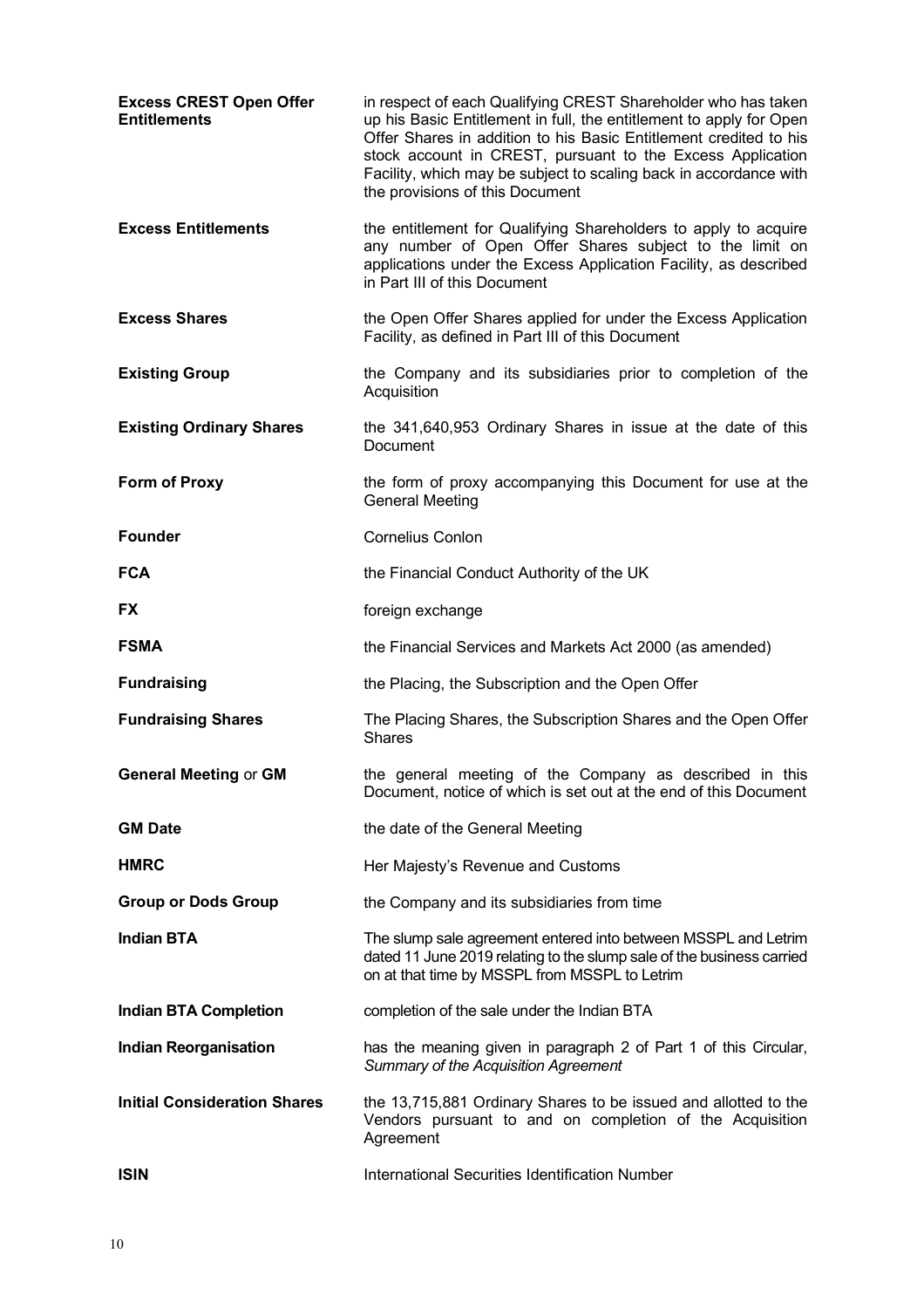| <b>Issue Price</b>                                         | 6.5 pence, being the price per share at which the Fundraising<br>Shares are issued                                                                                                       |
|------------------------------------------------------------|------------------------------------------------------------------------------------------------------------------------------------------------------------------------------------------|
| <b>KYC</b>                                                 | know your customer                                                                                                                                                                       |
| Letrim                                                     | Letrim Intelligence Services Private Limited, a company duly<br>authorized and existing under the laws of India, a subsidiary of<br>Meritgroup                                           |
| <b>Link Asset Services</b>                                 | A trading name of Link Market Services Limited                                                                                                                                           |
| <b>Listing Rules</b>                                       | the Listing Rules of the UKLA made in accordance with section<br>73A(2) of FSMA                                                                                                          |
| <b>London Stock Exchange</b>                               | London Stock Exchange plc                                                                                                                                                                |
| <b>Member Account ID</b>                                   | the identification code or number attached to any member<br>account in CREST                                                                                                             |
| <b>Merit Group</b>                                         | Meritgroup and its subsidiaries (including its wholly owned<br>subsidiary Merit Software Services Pvt. Ltd)                                                                              |
| <b>Meritgroup or Target</b>                                | Meritgroup Limited, a company registered in England and Wales<br>with company number 04842380 and registered office at One<br>Fleet Place, London, United Kingdom, EC4M 7WS              |
| <b>Money Laundering</b><br><b>Regulations</b>              | the Money Laundering Terrorist Funding and Transfer of Funds<br>(Information on the Payer) Regulations 2019 (as amended and<br>supplemented from time to time)                           |
| <b>MSSPL</b>                                               | Merit Software Services Private Limited, a company duly authorized<br>and existing under the laws of India, being at the date of the<br>Acquisition Agreement a subsidiary of Meritgroup |
| <b>Net Proceeds</b>                                        | the proceeds of the Fundraising less costs (and assuming full<br>subscription) of the Open Offer Shares                                                                                  |
| <b>New Ordinary Shares</b>                                 | the Placing Shares, the Subscription Shares, the Open Offer<br>Shares and the Initial Consideration Shares                                                                               |
| <b>Official List</b>                                       | the Official List of the UK Listing Authority                                                                                                                                            |
| <b>Open Offer</b>                                          | the proposed issue and allotment at the Issue Price of the Open<br>Offer Shares to Qualifying Shareholders as described in this<br>Document                                              |
| <b>Open Offer Shares</b>                                   | up to 15,529,134 Ordinary Shares to be issued and allotted to<br>Qualifying Shareholders pursuant to the Open Offer                                                                      |
| <b>Ordinary Shares</b>                                     | ordinary shares of 1 penny each in the capital of the Company                                                                                                                            |
| <b>Overseas Shareholders or</b><br><b>Overseas Holders</b> | Shareholders with registered addresses in, or who are citizens,<br>residents or nationals of, jurisdictions outside the UK                                                               |
| <b>Panel or Takeover Panel</b>                             | the Panel on Takeovers and Mergers                                                                                                                                                       |
| <b>Participant ID</b>                                      | the identification code or membership number used in CREST to<br>identify a particular CREST member or other CREST Participant                                                           |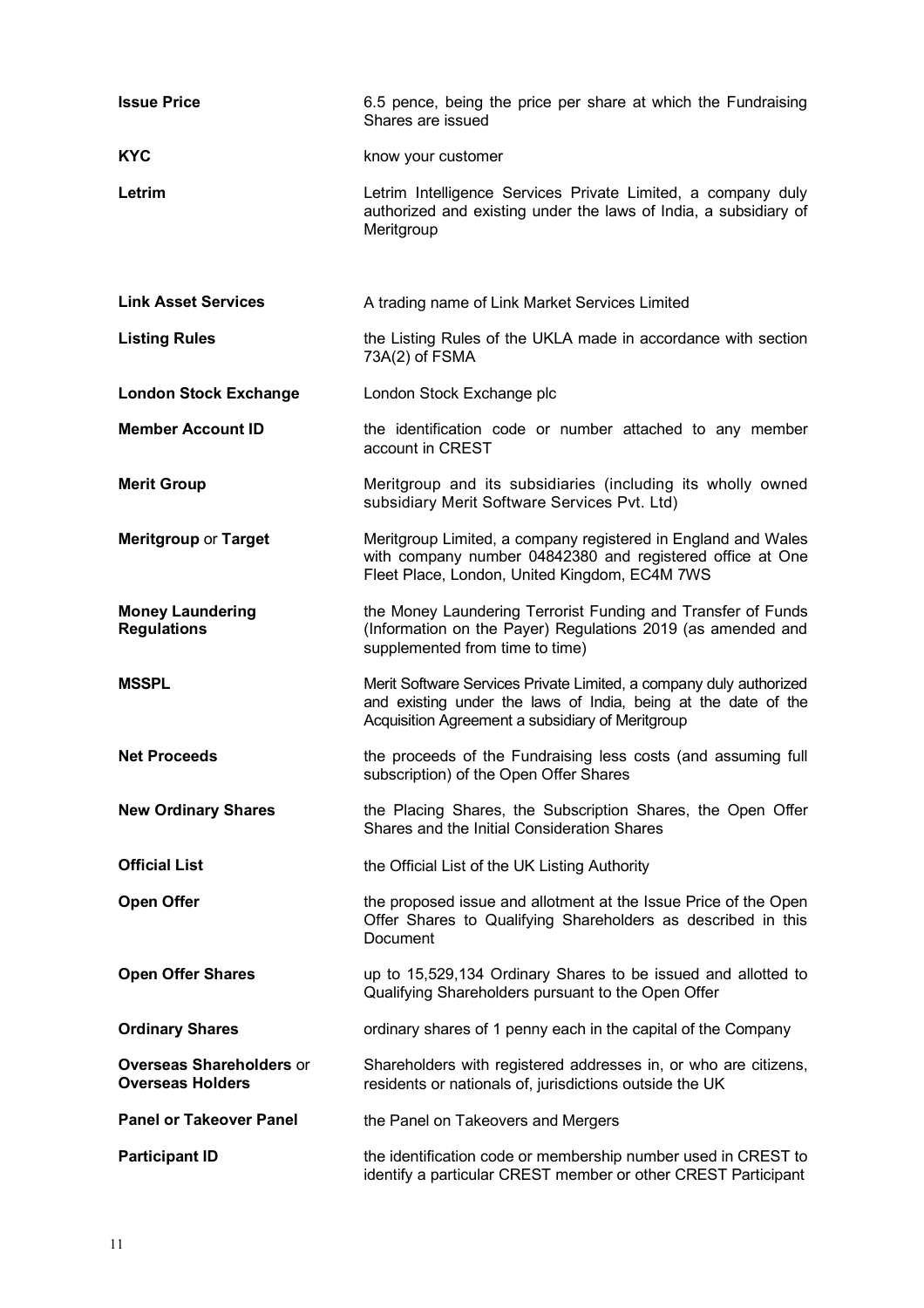| <b>Placees</b>                                                                        | those persons who have conditionally agreed to subscribe for, in<br>aggregate, 132,704,797 Placing Shares under the Placing                                                                                                                                                                                     |  |
|---------------------------------------------------------------------------------------|-----------------------------------------------------------------------------------------------------------------------------------------------------------------------------------------------------------------------------------------------------------------------------------------------------------------|--|
| <b>Placing</b>                                                                        | the proposed issue and allotment of the Placing Shares to the<br>Placees at the Issue Price                                                                                                                                                                                                                     |  |
| <b>Placing Agreement</b>                                                              | the conditional agreement dated 27 June 2019 between Cenkos<br>and the Company relating to the Placing and the Open Offer,<br>details of which are set out in paragraph 6 of Part I of this<br>Document                                                                                                         |  |
| <b>Placing Shares</b>                                                                 | the 132,704,797 Ordinary Shares to be issued and allotted to the<br>Placees pursuant to the Placing                                                                                                                                                                                                             |  |
| <b>Prospectus Rules</b>                                                               | the Prospectus Rules made in accordance with EU<br>Prospectus Directive 2003/7I/EC                                                                                                                                                                                                                              |  |
| <b>Qualifying CREST Holders or</b><br><b>Qualifying CREST Shareholder</b>             | Qualifying Holders holding Existing<br>Ordinary Shares<br>- in<br>uncertificated form                                                                                                                                                                                                                           |  |
| <b>Qualifying Holder or</b><br><b>Qualifying Shareholder</b>                          | Shareholders whose names appear on the register of members<br>of Dods on the Record Date as holders of Existing Ordinary<br>Shares and who are eligible to be offered Open Offer Shares<br>under the Open Offer in accordance with the terms and conditions<br>set out in this Document                         |  |
| <b>Qualifying non-CREST Holders</b><br>or Qualifying non-CREST<br><b>Shareholders</b> | Qualifying Holders<br>holding<br>Existing<br>Ordinary<br><b>Shares</b><br>in<br>certificated form                                                                                                                                                                                                               |  |
| <b>Receiving Agent</b>                                                                | <b>Link Asset Services</b>                                                                                                                                                                                                                                                                                      |  |
| <b>Record Date</b>                                                                    | 5.00 p.m. on 26 June 2019                                                                                                                                                                                                                                                                                       |  |
| <b>Resolutions</b>                                                                    | the resolutions to be proposed at the General Meeting as set out<br>in the notice of General Meeting at the end of this Document                                                                                                                                                                                |  |
| <b>Restricted Jurisdiction</b>                                                        | the United States, Australia, Canada, Japan, New Zealand, the<br>Republic of Ireland and the Republic of South Africa, or any other<br>jurisdiction where the distribution of this Document and/or the<br>offer or sale of Ordinary Shares would constitute a breach of local<br>securities laws or regulations |  |
| <b>RIS</b>                                                                            | a regulatory information service as defined by the Listing Rules                                                                                                                                                                                                                                                |  |
| <b>Securities Act</b>                                                                 | the US Securities Act of 1933, as amended                                                                                                                                                                                                                                                                       |  |
| <b>Sellers</b>                                                                        | the existing shareholders of the Target                                                                                                                                                                                                                                                                         |  |
| <b>Shareholders</b>                                                                   | holders of Ordinary Shares                                                                                                                                                                                                                                                                                      |  |
| <b>SME</b>                                                                            | small and medium-sized enterprise                                                                                                                                                                                                                                                                               |  |
| <b>SPA</b>                                                                            | the sale and purchase agreement                                                                                                                                                                                                                                                                                 |  |
| <b>Sterling</b>                                                                       | pounds sterling, the basic unit of currency in the UK                                                                                                                                                                                                                                                           |  |
| <b>Subscription</b>                                                                   | the proposed issue and allotment of the Subscription Shares to<br>subscribers outside of the Placing at the Issue Price                                                                                                                                                                                         |  |
| <b>Subscription Shares</b>                                                            | The 54,763,924 Ordinary Shares to be issued and allotted to the<br>subscribers pursuant to the Subscription                                                                                                                                                                                                     |  |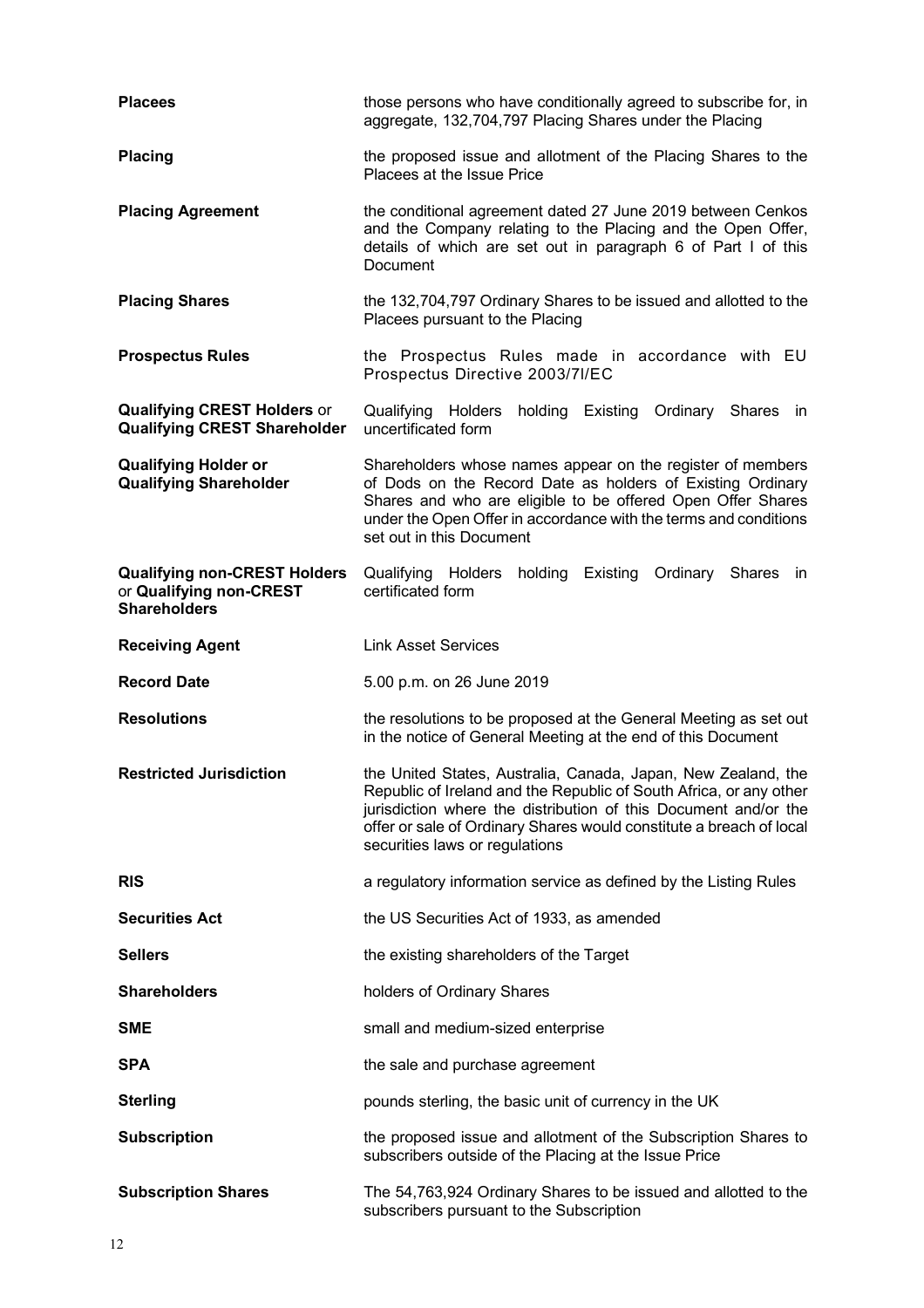| <b>UK or United Kingdom</b>              | the United Kingdom of Great Britain and Northern Ireland                                                                                                                                                                           |
|------------------------------------------|------------------------------------------------------------------------------------------------------------------------------------------------------------------------------------------------------------------------------------|
| <b>UK Listing Authority or UKLA</b>      | the UK Listing Authority, being the FCA acting as competent<br>authority for the purposes of Part IV of FSMA                                                                                                                       |
| uncertificated or uncertificated<br>form | recorded on the relevant register or other record of the share or<br>other security as being held in uncertificated form in CREST and<br>title to which, by virtue of the CREST Regulations, may be<br>transferred by way of CREST |
| <b>US or United States</b>               | the United States of America, its territories and possessions, any<br>State of the United States, and the District of Columbia                                                                                                     |
| <b>VCT</b>                               | a venture capital trust under Part 6 of the Income Tax Act 2007                                                                                                                                                                    |
| <b>VAT</b>                               | value added tax                                                                                                                                                                                                                    |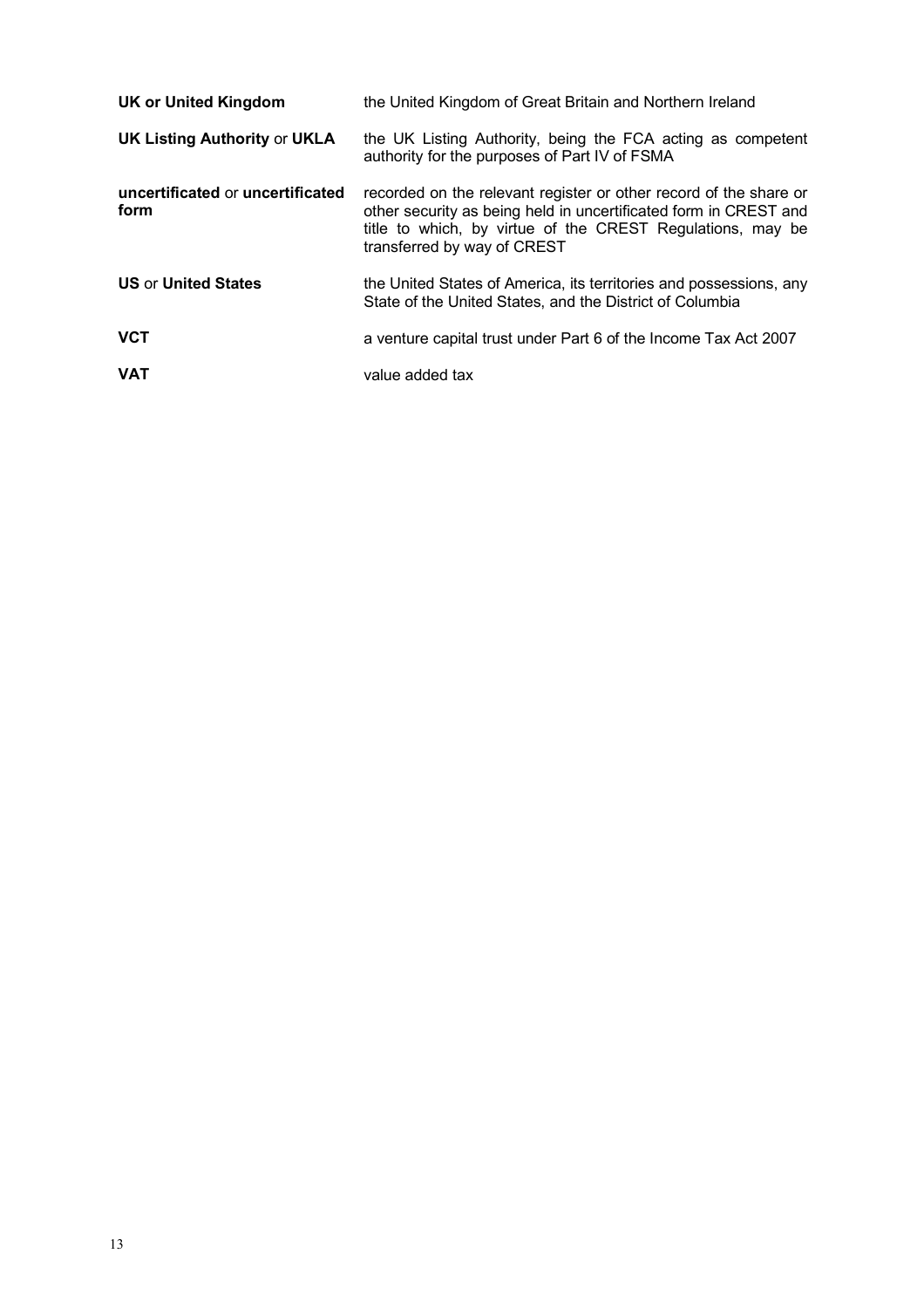### **PART I LETTER FROM THE CHAIRMAN OF DODS GROUP PLC**

*(incorporated and registered in England and Wales under number 04267888)*

*Current Directors:* Dr. David Hammond – *Chairman*  Simon Presswell – *Chief Executive Officer*  Nitil Patel *– Chief Financial Officer* Mark Smith – *Non-Executive Director*  Angela Entwistle – *Non-Executive Director* Diane Lees CBE *– Non-Executive Director* Richard Boon *– Non-Executive Director*

*Registered Office:*  11th Floor The Shard 32 London Bridge Street London England SE1 9SG

28 June 2019

*To Shareholders and, for information only, option holders*

# **Proposed Acquisition of Meritgroup Limited Placing of 132,704,797 new Ordinary Shares at 6.5 pence per share Subscription for 54,763,924 new Ordinary Shares at 6.5 pence per share Open Offer of up to 15,529,134 new Ordinary Shares at 6.5 pence per share and**

**Notice of General Meeting**

#### **1. Introduction**

On 11 June 2019, the Company announced the conditional acquisition of Meritgroup for a total consideration of up to £22.4 million on a debt free basis, payable in a mixture of cash (in the amount of up to £19.3 million) and the balance of £3.1 million by the issue to the three core sellers of Meritgroup (the "Vendors") of new Ordinary Shares in the Company in three equal instalments over a two-year period, with the Initial Consideration Shares to be issued as the first tranche on Completion. It was also announced at that time that completion of the Acquisition remained conditional on, inter-alia, the successful completion of a fundraising and the approval by Shareholders at a general meeting of the Company. The Company has today announced details of the Fundraising in connection with the proposed acquisition of Meritgroup.

In order to part fund the cash element of the consideration payable on Completion (being £19.3 million), the Fundraising will raise a total of up to approximately £13.2 million (before expenses) by way of:

- a) a conditional Placing to raise, in aggregate approximately £8.6 million (before fees and expenses) by the issue and allotment by the Company of 132,704,797 Ordinary Shares at the Issue Price;
- b) a conditional Subscription to raise, in aggregate approximately £3.6 million (before fees and expenses) by the issue and allotment by the Company of 54,763,924 Ordinary Shares at the Issue Price; and
- c) an Open Offer (the "**Open Offe**r") to all Qualifying Shareholders to subscribe, at the Issue Price, on the basis of 1 Ordinary Share for every 22 Existing Ordinary Shares, at the Issue Price, payable in full on acceptance, to raise up to a maximum of £1.0 million.

The Fundraising is conditional, *inter alia*, upon the satisfaction of certain conditions, including, *inter alia*, the approval of Shareholders of the Company of the resolutions (the "**Resolutions**") to be proposed at a general meeting of the Company to be held in due course and admission to trading of the new Ordinary Shares to trading on AIM ("**Admission**"). The Fundraising is not underwritten.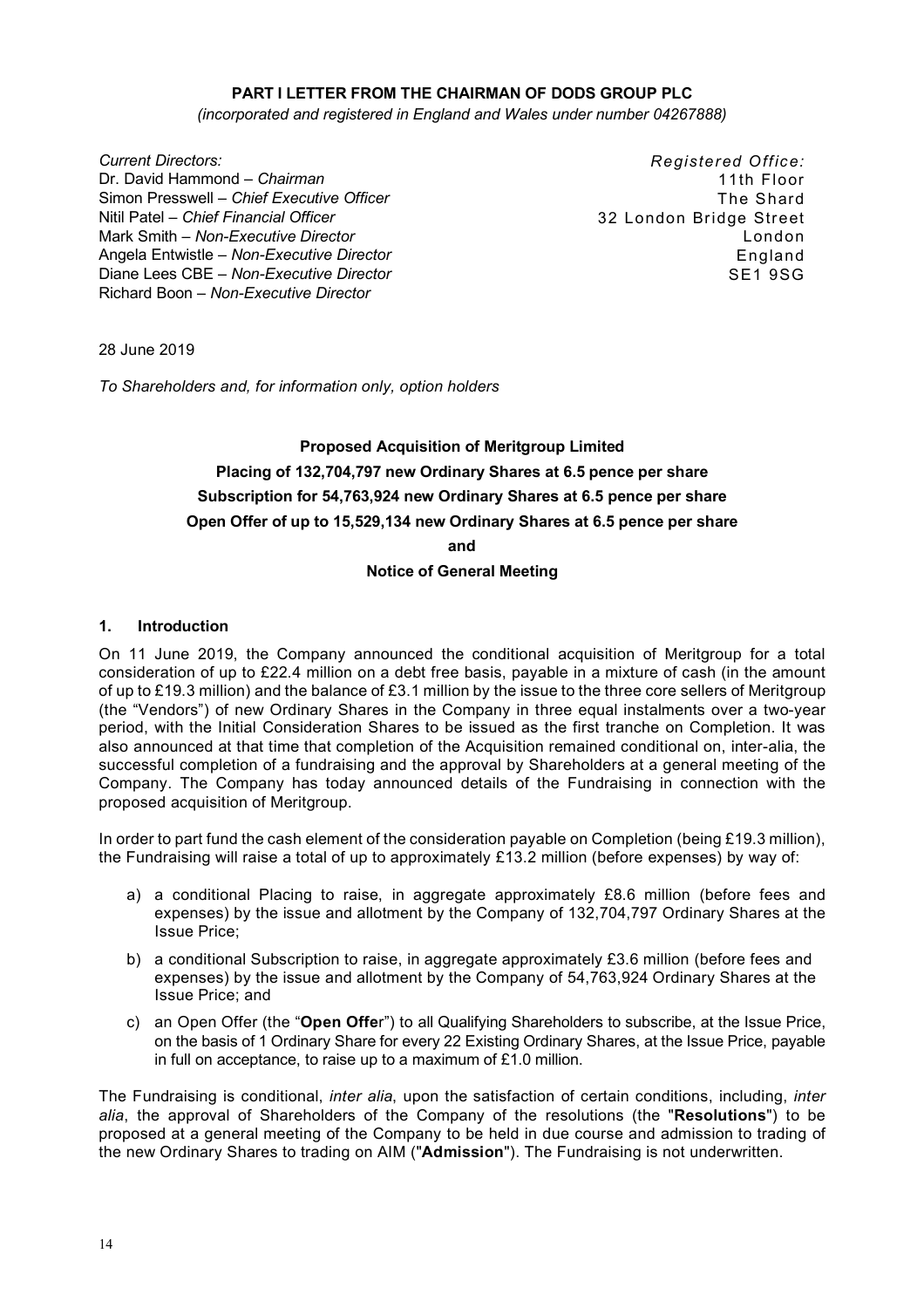The Issue Price represents a discount of approximately 23.5 per cent. to the closing middle market price of 8.5 pence per Existing Ordinary Share on 27 June 2019 (being the last practicable date before publication of this document).

In addition, the Company has entered into a new 5 year £5 million debt facility with Barclays Bank plc, the primary purpose of which is to part fund the Acquisition.

The purpose of this Document is to explain the background to, details of and reasons for the Acquisition, the Fundraising and the use of proceeds and to recommend that Shareholders vote in favour of the Resolutions.

### **2. Background to and reasons for the Acquisition and Fundraising**

### *Business overview*

Dods, and its subsidiaries (together the "**Group**" or "**Dods Group**"), helps its clients to navigate the complex political and public sector environments across the UK and EU. The first "Dods" branded product, Dods Parliamentary Companion, was published in 1832 and the Group is well established in key areas of the UK and EU political, public sector and special policy area communities.

The Group operates in four main divisions which involve:

- 1) **Business Intelligence** providing market intelligence, news and insight on political and policy matters, to its clients.
- 2) **Events** arranging over 400 conferences, summits, roundtables and awards programmes annually which connect clients to a targeted audience.
- 3) **Media** the publication of 14 leading print and media brands owned by the Group, including magazines, websites and directories, such as Politics Home, Total Politics, Training Journal, Holyrood and Civil Service World.
- 4) **Training** the provision of learning and development programmes for private and public sector bodies, delivering over 40 government training programmes per annum.

The Group, via its product portfolio, can help clients solve their challenges relating to government, regulatory and public affairs in an efficient, single outsourced solution. The Group's services can help to decipher public policy and enable client businesses to deal effectively with specific and complex policy and reputational issues. The Group's multinational clients include Microsoft, Coca Cola, BAE Systems and GlaxoSmithKline.

### *Strategy*

Following a period of restructuring within the business, the Group has focused on a strategy that seeks to deliver growth by increasing average client spend, raising operating margins through increased commercialisation of the Group's proprietary data and enhancing its existing portfolio. The Company seeks to simplify and strengthen the Group's core business to deliver sustainable shareholder value in the long term.

A key part of the Group's strategy is to acquire complementary business in both existing and new sectors and product areas, to enhance the Group's current offering. The Board has been evaluating potential targets that offer business critical services, focus on research, data or digital media and operate in regulated industries such as financial services, pharmaceutical/healthcare, technology and hospitality and which fulfil the criteria listed below.

Management has and will continue to assess targets that generate revenues between £5 million to £25 million, have positive free cash flow and generate profits. Preferred targets are those with an international presence or potential to exploit the Group's existing domestic and international operations.

The Group's development of a business model based on Augmented Intelligence (the application of information technology to enhance human intelligence) underpins this growth strategy. The Board believe that Augmented Intelligence will facilitate the provision by the Group greater value to its clients by being a critical partner in helping them to solve their complex problems, mitigate major business risks and to secure their own competitive advantage.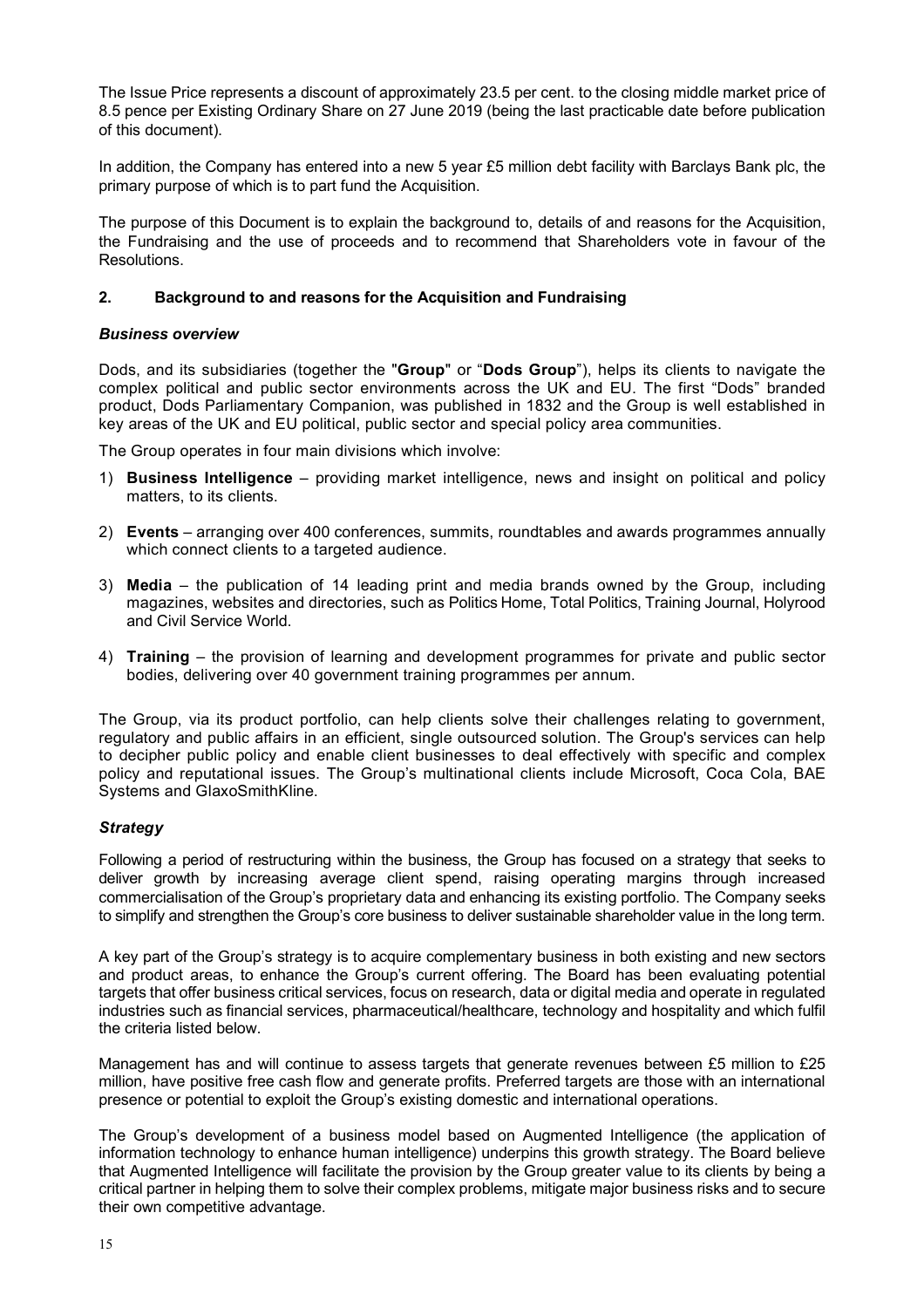## *Meritgroup*

In accordance with its acquisitive growth strategy, the Company has announced that it is proposing to acquire the Merit Group, a provider of data services and software code, established in 2004 in India. The Board believe that the Acquisition will be a transformational deal for the Group and will enable it, to diversify its service offering into faster growing, higher margin activities.

The Merit Group has evolved to become a specialist in the automated harvesting and transformation of data and the development of extensive software code to drive this activity. Today the Merit Group collects several million data points daily from around 3,000 sources across multiple industries including Maritime, Construction, Fashion, Oil & Gas, Retail and Metals. It provides an efficient cost effective solution for its clients and the Merit Group does this by using client specific software to quickly scale and organise data, audiences and operations.

The Merit Group deploys Artificial Intelligence (AI) and Machine Learning (ML) technologies, so it can efficiently categorise, and enhance high volume and high frequency data including unstructured data. The company can also offer effective, automated marketing campaign services with highly bespoke marketing datasets. The Merit Group's data is supplied to many leading information businesses, including Informa, Ascential, Dow Jones and Wilmington.

The Merit Group has achieved compound annual revenue growth of over 20 per cent. over the last three years and has been profitable for the past seven years. In the financial year ended 31 December 2018, The Merit Group generated revenue of approximately £9.2 million (2017: £8.6 million), adjusted EBITDA of approximately £1.9 million (2017: £1.4 million) and profit before tax of approximately £1.2 million (2017: £1.1 million). As at 31 December 2017, Merit had gross assets of approximately £8.9 million (2017: £7.9 million).\*

The Merit Group's senior operational management team, all of whom are expected to remain with the business following completion of the Acquisition, have worked closely together for over 15 years. 120 of the 920 staff are technical engineers, 11 of whom maintain the Merit Group's networks and 9 are in the Merit Group's laboratory exploring new software development technologies including blockchain/voice recognition/machine learning and AI.

*\*Sources: Merit's unaudited management accounts for year ended 31 December 2018 and Merit's audited accounts for the year ended 31 December 2017*

### *The Acquisition*

Dods believes that there is a clear strategic fit in purchasing the Merit Group. The Acquisition is expected to be earnings enhancing in the first full financial year following Completion and to result in a substantial increase to the revenue and profitability of the Group<sup>1</sup>.

The Merit Group fits well within Dods' stated growth strategy by increasing depth in existing markets via data enrichment and enables the combined group (the "**Enlarged Group**") to further diversify and strengthen its presence in new end markets and opens up significant opportunities through the sharing of resources and talent across the Enlarged Group. Both new and existing customers typically demand additional data feeds and enhanced statements of work over time which increase gross margins.

The Merit Group has migrated its business model from being a business process outsourcing (BPO) focused service provider into a higher value-added provider of data services and software code which powers its customers subscription products, thereby enhancing the quality of its earnings. As the Merit Group is able to provide its clients with a contractually continuous data service, recurring revenues are high at approximately 90 per cent. Following completion of the Acquisition, recurring revenues for the Enlarged Group are expected to increase from approximately 42 per cent. to 55 per cent.

The Acquisition diversifies Dods from politics and policy into additional industries and more rapidly growing markets*.* The Merit Group holds over 50 client contracts whereas the Group has over 1,500, so there is a significant opportunity to drive value through cross-selling products and services. It is expected that all of The Merit Group's existing employees including the senior management team, will join the Enlarged Group

<sup>&</sup>lt;sup>1</sup> The statement regarding management's views as to the accretive nature of this transaction is not a profit forecast *and should not be interpreted to mean that the Group's earnings per share will necessarily match or exceed the historic earnings of the Group*.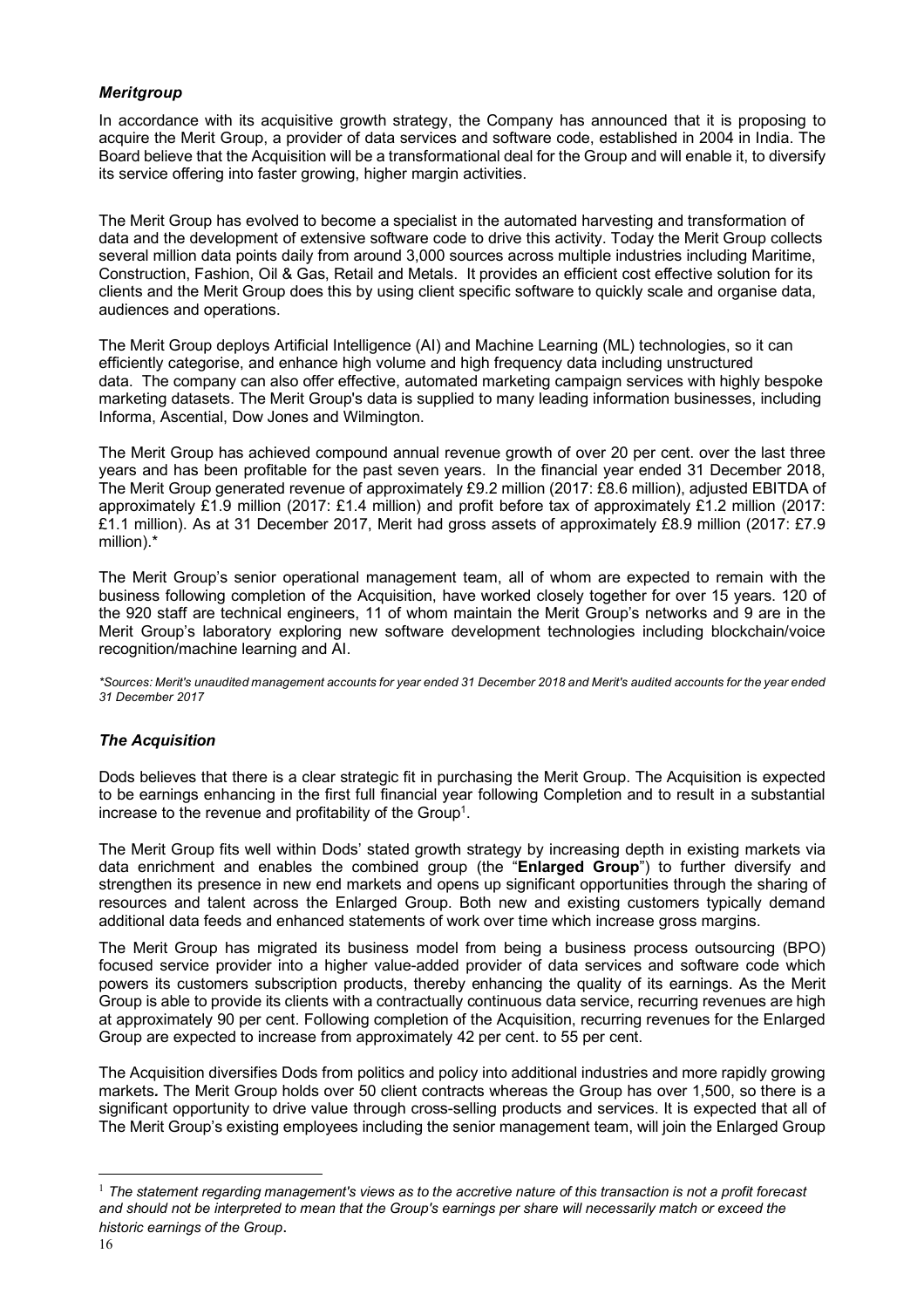on completion of the Acquisition. The Enlarged Group will have approximately 1,200 employees worldwide across 6 locations from London, Chennai, Mumbai, Edinburgh, Brussels and Paris.

The addition of the Merit Group brings a deep technical knowledge and expertise in the field of data engineering, machine learning and artificial intelligence to the Dods Group, which when combined with Dods Group's considerable expertise in analysis and content creation, it will make the Enlarged Group a leading business intelligence organisation.

The Merit Group also brings a highly educated, agile and diverse team with impressive technical capabilities and with Merit Labs, it will enable customers to rapidly test and adapt new technologies to transform their services. With an emphasis on remaining at the forefront of innovation in new technologies, the Merit Group will leverage the significant resident domain knowledge across the Enlarged Group to drive actionable business outcomes for our customers.

#### *Summary of the Acquisition Agreement*

The Company entered into the Acquisition Agreement with the Sellers on 11 June 2019.

The Acquisition Agreement provides for the Company to acquire the entire issued share capital of Meritgroup for a maximum consideration of £22.4 million on a debt free basis. The consideration is to be satisfied by £19.3 million in cash to the Sellers and by the issue of Consideration Shares to the Vendors (£3.1 million). An element of the cash consideration due to two of the Core Sellers (in aggregate, £816,666) is conditional on continued employment on the first, second and third anniversary of Completion.

The Consideration Shares are subject to lock-in restrictions on sale for a period of two years following the point of their issuance.

The Acquisition Agreement contains customary warranties and other protections given by the Core Sellers.

The Acquisition Agreement is conditional upon, inter alia:

- (a) the Resolutions being approved by Shareholders at the General Meeting;
- (b) Admission;
- (c) No material adverse change occurring (as defined in the Acquisition Agreement); and
- (d) Indian BTA Completion having occurred, the reduction in Meritgroup's share ownership of MSSPL to no more than 20% having occurred, and the Chennai Property Lease having been executed (the **Indian Reorganisation**).

On Completion, each of the Core Sellers will enter into new service agreements.

There are a number of key aspects to the Indian Reorganisation:

Under the Indian BTA, the business of MSSPL is being transferred to a new company established by the Meritgroup, Letrim.

Under the terms agreed with the Sellers, the Company did not wish to assume the liability on, or ownership of, the property that is the subject of the Chennai Property Lease. As a consequence of that, the Indian Reorganisation is being effected to transfer the ownership of that part of Meritgroup's business that is conducted in India from MSSPL to Letrim, with the Chennai Property Lease being entered into in order to ensure that, subject to its terms, Letrim (as the new owner of the Indian business) will continue in occupation on agreed terms.

The Chennai Property Lease will, prior to Indian BTA Completion, be entered into between MSSPL (as lessor) and Letrim (as lessee). The lease is a seven year non-repairing lease, with the amount of rent reducing over time and covers the mortgage repayment. The Chennai Property Lease has been comprehensively negotiated and is regarded by the Company as being on acceptable terms.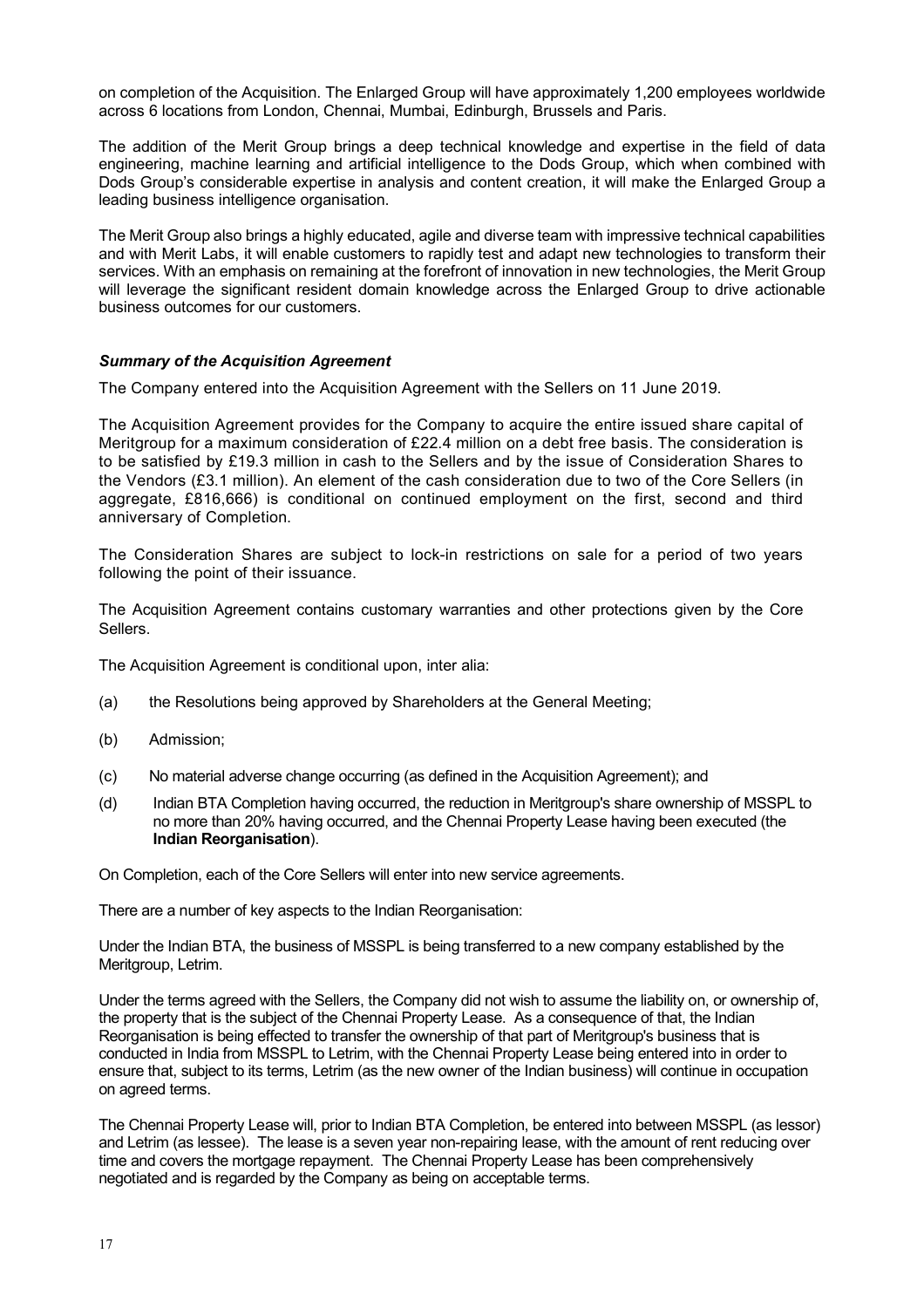Meritgroup will own no more than 20% of MSSPL at the time of Indian BTA Completion following a share subscription into MSSPL by Cornelius Conlon, and in the months following Completion MSSPL will buy back the remaining shares in MSSPL held by Meritgroup (so that Cornelius Conlon will be the sole shareholder in MSSPL). The Company expects this to occur during 2019.

Under the Acquisition Agreement and the Chennai Property Lease, Cornelius Conlon has agreed to retain at least 75% ownership of MSSPL during the seven year period of the lease. Under the Acquisition Agreement the Company has agreed certain protections in favour of Cornelius Conlon relating to the payment of rent under the Chennai Property Lease should the Company cease to own Meritgroup and/or Letrim during the seven year period of the lease.

### **3. Use of the proceeds of the Fundraising**

The net cash proceeds of the Fundraising (assuming no take-up of the Open Offer) are expected to be approximately £9.8 million which will be used in its entirety to satisfy the cash consideration payable for the Acquisition which amounts to £19.3 million. The remainder of the amounts due will be allocated from the following:

- £5 million from Bank facilities; and
- Up to £4.5 million from Dods existing cash balances.

## **4. Current trading and prospects**

On 21 January 2019, the Company issued a trading update which referred to the challenging market conditions experienced by the Group in recent months and the expectation that fourth quarter revenues were forecast to be lower than anticipated against a backdrop of increased costs of delivery due to long lead time contracts. It was also announced that, given the above, the Group had revised its expectations for the current financial year and that the Board expected significantly lower than forecasted adjusted EBITDA and a loss before tax (excluding non-cash impairments) for the year ended 31 March 2019.

Following this trading update the Company has today published its audited results for the year ended 31 March 2019, in which it stated the following:

*"Whilst the UK market remains challenging and somewhat uncertain, the Board is confident that the Group's strategic initiatives, combined with selective investment opportunities, including the proposed acquisition of Meritgroup, is capable of sustainable profit streams in the longer term.* 

*The start of the financial year has been encouraging and following completion of the proposed acquisition, the Group will benefit from an approximate 9-month contribution from the Meritgroup business in the current financial year. The Group continues to be cash generative and has strengthened and diversified its capabilities. The Board views the Group prospects with confidence."*

The full audited results are available to view on the Company's website at www.dodsgroup.com

### **5. Details of the Fundraising**

### *Placing and Subscription*

The Group is proposing to raise approximately  $£12.2$  million in aggregate (before expenses) pursuant to the Placing and Subscription through the issue of the Placing Shares and the Subscription Shares at the Issue Price. The Issue Price of 6.5 pence per share represents a discount of 23.5 per cent. to the Closing Price of 8.5 pence on 27 June 2019, the latest Business Day prior to publication of this Document.

The Placing and Subscription are conditional, *inter alia*, upon the satisfaction of certain conditions, including, *inter alia*, the approval of shareholders of the Company of the resolutions (the "**Resolutions**") to be proposed at a general meeting of the Company to be held in due course and admission of the New Ordinary Shares to trading on AIM ("**Admission**").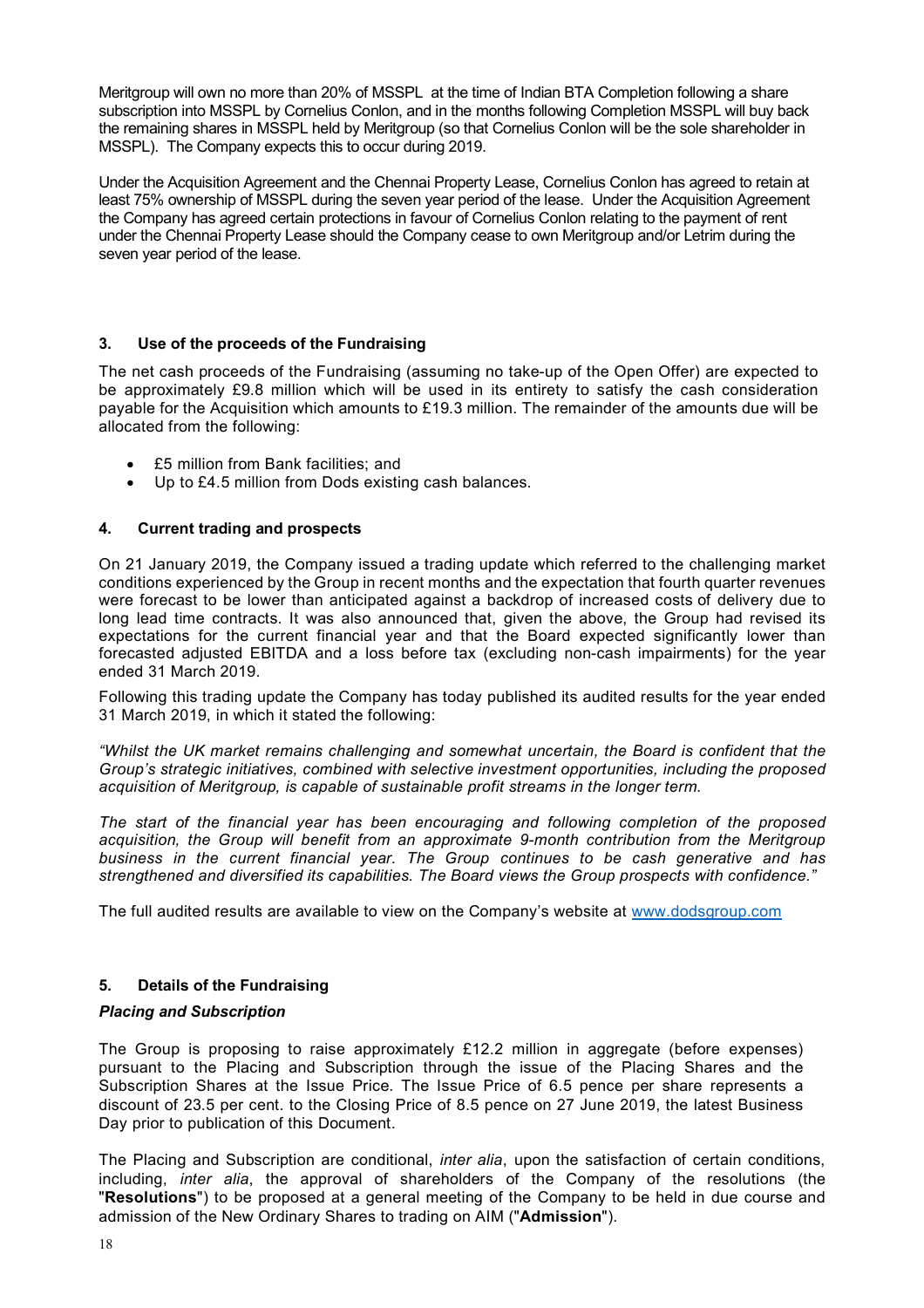### *Open Offer*

Dods is proposing to raise up to approximately a further £1.0 million pursuant to the Open Offer. The Issue Price of 6.5 pence per Open Offer Share represents a discount of 23.5 per cent. to the Closing Price of 8.5 pence on 27 June 2019, the latest Business Day prior to publication of this Document. The Open Offer is being made on a pre-emptive basis, allowing all Qualifying Shareholders the opportunity to participate.

The Open Offer provides Qualifying Holders with the opportunity to apply to acquire Open Offer Shares at the Issue Price pro rata to their holdings of Existing Ordinary Shares as at the Record Date on the following basis:

#### **1 Ordinary Share for every 22 Existing Ordinary Shares**

and so on in proportion to any other number of Existing Ordinary Shares then held.

Entitlements to apply to acquire Open Offer Shares will be rounded down to the nearest whole number and any fractional entitlement to Open Offer Shares will be disregarded in calculating the Basic Entitlement.

Qualifying Shareholders who do **not** take up their Basic Entitlements in full will experience a dilution to their interests of approximately 39 per cent. following Admission (assuming full subscription under Open Offer).

Qualifying Shareholders who do take up their Basic Entitlements in full will experience a dilution to their interests of approximately 36 per cent. following Admission (assuming full subscription under Open Offer).

#### **Qualifying Shareholders should note that the Open Offer Shares have neither been placed under the Placing subject to clawback under the Open Offer nor have they been underwritten, and that the Placing is not conditional upon the number of applications received under the Open Offer.**

The Open Offer is subject to the satisfaction, amongst other matters, of the following conditions on or before 18 July 2019 (or such later date, being not later than 1 August 2019, as the Company and Cenkos may decide):

- the Placing becoming unconditional in all respects;
- the passing of the Resolutions at the General Meeting (or any adjournment thereof);
- Admission becoming effective by 8.00 a.m. on 18 July 2019 (or such later time or date not being later than 1 August 2019 as the Company and Cenkos may decide).

The Open Offer Shares will, when issued and fully paid, rank *pari-passu* in all respects with the Existing Ordinary Shares, including the right to receive all dividends and other distributions declared, made or paid after the date of Admission.

### *Excess applications*

The Open Offer is structured to allow Qualifying Shareholders to subscribe for Open Offer Shares at the Issue Price *pro rata* to their existing holdings of Ordinary Shares on the Record Date.

Qualifying Shareholders may also make applications in excess of their Basic Entitlements. To the extent that Basic Entitlements are not subscribed by Qualifying Shareholders, such Open Offer Shares will be available to satisfy such excess applications, subject to a maximum of Open Offer Shares in aggregate. To the extent that applications are received in respect of an aggregate of more than 15,529,134 Open Offer Shares, excess applications will be scaled back accordingly.

Those Placees who are Qualifying Shareholders will also be entitled to participate in the Open Offer.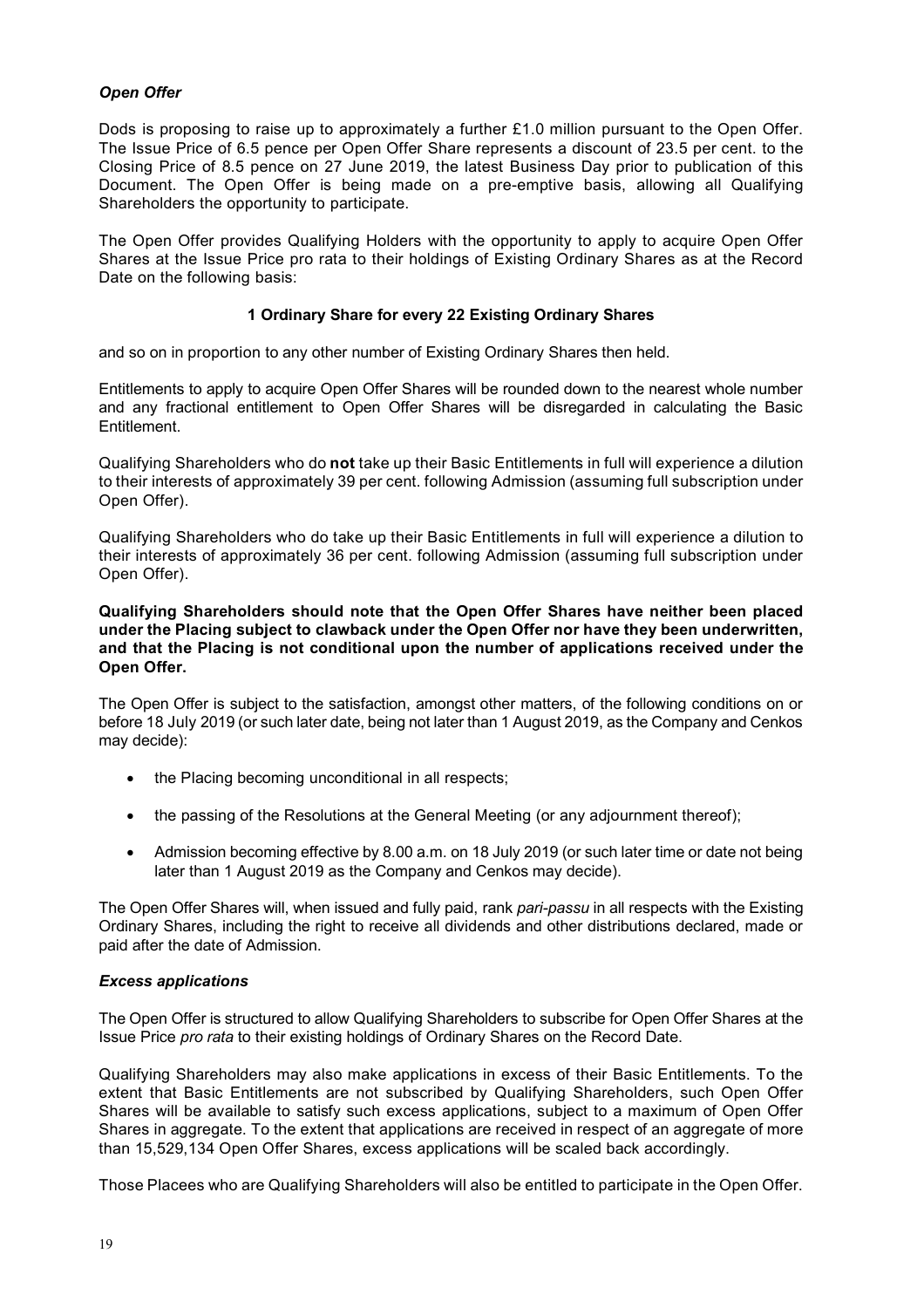### *Qualifying* **Shareholders should note that the Open Offer is not a rights issue**

Qualifying non-CREST Holders should be aware that the Application Form is not a negotiable document and cannot be traded. Qualifying Shareholders should also be aware that, in the Open Offer, unlike in a rights issue, any entitlements to Open Offer Shares not applied for or not taken up will not be sold in the market or placed for the benefit of Qualifying Shareholders who do not apply under the Open Offer.

## *Settlement and dealings*

Application will be made to the London Stock Exchange for the New Ordinary Shares to be admitted to trading on AIM. It is expected that Admission will become effective and that dealings will commence at 8.00 a.m. on 18 July 2019. Further information in respect of settlement and dealings in the New Ordinary Shares is set out in paragraph (iii) of Part III of this Document.

### *Overseas Shareholders*

Certain Overseas Shareholders may not be permitted to subscribe for Open Offer Shares pursuant to the Open Offer and should refer to paragraph 6 of Part III of this Document.

## *CREST instructions*

Application has been made for the Basic Entitlements for Qualifying CREST Holders to be admitted to CREST. It is expected that the Basic Entitlements will be admitted to CREST on 1 July 2019.

The Excess CREST Open Offer Entitlements will also be admitted to in CREST on 1 July 2019. Applications through the CREST system may only be made by the Qualifying Holder originally entitled or by a person entitled by virtue of a *bona fide* market claim.

Qualifying non-CREST Holders will receive an Application Form which gives details of their Basic Entitlement under the Open Offer (as shown by the number of the Open Offer Shares allocated to them) with the Circular. If they wish to apply for Open Offer Shares under the Open Offer, they should complete the accompanying Application Form in accordance with the procedure for application set out in the Circular and on the Application Form itself. The completed Application Form, accompanied by full payment, should be returned by post or by hand (during normal business hours only) to Link Asset Services, Corporate Actions, The Registry 34 Beckenham Road Beckenham, Kent BR3 4TU so as to arrive as soon as possible and in any event no later than 11.00 a.m. on 15 July 2019.

Qualifying CREST Holders, will receive no Application Form with the Circular but will receive a credit to their appropriate stock account in CREST in respect of their Basic Entitlement and if appropriate their Excess Entitlement. They should refer to the procedure for application set out in Part III of the Circular. The relevant CREST instruction must have settled by no later than 11.00 a.m. on 15 July 2019.

The latest time for applications under the Open Offer to be received is 11.00 a.m. on 15 July 2019 2019. The procedure for application and payment depends on whether, at the time at which application and payment is made, a Qualifying Shareholder has an Application Form in respect of their Basic Entitlement or have their Basic Entitlement credited to their stock account in CREST.

**If you are in any doubt as to what action you should take, you should immediately seek your own personal financial advice from your stockbroker, bank manager, solicitor, accountant or other independent professional adviser duly authorised under the Financial Services and Markets Act 2000 (as amended) if you are resident in the United Kingdom or, if not, from another appropriately authorised independent financial adviser.**

### **6. Placing Agreement**

Pursuant to the Placing Agreement, Cenkos agreed to use its reasonable endeavours as agent of the Company to procure subscribers for the Placing Shares at the Issue Price.

The Placing Agreement provides, *inter alia*, for payment by the Company to Cenkos of commissions based on certain percentages of the product of the number of Placing Shares placed by Cenkos multiplied by the Issue Price.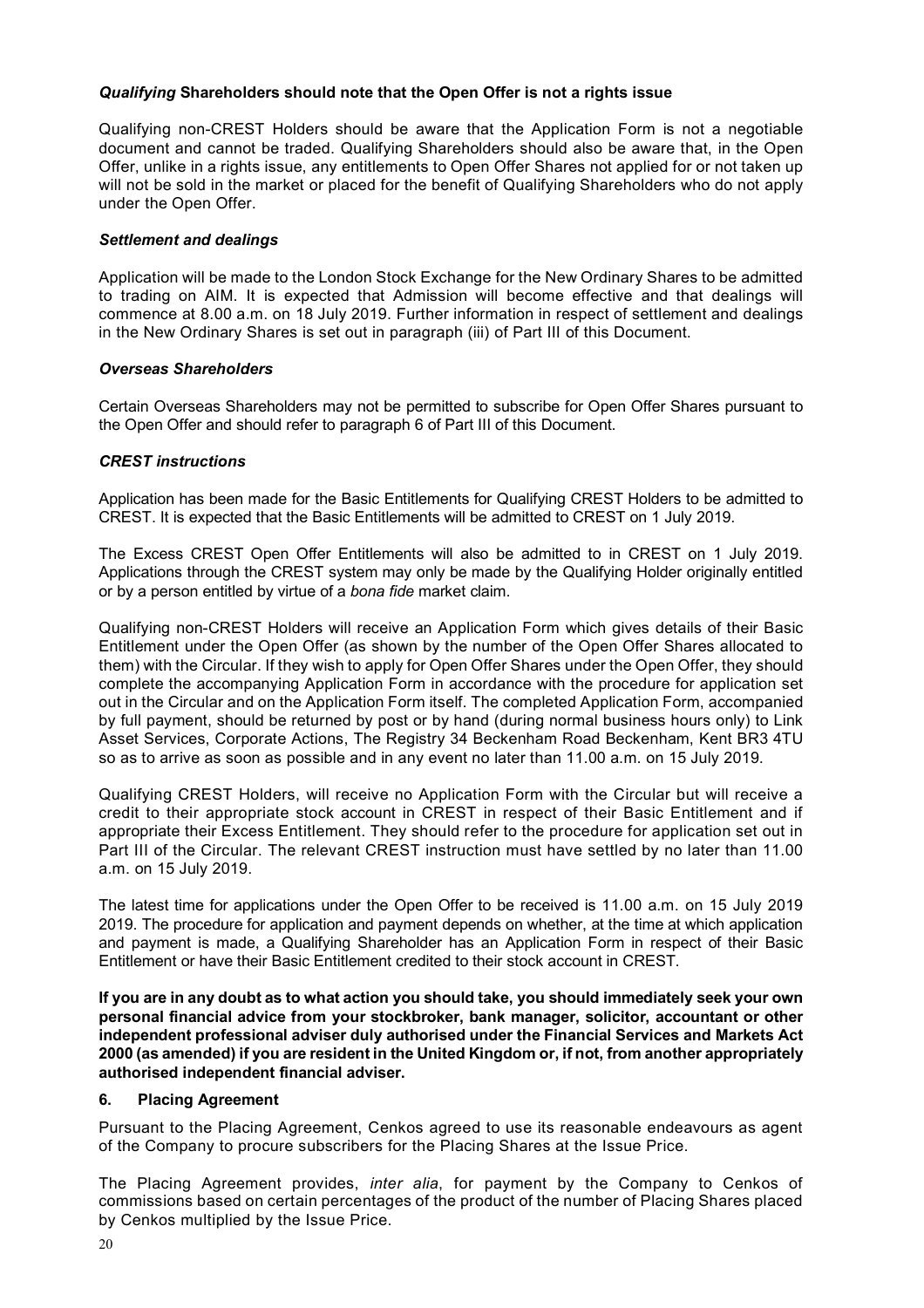The Company will bear all other expenses of and incidental to the Placing, including the fees of the London Stock Exchange, printing costs, Registrar fees, all legal and accounting fees of the Company and all stamp duty and other taxes and duties payable.

The Placing Agreement contains certain warranties and indemnities from the Company in favour of Cenkos and the obligations of Cenkos under the Placing Agreement in connection with the Fundraising are conditional, inter alia, upon:

- a. the passing of all the Resolutions at the General Meeting;
- b. the Placing Agreement having become unconditional in all respects (save for the condition relating to Admission) and not having been terminated in accordance with its terms prior to Admission; and
- **c.** Admission becoming effective not later than 8.00 a.m. on 18 July 2019 or such later time and/or date as the Company and Cenkos may agree, being not later than 1 August 2019.

### **In addition, the obligations of Cenkos under the Placing Agreement are conditional upon all of the conditions relating to the Placing being satisfied. If each of the Conditions are satisfied, the Fundraising and the Acquisition will proceed.**

Cenkos may terminate the Placing Agreement in certain circumstances, if, inter alia, the Company has failed to comply with its obligations under the Placing Agreement; if there is a material adverse change in the financial position and prospects of the Company; or if there is a material adverse change in the financial, political, economic or stock market conditions, which in its opinion, acting in good faith, is or will be materially prejudicial to the successful outcome of the Placing.

## **7. The New Debt Facilities**

The Company has entered in to an agreement with Barclays Bank to borrow £3 million as a term loan over 5 years repayable in 17 equal quarterly payments starting on 31 March 2020. The coupon is 3.25% over 3 month LIBOR. Further, the Company has agreed to a £2 million revolving credit facility ('RCF') carrying a 3.5% coupon over 3 month LIBOR.

The Company may at any time during the availability period of the term loan or RCF request an increase in its commitments under the term loan or RCF by total aggregate amount of not more than £3 million. The increased amount is at Barclays' sole discretion and subject to such conditions precedent as it may determine.

The above loan and RCF is subject to the following financial undertakings:

- Gross debt shall not exceed 2.5 times EBITDA
- EBITDA shall not be less than 2.5 times net finance expenses
- The cashflow (adjusted for working capital, exceptional items, tax paid and total capex) to gross finance expense (including interest and repayments) shall not be less than 1.25:1

## **8. Related Party Transaction**

Lord Ashcroft KCMG PC is considered a related party under the AIM Rules and is subscribing for 88,474,030 new Ordinary Shares in the Placing at the Issue Price. His participation in the Placing constitutes a related party transaction under Rule 13 of the AIM Rules. The independent Directors, being those which are not participating in the Placing or Subscription, consider that, having consulted with Cenkos, the terms of the transaction are fair and reasonable insofar as Shareholders are concerned.

### **9. Directors' Participation**

Certain Directors intend to participate in the Fundraising in the following amounts:

|                 |                               | Number of           | <b>Amount of</b>    |
|-----------------|-------------------------------|---------------------|---------------------|
|                 |                               | <b>Subscription</b> | <b>Subscription</b> |
| <b>Director</b> |                               | <b>Shares</b>       | <b>Shares</b>       |
| Richard Boon    | <b>Non-Executive Director</b> | 769.230             | £50,000             |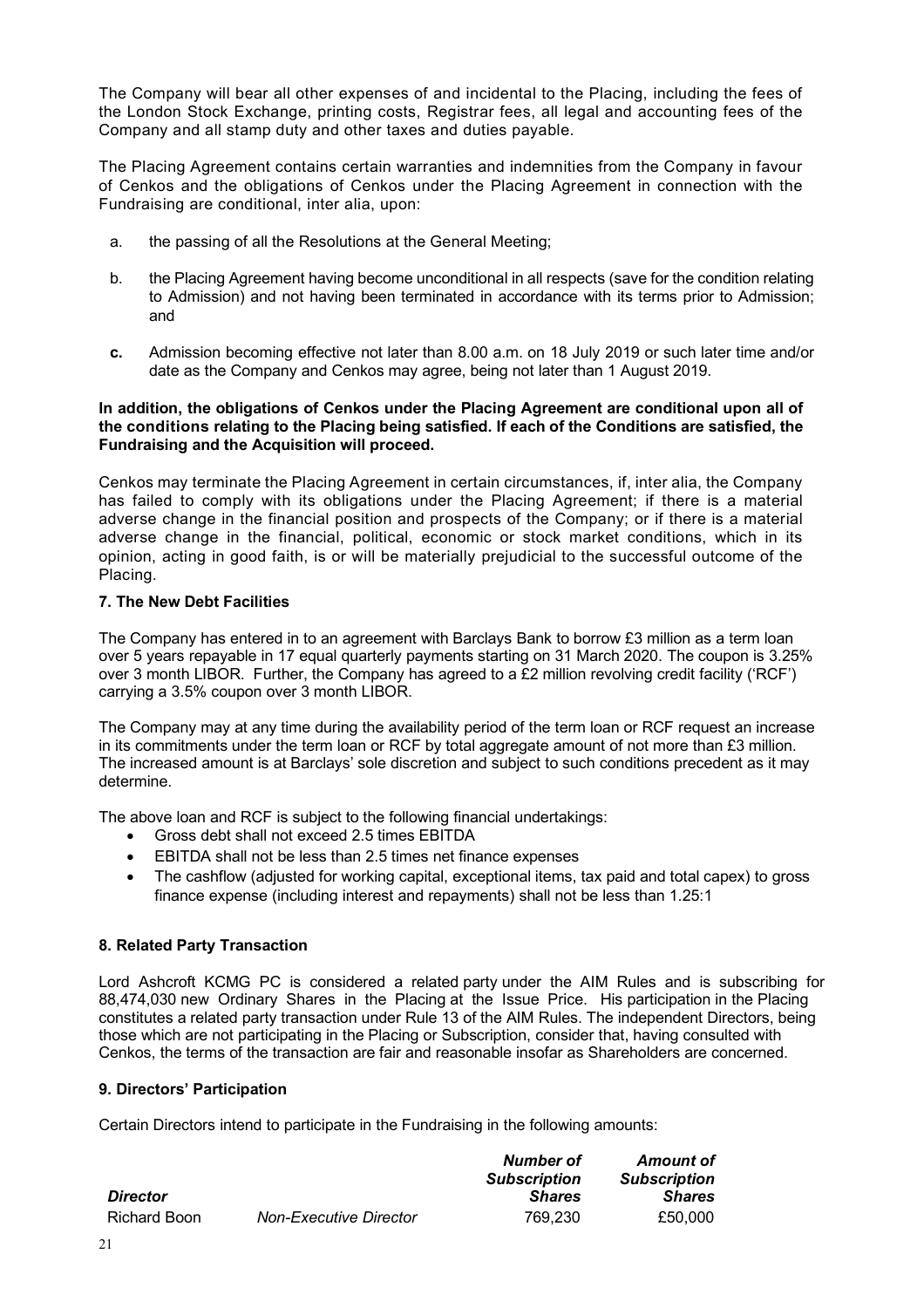| Mark Smith      | Non-Executive Director         | 384.615 | £25.000 |
|-----------------|--------------------------------|---------|---------|
| Simon Presswell | <b>Chief Executive Officer</b> | 153.846 | £10.000 |
| Nitil Patel     | <b>Chief Financial Officer</b> | 153.846 | £10.000 |

## **10. General Meeting**

You will find set out at the end of this Document a notice convening the General Meeting to be held at the offices of RPC, Tower Bridge House, St Katharine's Way, London E1W 1AA at 9.00 a.m. on 16 July 2019 at which the following resolutions will be proposed as ordinary or special resolutions as indicated below:

**Resolution 1**, which will be proposed as an ordinary resolution, is to authorise the Directors:

- a. to allot the Placing Shares in connection with the Placing;
- b. to allot the Subscription Shares in connection with the Subscription;
- c. to allot the Open Offer Shares in connection with the Open Offer;
- d. to allot the Consideration Shares in connection with the Acquisition;

The authorities granted under this resolution are in addition to those put in place at the last Annual General Meeting and will expire at the conclusion of the next Annual General Meeting of the Company or, if earlier, 30 September 2019.

**Resolution 2**, which will be proposed as a special resolution and which is subject to the passing of Resolution 1, dis-applies statutory pre-emption rights in relation to the issue of the Fundraising Shares for cash. The disapplication is in addition to those put in place at the last Annual General Meeting and will expire at the conclusion of the next Annual General Meeting or, if earlier, 30 September 2019 .

Under the Acquisition Agreement, the right of the Vendors to receive the Consideration Shares is, subject to Completion occurring, unconditional. Accordingly, the resolution must cover all of the Consideration Shares and not the Initial Consideration Shares only. Furthermore, as the number of Consideration Shares to be issued on the first anniversary and on the second anniversary of Completion will be determined by dividing the amount of £1,045,666.67 (being one-third of the "Tranche B Value" (per the SPA) by the higher of (i) share price over the 5 dealing days prior to the date of issue and (ii) the nominal value, the maximum number of shares that could be required to be issued needs to be calculated using the 1p nominal value of an Ordinary Share.

### **11. Action to be taken in respect of the General Meeting**

Shareholders will find accompanying this Document a Form of Proxy for use in connection with the General Meeting. The Form of Proxy should be completed and returned in accordance with the instructions thereon so as to be received by Link Asset Services, The Registry, 34 Beckenham Road, Beckenham, Kent, BR3 4TU as soon as possible and in any event not later than two Business Days before the time of the GM. Completion and return of the Form of Proxy will not prevent a Shareholder from attending and voting at the General Meeting should he/she/it so wish.

## **12. Additional information**

Your attention is drawn to the risk factors set out in Part II of this Document. Shareholders are advised to read the whole of this Document and not rely solely on the summary information presented in this letter.

Details of the action to be taken if you wish to subscribe for Open Offer Shares are provided in Part III of this Document.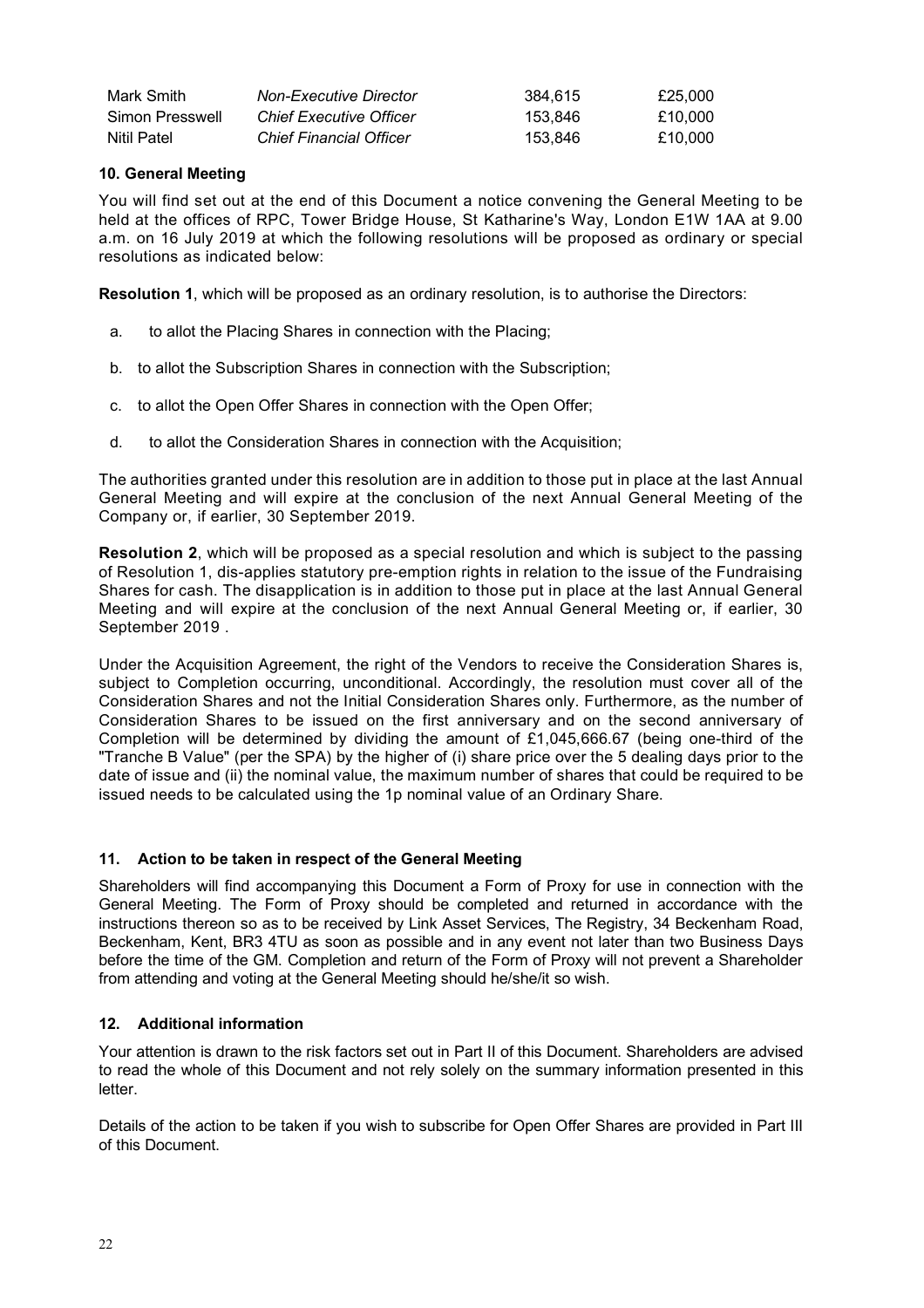## **13. Recommendation**

The Directors believe the Acquisition and the Fundraising to be in the best interests of the Company and its Shareholders as a whole. Accordingly, the Directors unanimously recommend Shareholders to vote in favour of the Resolutions as they intend so to do in respect of their beneficial shareholdings amounting to 523,780 Ordinary Shares, representing approximately 0.2 per cent. of the existing issued ordinary share capital of the Company.

Yours faithfully

Dr. David Hammond

*Chairman*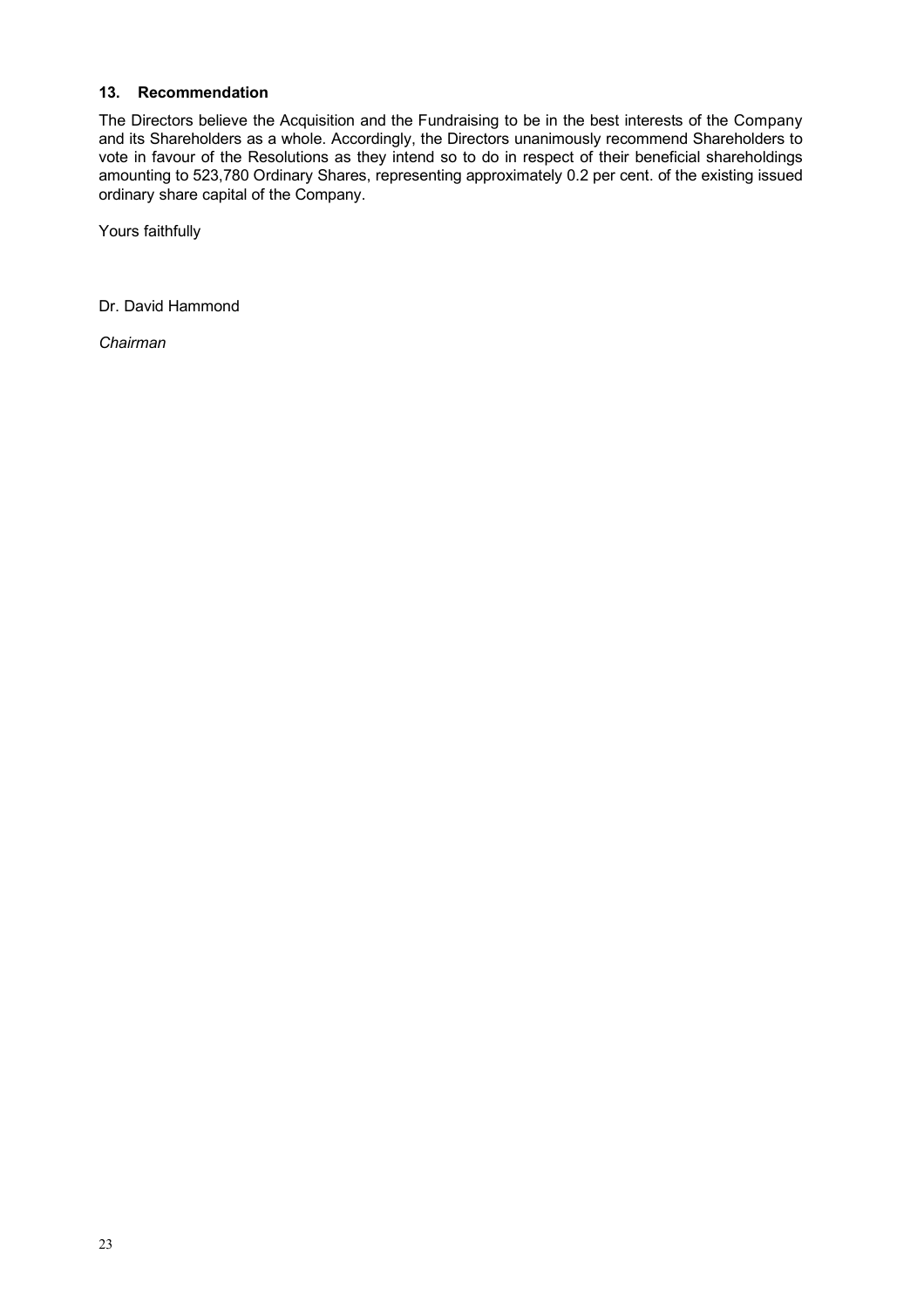#### **PART II RISK FACTORS**

**Investors should be aware of the risks associated with an investment in the Existing Group and, after Admission, the Enlarged Group. An investment in the Company may not be suitable for all recipients of this Document. Investors are therefore strongly recommended to consult an investment adviser under the FSMA, who specialises on advising on this type of investment.**

**A prospective investor should carefully consider whether an investment in the Company is suitable in the light of their personal circumstances and the financial resources available to them.**

**Accordingly, when evaluating whether to invest in the Company, prospective investors should carefully consider the risks described below. If any of the following risks were to materialise, the Enlarged Group's business, financial condition, results, prospects and/or future operations could be materially adversely affected. In such case, the market price of the Company's shares might decline and an investor might lose all or part of his investment. Additional risks and uncertainties not presently known to the Directors, or which the Directors currently deem immaterial, may also have a material adverse effect upon the Company. No inference ought to be drawn from the order in which the following risk factors are presented as to their relative importance or potential effect.**

## **1. Risks relating specifically to the Existing Group and the Enlarged Group**

#### *Acquisition not proceeding*

There can be no assurance that the conditions to the Acquisition Agreement will be satisfied and that the Acquisition will be completed. Completion is conditional upon, *inter alia*, approval by Shareholders of the Resolutions to be proposed at the General Meeting. In the event that Shareholders do not vote in favour of the Resolutions, the Acquisition will not be completed. In the event that the Acquisition cannot be completed, the Fundraising will not become unconditional and will terminate in accordance with the terms of the Placing Agreement.

### *Integration*

The Enlarged Group's success may in part be dependent upon the Company's ability to integrate the Merit Group and any other businesses that it may acquire in the future, without disruption to the existing business. The success of the Enlarged Group will, to an extent, depend upon the successful integration and motivation of certain senior management personnel of the Merit Group. It is possible that failure to retain these people during the integration period will affect the ability to integrate the Merit Group successfully into the Enlarged Group.

#### *Data protection and GDPR*

The Enlarged Group's business will continue to enter into material contracts that involve the processing of personal data on behalf of its customers. In light of the General Data Protection Regulation ("**GDPR**") that came into force in May 2018, the Enlarged Group may have to review such contracts in order to ensure that it is compliant with the regulation. If the Enlarged Group does not maintain compliance with GDPR (and other applicable data protection laws) and is found to be in breach, its business and operations could be materially adversely affected.

### *Termination of agreement with key customers*

The Existing Group currently relies on and following Admission, the Enlarged Group's business will continue to rely on certain agreements with key customers, which may be terminated as a result of the Acquisition in accordance with the terms of their respective agreements. Whilst the Directors believe that certain agreements will not be terminated following the Acquisition, the loss of contracts with any of its key customers following Admission could have a material adverse effect on the Enlarged Group's business.

### *Failure in technology platform*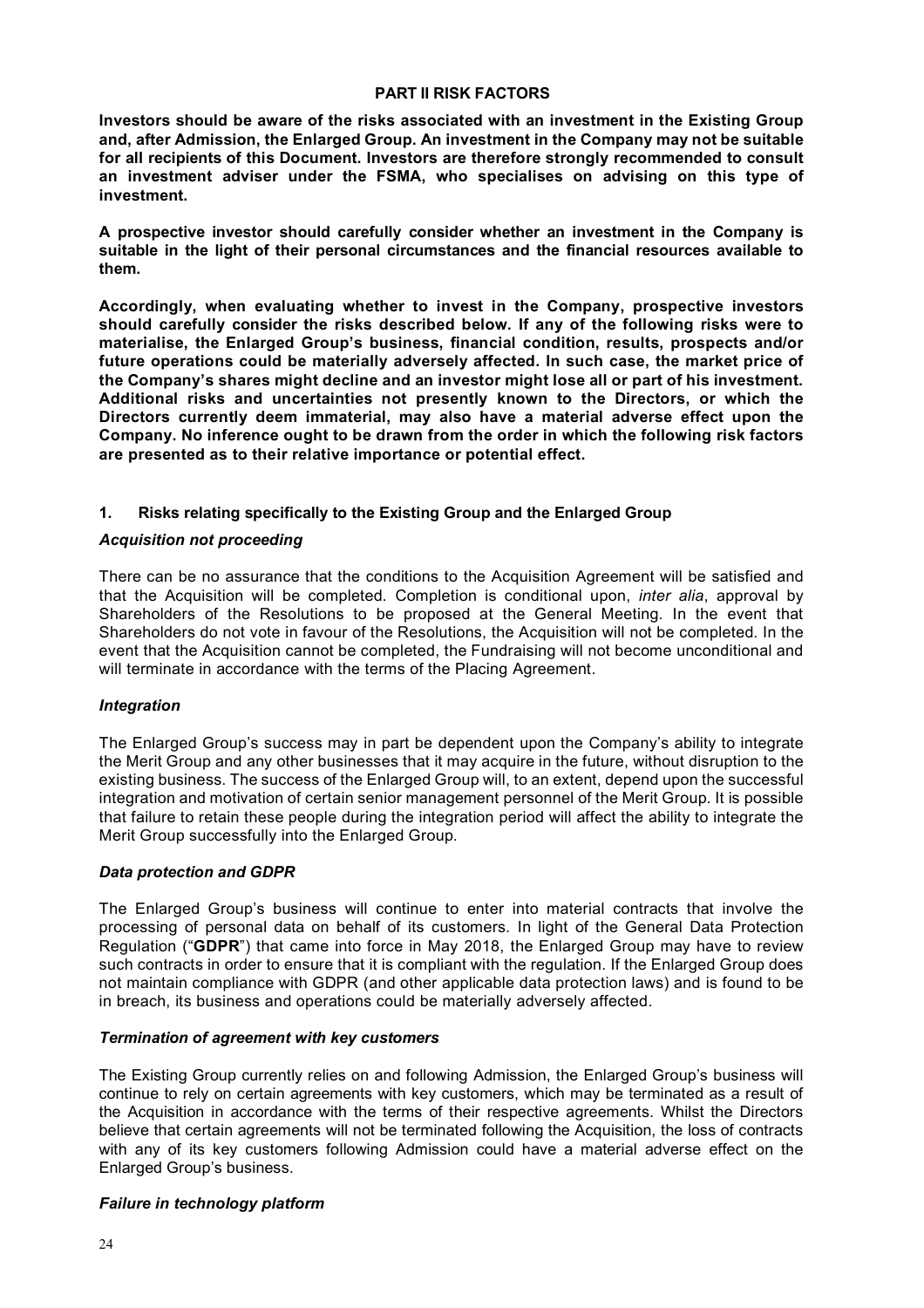The business, each of the Group, the Merit Group and following Admission, the Enlarged Group, will depend on the performance, reliability and availability of its information technology infrastructure and communications systems. There is a risk that these systems may be adversely affected by a number of factors including damage, equipment faults, power failure or natural disasters. Events of that nature may cause part or all of the Enlarged Group's technology platform or website to become unavailable. This in turn could reduce the Enlarged Group's ability to generate income, impact client service levels and cause damage to the Enlarged Group's reputation and, potentially, have a material adverse effect on its financial position and performance.

The Enlarged Group's information technology infrastructure may also be damaged by computer viruses, computer hackers, and organised activities among groups of persons designed to breach security systems. Privacy breaches may expose the Enlarged Group to additional liability and result in the loss of customers and users, or an inability to conduct business. Any inability on the Enlarged Group to protect the privacy or security of its electronic transactions or systems could have a material effect on profitability.

### *Management of growth*

The Enlarged Group's growth plans will place additional demand on its management, customer support, marketing and administrative resources. If the Company is unable to manage its growth effectively, its business, operations or financial condition may deteriorate. If the Enlarged Group is unable to successfully develop and integrate the Merit Group, the Acquisition could lead to disruptions to the Enlarged Group's business.

### *Trading*

The trading expectations of the Existing Group and, after Admission, the Enlarged Group, are based on assumptions which the Directors consider to be reasonable but which are inherently subject to variation and uncertainty. There can be no assurance or guarantee that any element of those plans will be fulfilled, that the outcome of the Company's strategy will be achieved or that the Group will achieve revenue or be profitable.

#### *Competition*

There are a number of companies that operate in the Existing Group's and, after Admission, the Enlarged Group's market which are in direct competition with the Enlarged Group. If new competitors were to enter the market, this could have a negative impact on the Enlarged Group's results of operations and/or financial condition.

#### *Additional capital requirements in the future*

The capital requirements of the Group and, after Admission, the Enlarged Group, depend on numerous factors. Any additional equity financing may be dilutive to Shareholders and debt financing, if available, may involve restrictions on financing and operating activities. In addition, there can be no assurance that the Group and, after Admission, the Enlarged Group will be able to raise additional funds when needed or that such funds will be available on terms favourable to the Enlarged Group.

### *Loss of key personnel*

The performance of the Existing Group and, after Admission, the Enlarged Group, is dependent upon the continued services and the performance of the senior management and other key personnel. The loss of the services of any of the senior management or key personnel could have a material adverse effect upon the Enlarged Group's future.

#### *The Enlarged Group will be exposed to foreign exchange risks*

The Enlarged Group will source supplies from overseas, mainly in Indian Rupees and Euros. As a result, the Enlarged Group will be exposed to the risk that adverse exchange rate movements cause its costs to increase (relative to its reporting currency), resulting in reduced profitability.

### **2. General industry risks**

### *General economic conditions*

25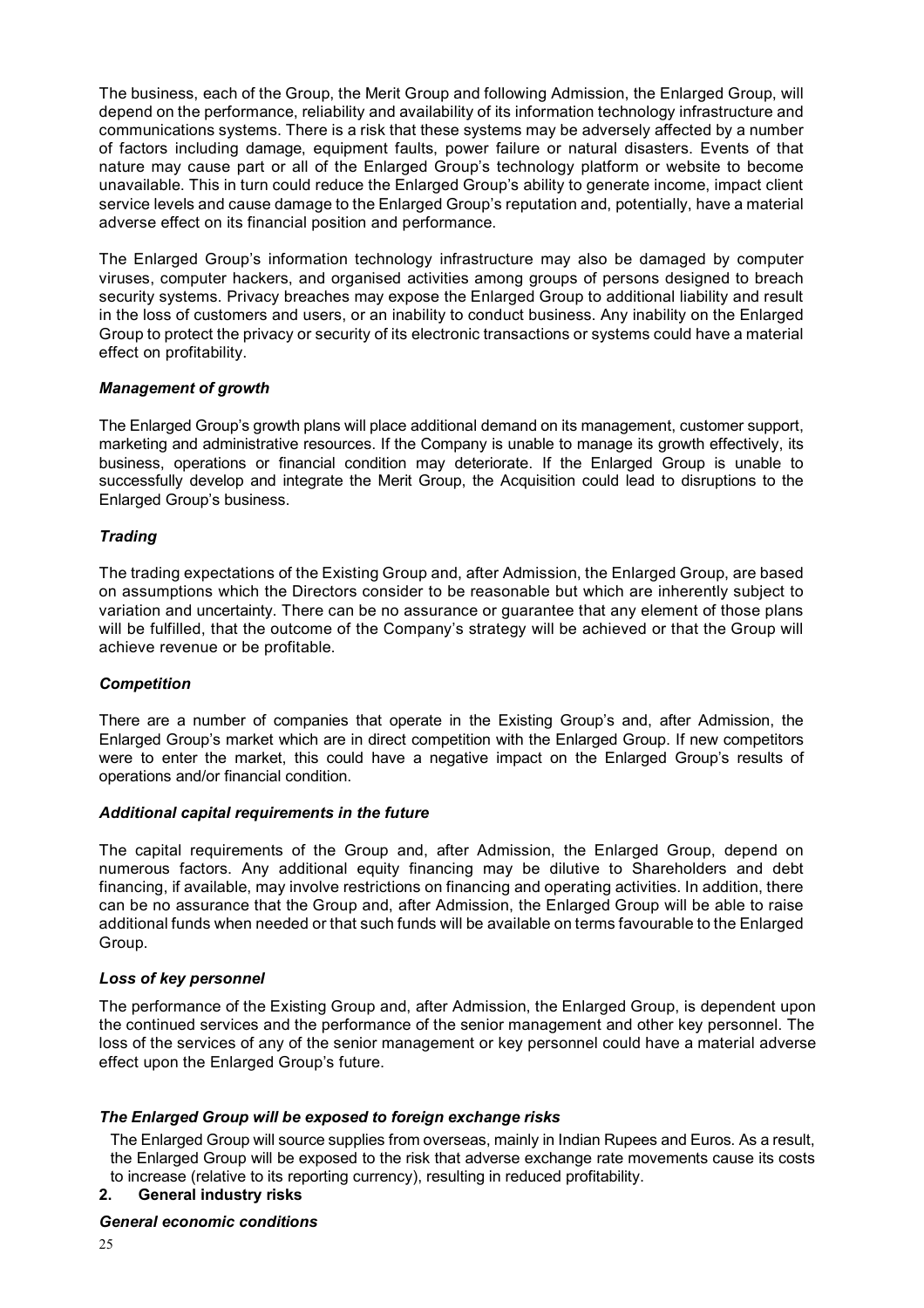Market conditions may affect the value of the Company's share price regardless of operating performance. The Existing Group and, after Admission, the Enlarged Group could be affected by unforeseen events outside its control, including natural disasters, terrorist attacks and political unrest and/or government legislation or policy. General economic conditions may affect interest rates and inflation rates. Movements in these rates will have an impact on the Existing Group's and, after Admission, the Enlarged Group's cost of raising and maintaining debt financing. Similarly, general economic conditions may impact on the customers of the Existing Group and, after Admission, the Enlarged Group, impacting on the ability of the Group's and, after Admission, the Enlarged Group's ability to win new business and the potential recoverability of amounts owed.

#### *Changes in laws or regulations*

The Existing Group and, after Admission, the Enlarged Group will be subject to laws and regulations in the UK and so the Enlarged Group's operations may be in future affected by such laws and regulations. Further, the Existing Group and, after Admission, the Enlarged Group may be subject to and required to comply with certain regulatory requirements that are applicable to companies carrying on businesses of a similar nature. The Company must also comply with the AIM Rules and with certain elements of the disclosure and transparency rules made by the FCA under Part VI of the FSMA. Any change in the law and regulation affecting the Enlarged Group may have a material adverse effect on the ability of the Enlarged Group to carry on its business and on the value of the Ordinary Shares. In particular, regulatory change could lead to increased compliance costs, the prohibition of certain types of trading and a decrease in the value of the Ordinary Shares. In addition, the interpretation of existing legislation or regulation may change or may prove different than anticipated when applied to the Enlarged Group's business model. Compliance with such requirements could involve additional costs, which could have a material adverse effect on the business of the Enlarged Group or otherwise adversely affect or constrain the Enlarged Group's ability to operate.

#### *Taxation*

Any change in the Company's tax status or in taxation legislation could affect the Company's ability to provide returns to Shareholders. Any statements in this Document concerning the taxation of investors in Ordinary Shares are based on current UK tax law and practice which is subject to change. The taxation of an investment in the Company depends on the individual circumstances of investors.

#### *Political Uncertainty*

The Existing Group's and, after Admission, the Enlarged Group's commercial and trading opportunities across its businesses may be impacted by unforeseeable and unavoidable political or national events or scenarios, including but not limited to , the triggering of an early general election or a referendum on Scottish independence from the UK, which could prevent fulfilment of client or supplier contracts which fall on dates affected by such events.

Further, the determination by the United Kingdom to serve notice on 29 March 2017 to exit the European Union pursuant to Article 50 of the Treaty of Lisbon ("**Brexit**"), means the United Kingdom is likely to leave the European Union no later than October 2019. Brexit could have a significant impact on the Company. The extent of the impact would depend in part on the nature of the arrangements that are put in place between the UK and the EU following Brexit and the extent to which the UK continues to apply laws that are based on EU legislation. In addition, the macroeconomic effect of Brexit on the Company's business is unknown. As such, it is not possible to state the impact that Brexit would have on the Company. It could also potentially make it more difficult for the Company to operate its business in the EU as a result of any increase in tariffs and/or more burdensome regulations being imposed on UK companies. This could restrict the Company's future prospects and adversely impact its financial condition.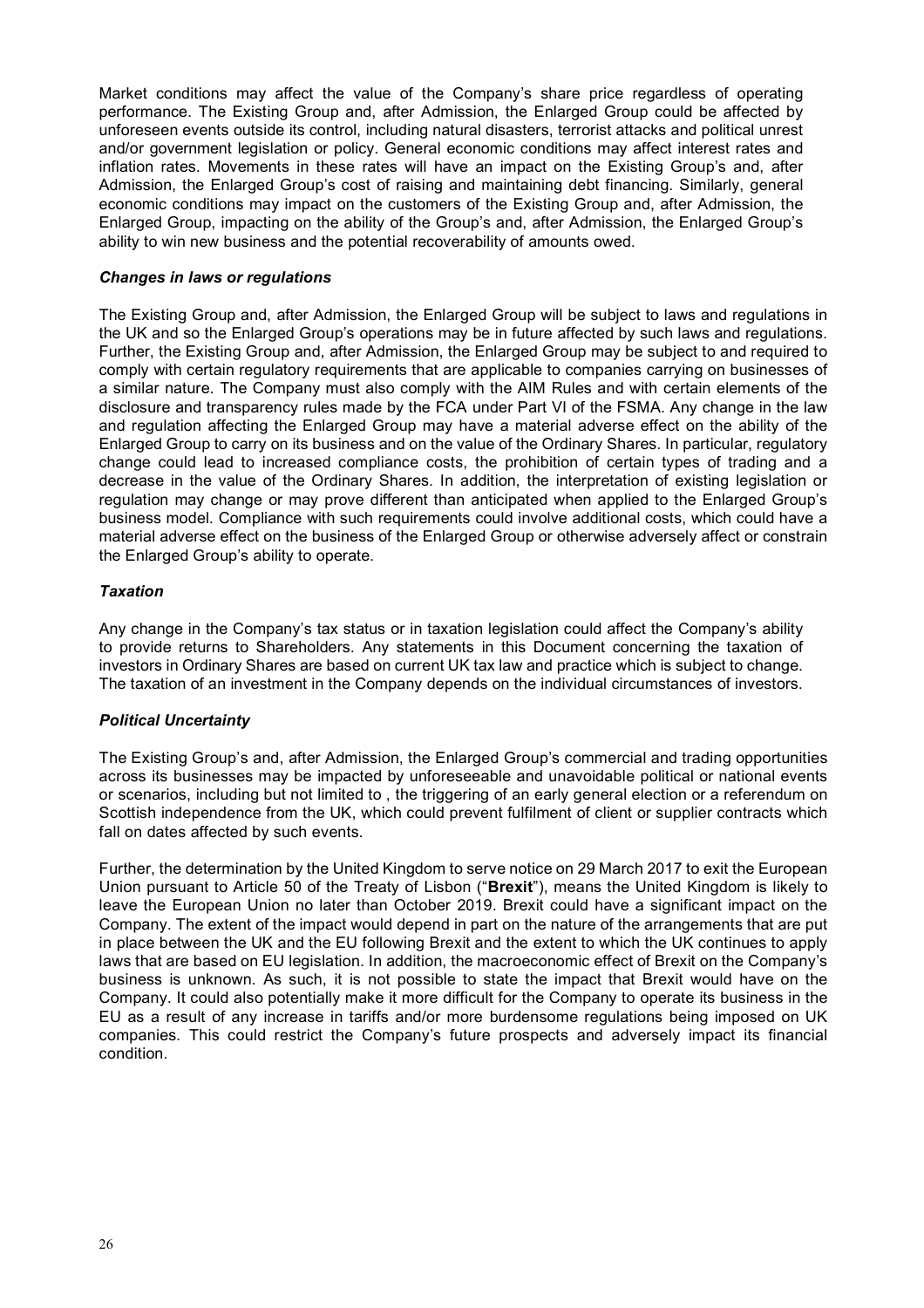### **3. Risks relating to an investment in Ordinary Shares**

## *Dilution*

Regardless of whether a Qualifying Shareholder takes up their entitlements under the Open Offer, the effect of the Placing will be a reduction of their proportionate ownership and voting interests in Dods (unless a Shareholder applies for and obtains Excess Shares under the Open Offer). Shareholders will experience greater dilution in their ownership of, and voting interests in, the Company to the extent they do not subscribe in full for their Basic Entitlement and/or Excess Entitlement. Those Shareholders in a Restricted Jurisdiction, subject to certain exceptions, will in any event not be able to participate in the Open Offer.

### *Realisation of investment*

Potential investors should be aware that the value of shares can go down as well as up and that Admission should not be taken as implying that there will be a liquid market in the Ordinary Shares. An investment in the Existing Ordinary Shares and/or the New Ordinary Shares may thus be difficult to realise.

### *Investment risk and AIM*

The New Ordinary Shares will be admitted to AIM and it is emphasised that no application is being made for admission of the New Ordinary Shares to the Official List or to any other stock exchange at this time. An investment in shares quoted on AIM may be less liquid and may carry a higher risk than an investment in shares quoted on the Official List. The rules of AIM are less demanding than those of the Official List. Further, London Stock Exchange has not itself examined or approved the contents of this Document. A prospective investor should be aware of the risks of investing in such companies and should make the decision to invest only after careful consideration and, if appropriate, consultation with an independent financial adviser.

## *Market for the Company's shares and volatility of share price*

Prospective investors should be aware that the value of an investment in the Company may go down as well as up. In addition, the Company can give no assurance that an active trading market for its shares will develop, or if developed, be sustained in the future. If an active trading market is not developed or maintained, the liquidity and trading price of the Company's shares could be adversely affected. Furthermore, the trading price of the Company's shares may not reflect the underlying value of the assets held by the Company and may be subject to wide fluctuations in response to a number of events and factors, such as variations in operating results, the timing of investments, changes in the regulatory environment and stock market sentiment.

Investors should consider carefully whether an investment in the Company is suitable for them in light of the risk factors outlined above, their personal circumstances and the financial resources available to them.

This list should not be considered an exhaustive statement of all potential risks and uncertainties. This Document contains statements about the Company and the Enlarged Group that are or may be "forwardlooking statements". All statements, other than statements of historical facts, included in this Document may be forward-looking statements. Without limitation, any statements preceded or followed by, or that include, the words "targets", "plans", "believes", "expects", "aims", "intends", "will", "may", "should", "anticipates", "estimates", "projects", "would", "could", "continue", "potential" or words or terms of similar substance or the negative thereof, are forward-looking statements. These forward-looking statements include matters which are not facts. They appear in a number of places throughout this Document and include (without limitation) statements regarding the Board's intentions, understanding, beliefs or current expectations concerning, among other things, the Company's and/or the Group's results of operations, financial condition, liquidity, prospects, growth and strategies. These forward-looking statements are not guarantees of future performance and have not been reviewed by the auditors of the Company. These forward-looking statements involve known and unknown risks, uncertainties and other factors which may cause the actual results, performance or achievements of any such person, or industry results, to be materially different from any results, performance or achievements expressed or implied by such forward-looking statements.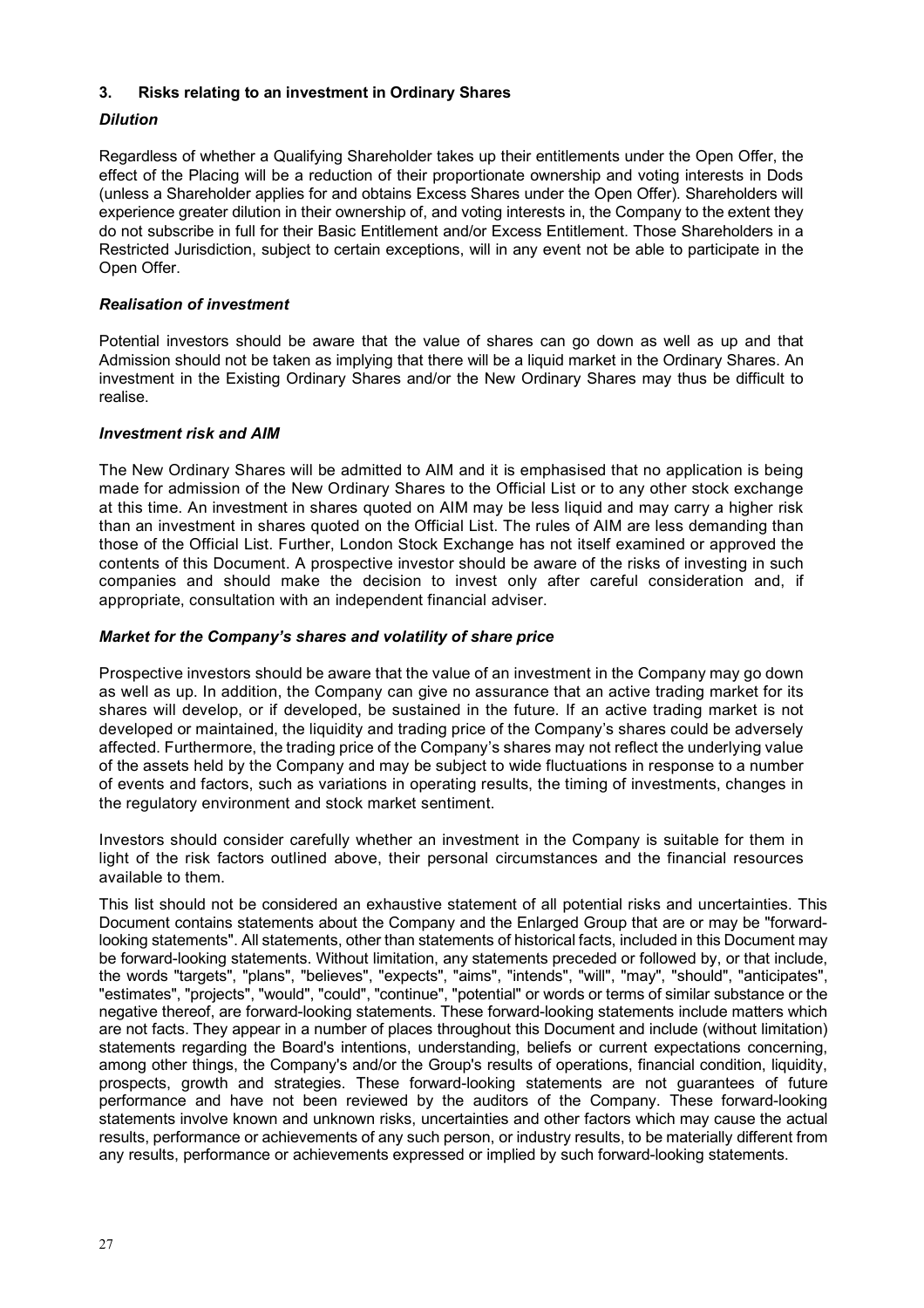These forward-looking statements are based on numerous assumptions regarding the present and future business strategies of such persons and the environment in which each will operate in the future. Investors should not place undue reliance on such forward-looking statements and, save as is required by law or regulation (including to meet the requirements of the AIM Rules), the Company does not undertake any obligation to update publicly or revise any forward-looking statements (including to reflect any change in expectations with regard thereto or any change in events, conditions or circumstances on which any such statement is based). All subsequent oral or written forward-looking statements attributed to the Company or any persons acting on its behalf are expressly qualified in their entirety by the cautionary statement above. All forward-looking statements contained in this letter are based on information available to the Board at the date of this Document, unless some other time is specified in relation to them, and the posting or receipt of this Document shall not give rise to any implication that there has been no change in the facts set forth herein since such date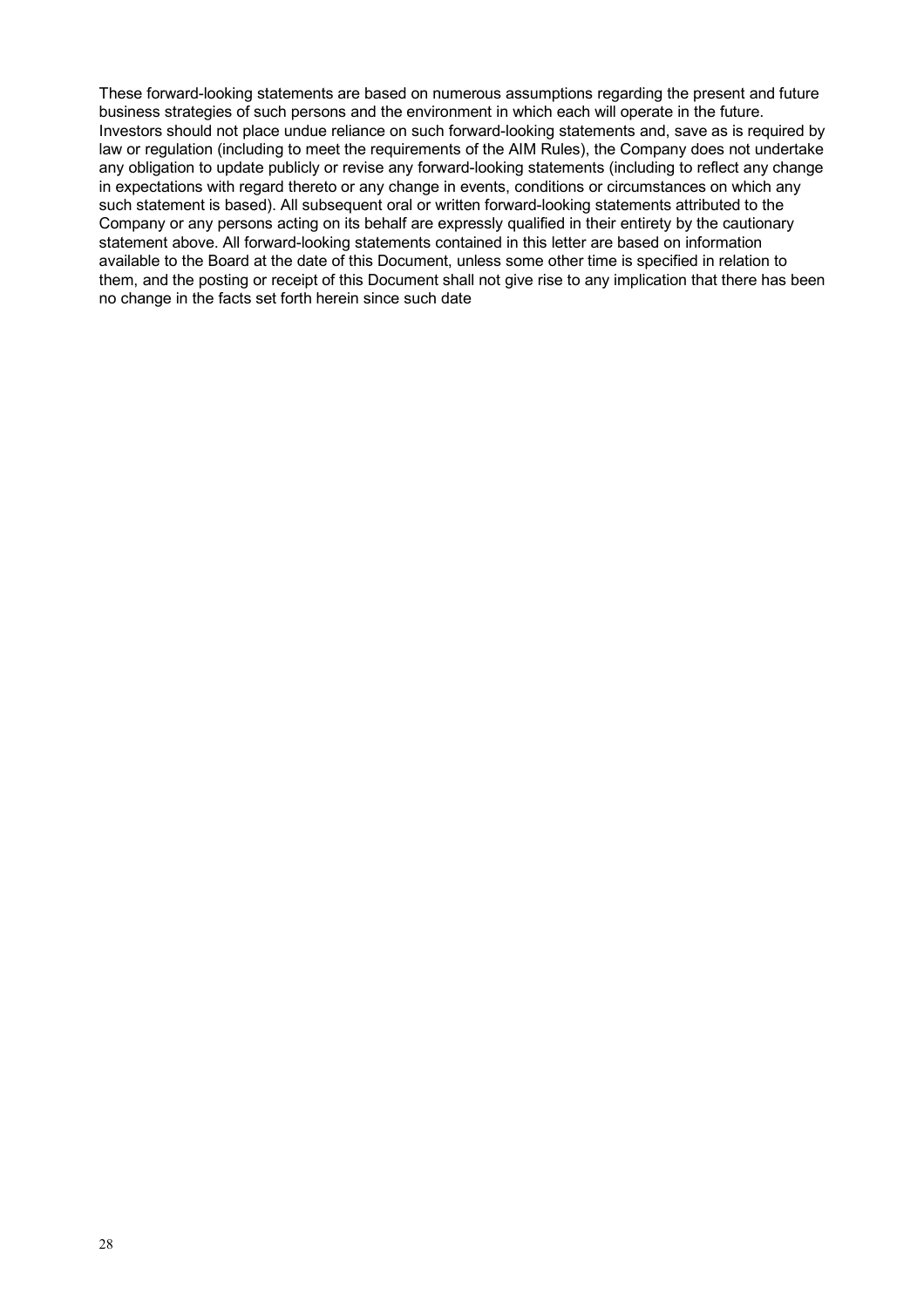### **PART III DETAILS OF THE OPEN OFFER**

## **1. Introduction**

The Open Offer has been structured so as to allow Qualifying Shareholders to subscribe for Open Offer Shares at the Issue Price *pro rata* to their existing holdings. Qualifying Shareholders may also make applications in excess of their Basic Entitlements. To the extent that Basic Entitlements to Open Offer Shares are not subscribed for by Qualifying Shareholders, such Open Offer Shares will be available to satisfy such excess applications, subject to a maximum of 15,529,134 Open Offer Shares in aggregate ("**Excess Application Facility**"). To the extent that applications are received in respect of an aggregate of more than 15,529,134 Open Offer Shares, excess applications will be scaled back accordingly.

The Open Offer Shares to be issued pursuant to the Open Offer will, following Admission, rank *pari passu* in all respects with the Existing Ordinary Shares and will carry the right to receive all dividends and distributions declared, made or paid on or in respect of the Ordinary Shares after Admission.

Any Qualifying Shareholder who has sold or transferred all or part of his registered holding(s) of Existing Ordinary Shares prior to 8.00 a.m. on 28 June 2019, when the Existing Ordinary Shares are marked "ex" the entitlement to the Open Offer, is advised to consult his stockbroker, bank or other agent through or to whom the sale or transfer was effected as soon as possible since the invitation to apply for Open Offer Shares under the Open Offer may be a benefit which may be claimed from him by the purchaser(s) under the rules of the London Stock Exchange.

The Open Offer has not been underwritten. None of the Open Offer Shares have been conditionally placed with institutional or other investors. Therefore there may be no or fewer than 15,529,134 Open Offer Shares issued under the Open Offer.

The Open Offer is not conditional upon the level of applications made to subscribe under the Open Offer or upon any minimum level of proceeds being raised. For the purposes of section 578 of the Companies Act, the Open Offer is being made on the basis that the Open Offer Shares subscribed for will be allotted in any event. Accordingly, even if the Open Offer is not fully subscribed, Open Offer Shares will be issued to Qualifying Shareholders who have applied for Open Offer Shares (subject to the terms and conditions set out in this Document and, where relevant, the Application Form).

## **2. The Open Offer**

Dods hereby invites each Qualifying Shareholder, on the terms and subject to the conditions set out in this Document (and, for Qualifying non-CREST Shareholders, in the accompanying Application Form), to apply to subscribe, at 6.5 pence per Open Offer Share (payable in full on application and free of all expenses), for any number of Open Offer Shares (subject to the limit of the number of Excess Shares that can be applied for using the Excess Application Facility), being:

### **1 Ordinary Share for every 22 Existing Ordinary Shares**

registered in the name of each Qualifying Shareholder on the Record Date and so in proportion to any other number of Existing Ordinary Shares then held (rounded down to the nearest whole number of Open Offer Shares). Valid applications by Qualifying Shareholders will be satisfied in full up to their Basic Entitlements.

The Basic Entitlement, in the case of Qualifying non-CREST Shareholders, is equal to the number of Open Offer Shares shown in Box 7 on the Application Form or, in the case of Qualifying CREST Shareholders, is equal to the number of Basic Entitlements standing to the credit of their stock account in CREST. Qualifying CREST Shareholders will have their Basic Entitlements credited to their stock accounts in CREST and should refer to paragraphs 2, 3 and 8 of this Part III and also to the CREST Manual for further information on the relevant CREST procedures.

Basic Entitlements have been rounded down to the nearest whole number of Ordinary Shares and any fractional entitlements to Open Offer Shares will be disregarded in calculating Qualifying Shareholders' Basic Entitlements and will be aggregated and will be made available to Qualifying Shareholders under the Excess Application Facility. Qualifying Shareholders with fewer than 22 Existing Ordinary Shares will not be able to apply for Open Offer Shares.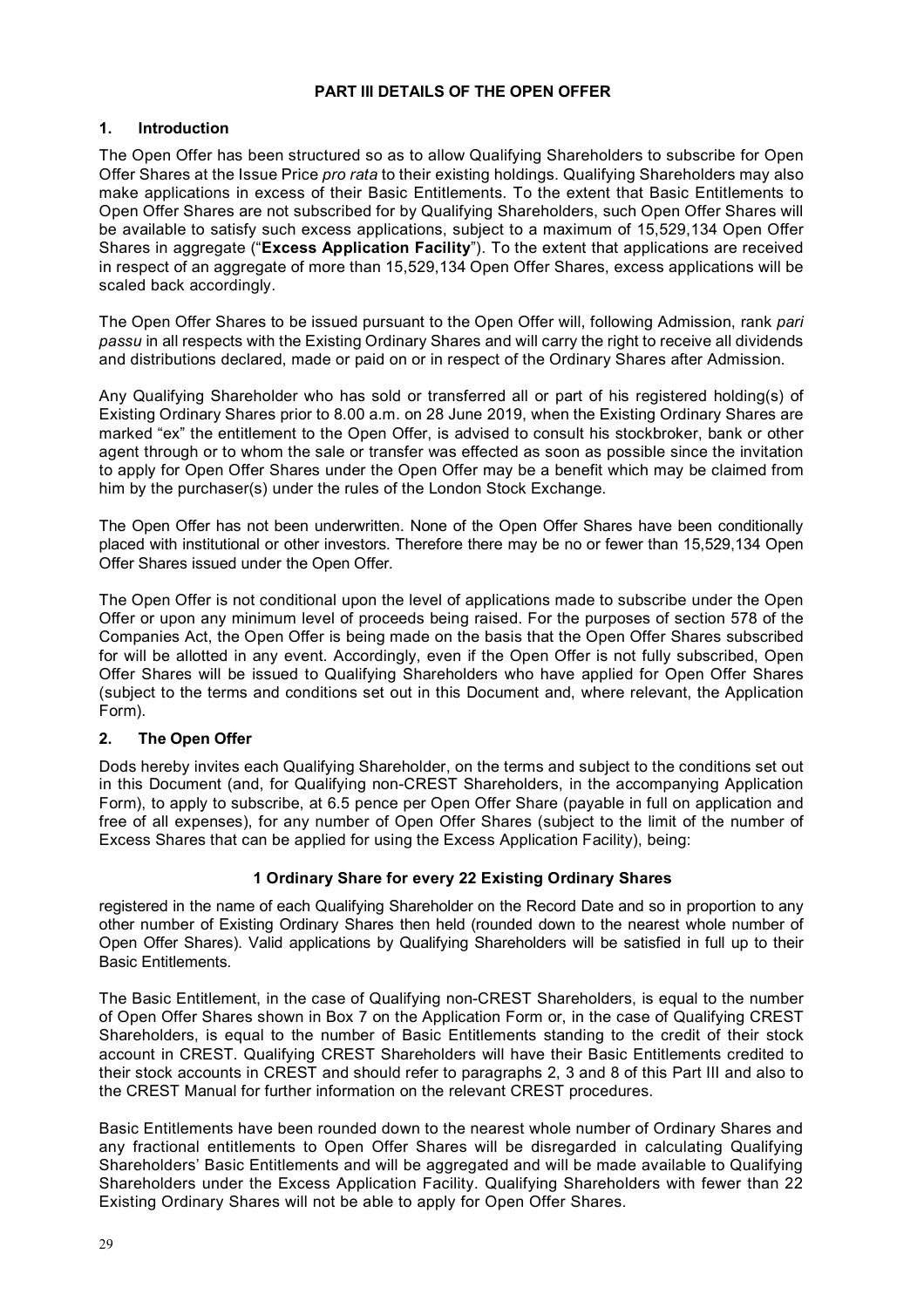Qualifying Shareholders may apply to acquire less than their Basic Entitlement should they so wish. In addition, Qualifying Shareholders may apply to acquire Excess Shares using the Excess Application Facility. Please see below for further details of the Excess Application Facility.

#### **Holdings of Existing Ordinary Shares in certificated and uncertificated form will be treated as separate holdings for the purpose of calculating Basic Entitlements, as will holdings under different designations and in different accounts.**

The aggregate number of Open Offer Shares available for subscription pursuant to the Open Offer (including under the Excess Application Facility) is a maximum of 15,529,134 Ordinary Shares.

The Open Offer is conditional, *inter alia*, upon the following:

- (a) the passing, without amendment, of the Resolutions at the General Meeting;
- (b) Admission becoming effective by not later than 8.00 a.m. on 18 July 2019 (or such later time and/or date as the Company and Cenkos may agree); and
- (c) the Placing Agreement becoming unconditional in all respects (save for the condition relating to Admission) and not having been terminated in accordance with its terms.

Accordingly, if any of these conditions are not satisfied or waived (where capable of waiver) by 8.00 a.m. on 18 July 2019 (or such later time and/or date as the Company and Cenkos may agree), the Open Offer will not proceed and any applications made by Qualifying Shareholders will be rejected. In such circumstances, application monies will be returned (at the applicant's sole risk), without payment of interest, as soon as practicable thereafter. Revocation of applications for Open Offer Shares cannot occur after dealings have begun.

No temporary documents of title will be issued in respect of Open Offer Shares held in uncertificated form. Definitive certificates in respect of Open Offer Shares taken up are expected to be posted to those Qualifying Shareholders who have validly elected to hold their Open Offer Shares in certificated form by 25 July 2019. In respect of those Qualifying Shareholders who have validly elected to hold their Open Offer Shares in uncertificated form, the Open Offer Shares are expected to be credited to their stock accounts maintained in CREST on or before 18 July 2019.

Application will be made for the Open Offer Shares to be admitted to trading on AIM. Admission is expected to occur on 18 July 2019, when dealings in the Open Offer Shares are expected to begin.

All monies received by the Receiving Agent in respect of Open Offer Shares will be held in a separate non-interest bearing bank account opened solely for the Open Offer.

If for any reason it becomes necessary to adjust the expected timetable as set out in this document, the Company will make an appropriate announcement to a RIS giving details of the revised dates.

### *Excess Applications*

Qualifying Shareholders may apply to acquire any number of Open Offer Shares subject to the limit on applications under the Excess Application Facility referred to below ("**Excess Entitlements**"). The Basic Entitlement, in the case of Qualifying non-CREST Shareholders, is equal to the number of Open Offer Shares shown in Box 7 on the Application Form or, in the case of Qualifying CREST Shareholders, is equal to the number of Basic Entitlements standing to the credit of their stock account in CREST.

The Excess Application Facility enables Qualifying Shareholders who have taken up their Basic Entitlement in full to apply for any whole number of Ordinary Shares in excess of their Basic Entitlement up to an amount equal to the total number of Open Offer Shares available under the Open Offer less an amount equal to a Qualifying Shareholder's Basic Entitlement ("**Excess Shares**"). Qualifying non-CREST Shareholders who wish to apply to subscribe for more than their Basic Entitlement should complete Boxes 2, 3, 4 and 5 on the Application Form. Applications for Excess Shares may be allocated in such manner as the Directors may determine, in their absolute discretion (and with the prior consent of Cenkos), and no assurance can be given that applications for Excess Shares by Qualifying Shareholders will be met in full or in part or at all.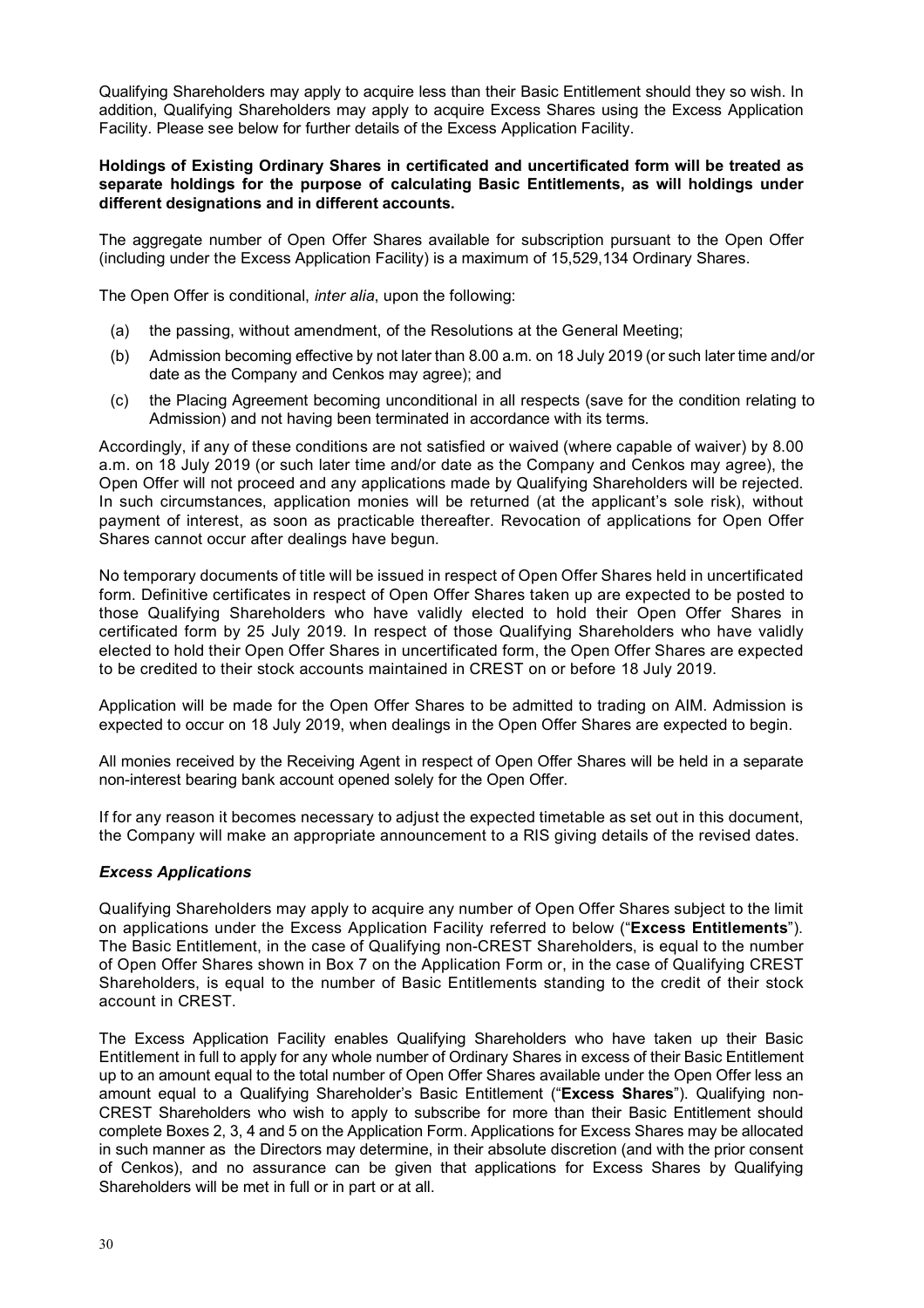The aggregate number of Open Offer Shares available for subscription pursuant to the Open Offer (including under the Excess Application Facility) is a maximum of 15,529,134 Open Offer Shares.

**Qualifying Shareholders should be aware that the Open Offer is not a rights issue. Qualifying non-CREST Shareholders should also note that the Application Form is not a negotiable document and cannot be traded. Qualifying CREST Shareholders should note that, although the Basic Entitlements and Excess CREST Open Offer Entitlements will be credited to CREST and be enabled for settlement, applications in respect of Basic Entitlements and Excess CREST Open Offer Entitlements may only be made by the Qualifying Shareholder originally entitled or by a person entitled by virtue of a** *bona fide* **market claim raised by Euroclear's Claims Processing Unit. Open Offer Shares not applied for by Qualifying Shareholders under their Basic Entitlements will not be sold in the market for the benefit of those who do not apply, under the Open Offer but may be allotted to Qualifying Shareholders to meet any valid applications under the Excess Application Facility and the net proceeds will be retained for the benefit of the Company. Qualifying Shareholders who do not apply to take up Open Offer Shares will have no rights under the Open Offer.**

The Existing Ordinary Shares are already admitted to CREST. No further application for admission to CREST is accordingly required for the New Ordinary Shares. All such New Ordinary Shares, when issued and fully paid, may be held and transferred by means of CREST.

Application will be made for the Basic Entitlements and Excess CREST Open Offer Entitlements to be admitted to CREST where Existing Ordinary Shares are already admitted to CREST and/or Qualifying Shareholders elect for them to be so admitted to CREST. The conditions for such admission having already been met, the Basic Entitlements and Excess CREST Open Offer Entitlements are where appropriate expected to be admitted to CREST with effect from 1 July 2019.

The Open Offer Shares will be issued credited as fully paid and will rank *pari passu* in all respects with the Existing Ordinary Shares. The Open Offer Shares are not being made available in whole or in part to the public except under the terms of the Open Offer. Overseas Holders are referred to the section entitled "Overseas Holders" set out in paragraph 6 of this Part III.

The Existing Ordinary Shares are in registered form, are traded on the AIM market and are not traded on any other exchange. The Open Offer Shares will also be in registered form, will be issued credited as fully paid and will rank *pari-passu* in all respects with the issued Existing Ordinary Shares. The Open Offer Shares will be issued only pursuant to the Open Offer and will not otherwise be marketed or made available in whole or in part to the public.

The maximum proceeds of the Placing, Subscription and the Open Offer, assuming full subscription of the Open Offer, will be £13.2 million (approx.) before expenses. The New Ordinary Shares will represent up to approximately 38.8 per cent. of the Enlarged Share Capital, assuming full subscription of the Open Offer Shares.

### **3. Procedure for application and payment**

The action to be taken by Qualifying Shareholders in respect of the Open Offer depends on whether, at the relevant time, a Qualifying Shareholder has an Application Form in respect of his, her or its Basic Entitlement or a Qualifying Shareholder has his, her or its Basic Entitlement and Excess CREST Open Offer Entitlement credited to his, her or its CREST stock account in respect of such entitlement.

Qualifying Shareholders who hold their Existing Ordinary Shares in certificated form will be allotted Open Offer Shares in certificated form. Qualifying Shareholders who hold all or part of their Existing Ordinary Shares in uncertificated form will be allotted Open Offer Shares in uncertificated form to the extent that their entitlement to Open Offer Shares arises as a result of holding Existing Ordinary Shares in uncertificated form.

However, it will be possible for Qualifying Shareholders to deposit Basic Entitlements and/or Excess Entitlements into, and withdraw them from, CREST. Further information on deposit and withdrawal from CREST is set out in paragraph 3.2 (g) of this Part III. CREST sponsored members should refer to their CREST sponsor, as only their CREST sponsor will be able to take the necessary action specified below to apply under the Open Offer in respect of the Basic Entitlements and Excess Entitlements of such members held in CREST. CREST members who wish to apply under the Open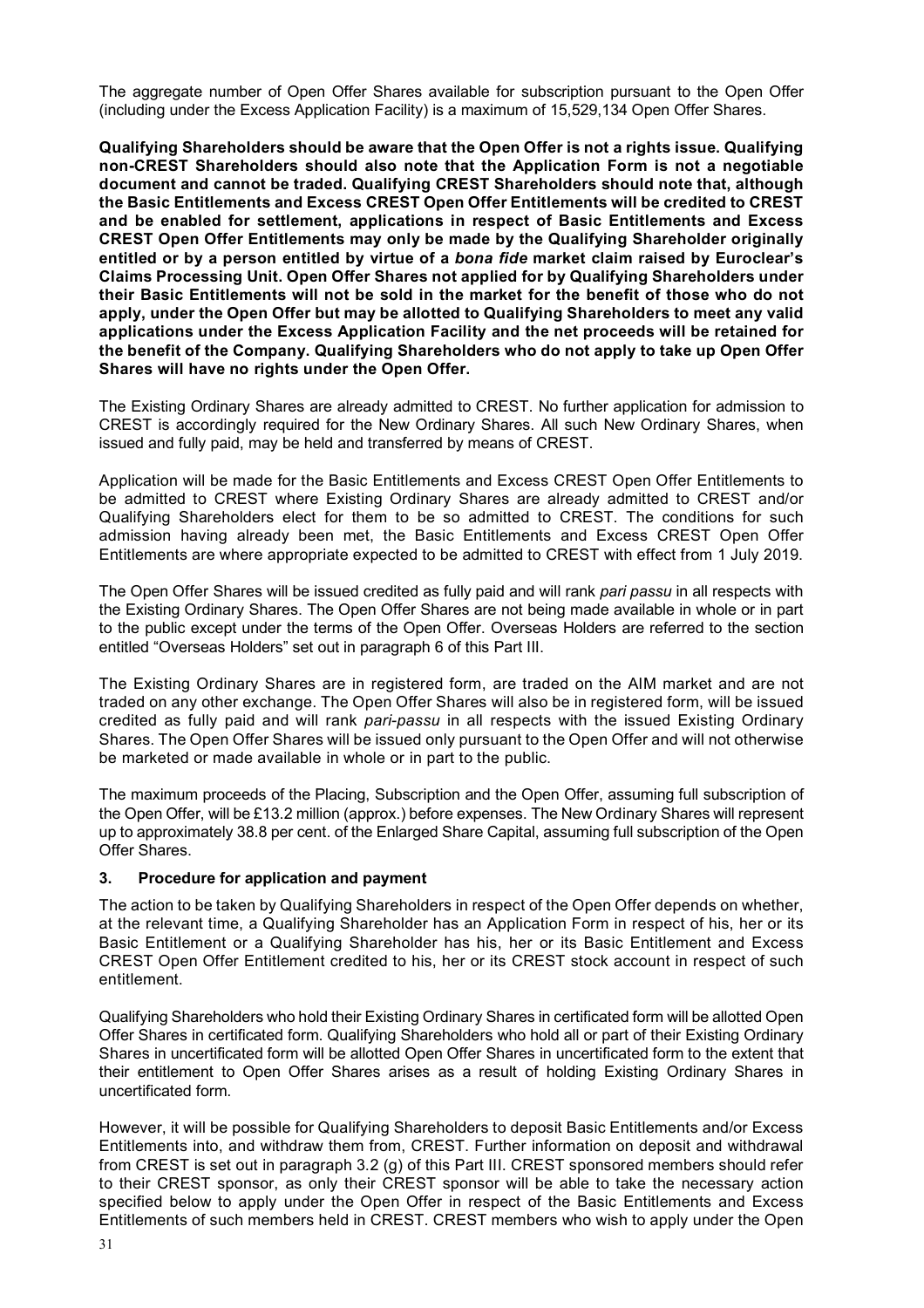Offer in respect of their Basic Entitlements and Excess Entitlements in CREST should refer to the CREST Manual for further information on the CREST procedures referred to below.

**Qualifying Shareholders who do not want to take up or apply for the Open Offer Shares under the Open Offer should take no action and should not complete or return the Application Form. Qualifying Shareholders are, however, encouraged to vote at the General Meeting by attending in person or by completing and returning the Form of Proxy enclosed with this Document.**

### **3.1** *If you have an Application Form in respect of your entitlement under the Open Offer*

#### *(a) General*

Subject as provided in paragraph 6 of this Part III in relation to Overseas Holders, Qualifying non-CREST Holders will have received an Application Form with this Document. The Application Form shows the number of Existing Ordinary Shares registered in their name on the Record Date in Box 6. It also shows the maximum number of Open Offer Shares for which they are entitled to apply under the Basic Entitlements, as shown by the Basic Entitlement allocated to them set out in Box 7. Box 8 shows how much they would need to pay if they wish to take up their Basic Entitlement in full. Qualifying non-CREST Shareholders wishing to take up their Basic Entitlement in full should complete Boxes 2, 3, 4 and 5.

Any fractional entitlements to Open Offer Shares will be disregarded in calculating Qualifying non-CREST Shareholders' Basic Entitlements and will be aggregated and made available to Qualifying Shareholders under the Excess Application Facility. Any Qualifying non-CREST Shareholders with fewer than 22 Existing Ordinary Shares will not receive a Basic Entitlement. Any Qualifying non-CREST Shareholder with fewer than 22 Existing Ordinary Shares will not be able to apply for Excess Shares pursuant to the Excess Application Facility (see paragraph 3.1 (c) of this Part III). Qualifying non-CREST Shareholders may apply for less than their Basic Entitlement should they wish to do so. Qualifying non-CREST Shareholders wishing to apply for Open Offer Shares representing less than their Basic Entitlement may do so by completing Boxes 2, 4 and 5 of the Application Form. Subject to availability, and assuming that Qualifying Shareholders have accepted their Basic Entitlement in full, Qualifying non-CREST Shareholders may also apply for any whole number of Excess Shares in excess of their Basic Entitlement up to an amount equal to the total number of Open Offer Shares available under the Open Offer less an amount equal to a Qualifying non-CREST Shareholder's Basic Entitlement, by completing Boxes 2, 3, 4 and 5 of the Application Form (see paragraph 3.1 (c) of this Part III). Qualifying non-CREST Shareholders may hold such an Application Form by virtue of a *bona fide* market claim (see paragraph 3.2 (b) of this Part III).

The instructions and other terms set out in the Application Form form part of the terms and conditions of the Open Offer.

*(b) Market claims*

Applications by Qualifying non-CREST Holders to acquire Open Offer Shares may only be made on the Application Form and may only be made by the Qualifying non-CREST Holder named in it or by a person entitled by virtue of a *bona fide* market claim in relation to a market purchase of Existing Ordinary Shares prior to the date upon which the Existing Ordinary Shares were marked "ex" for the purposes of entitlement to participate in the Open Offer. Application Forms may not be assigned, transferred or split, except to satisfy *bona fide* market claims, up to 3.00 p.m. on 11 July 2019. The Application Form is not a negotiable document and cannot be separately traded. A Qualifying non-CREST Holder who has sold or otherwise transferred all or part of his holding of Existing Ordinary Shares prior to the date upon which the Existing Ordinary Shares were marked "ex" for the purposes of entitlement to participate in the Open Offer, should consult his broker or other professional adviser as soon as possible, as the invitation to acquire Open Offer Shares under the Open Offer may be a benefit which may be claimed by the transferee from his counterparty. Qualifying non-CREST Holders who have sold all or part of their registered holdings should, if the market claim is to be settled outside CREST, complete Box 10 on the Application Form and immediately send it to the stockbroker, bank or other agent through whom the sale or transfer was effected for onward transmission to the purchaser or transferee or the Receiving Agent in accordance with the instructions set out in the accompanying Application Form. The Application Form should not, however, subject to certain exceptions, be forwarded to or transmitted in or into any Restricted Jurisdiction. If the market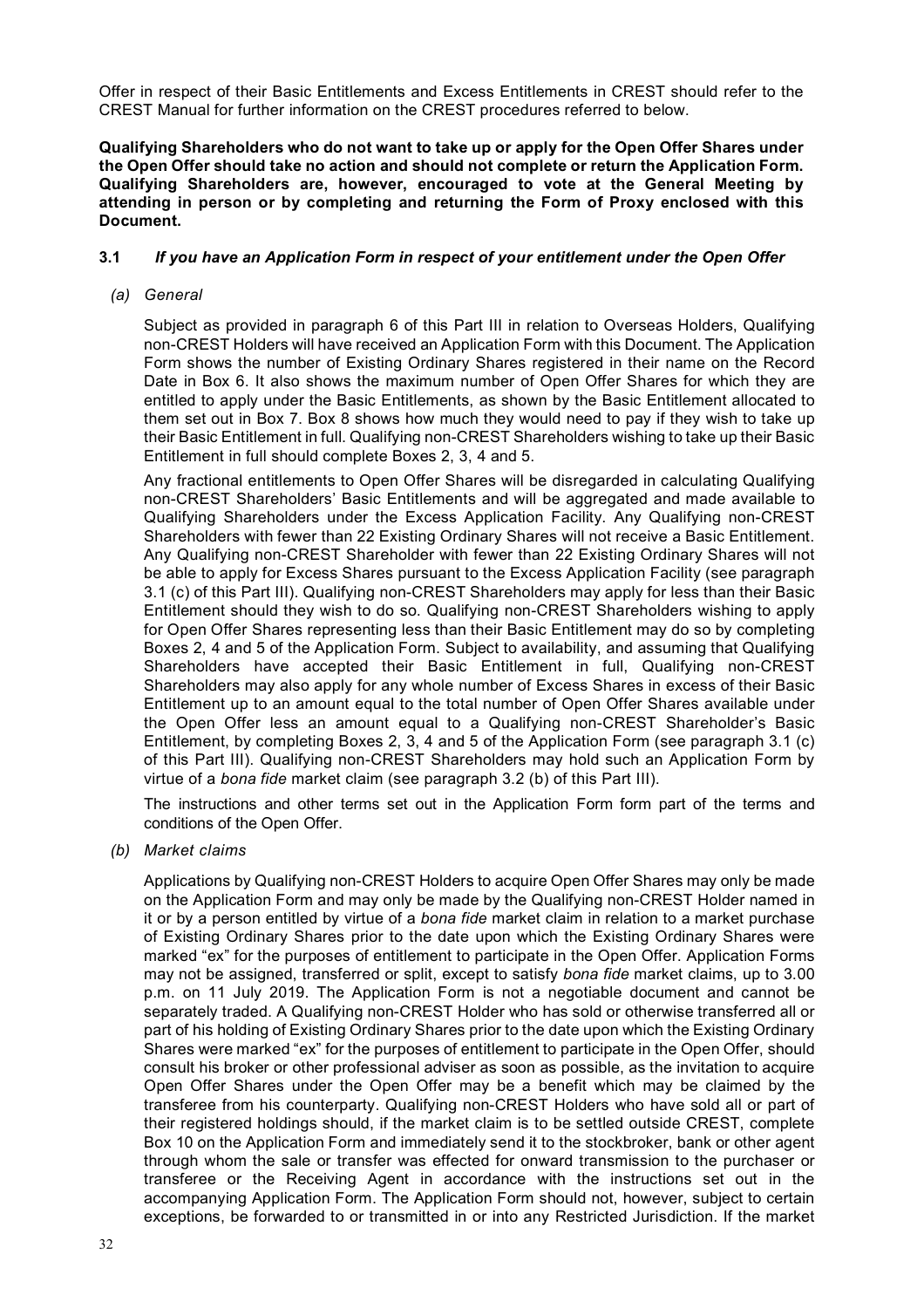claim is to be settled outside CREST, the beneficiary of the claim should follow the procedures set out in the accompanying Application Form. If the market claim is to be settled in CREST, the beneficiary of the claim should follow the procedures set out in paragraph 3.2 below.

#### *(c) Excess Application Facility*

Provided that Qualifying non-CREST Holders have accepted their Basic Entitlement in full, Qualifying non-CREST Holders may apply to acquire Excess Shares using the Excess Application Facility, should they wish. Qualifying non-CREST Holders wishing to apply for Excess Shares up to an amount equal to the total number of Open Offer Shares available under the Open Offer less an amount equal to a Qualifying Non-CREST Holder's Basic Entitlement, may do so by completing Boxes 2, 3, 4 and 5 of the Application Form. The total number of Open Offer Shares is fixed and will not be increased in response to any Excess Applications. Excess Applications will therefore only be satisfied to the extent that other Qualifying Shareholders do not apply for their Basic Entitlements in full or where fractional entitlements have been aggregated and made available under the Excess Application Facility. Applications under the Excess Application Facility shall be allocated in such manner as the Directors may determine, in their absolute discretion (and with the prior consent of Cenkos), and no assurance can be given that the applications for Excess Shares by Qualifying non-CREST Holders will be met in full or in part or at all. Excess monies in respect of applications which are not met in full will be returned to the applicant (at the applicant's risk) without interest as soon as practicable thereafter by way of cheque or CREST payment, as appropriate.

#### *(d) Application procedures*

Qualifying non-CREST Holders wishing to apply to acquire all or any of the Open Offer Shares to which they are entitled should complete the Application Form in accordance with the instructions printed on it. Completed Application Forms should be posted in the accompanying reply paid envelope (for use only in the UK) or delivered by hand (during normal business hours only) to Link Asset Services, Corporate Actions, The Registry, 34 Beckenham Road, Beckenham, Kent BR3 4TU, with a cheque drawn in Sterling on a bank or building society in the UK which is either a settlement member of the Cheque and Credit Clearing Company limited or the CHAPS Clearing Company Limited or which has arranged for its cheques to be cleared through the facilities provided for members of either of those companies or committees and must bear the appropriate sort code in the right hand corner. Third party cheques may not be accepted except building society cheques or bankers drafts where the bank or building society has confirmed the name of the account holder by endorsing the back of the building society or bankers draft to such effect

#### **Cheques should be drawn on the personal account to which the shareholder has sole or joint title. Third party cheques may not be accepted with the exception of building society cheques where the bank or building society has endorsed the back of the draft or cheque by adding the shareholder's details and the branch stamp.** Such cheques must bear the appropriate sort code in the top right-hand corner and must be for the full amount payable on application.

Applications must be received by Link Asset Services (at the address detailed above) no later than 11.00 a.m. on 15 July 2019, after which time, subject as set out in this paragraph, Application Forms will not be valid. Once submitted, applications are irrevocable. If an Application Form is being sent by post in the UK, Qualifying Shareholders are recommended to allow at least four working days for delivery. Cheques should be made payable to "Link Market Services Limited re: Dods Group plc Open Offer A/C." and crossed "A/ C Payee Only". It is a condition of application that cheques will be honoured on first presentation and Dods Group may in its absolute discretion elect not to treat as valid any application in respect of which a cheque is not so honoured. Dods reserves the right in its sole discretion (but with the prior consent of Cenkos) to (but shall not be obliged to) treat an Application Form as valid and binding on the person by whom or on whose behalf it is lodged, even if not completed in accordance with the relevant instructions or not accompanied by a valid power of attorney where required, or if it otherwise does not strictly comply with the terms and conditions of the Open Offer. Dods further reserves the right (but shall not be obliged) to accept either Application Forms received after 11.00 a.m. on 15 July 2019 but not later than 5.00 p.m. on 15 July 2019 with the envelope bearing a legible postmark not later than 11.00 a.m. on 15 July 2019 or applications in respect of which remittances are received before 11.00 a.m. on 15 July 2019 2019 from authorised persons (as defined in FSMA) specifying the Open Offer Shares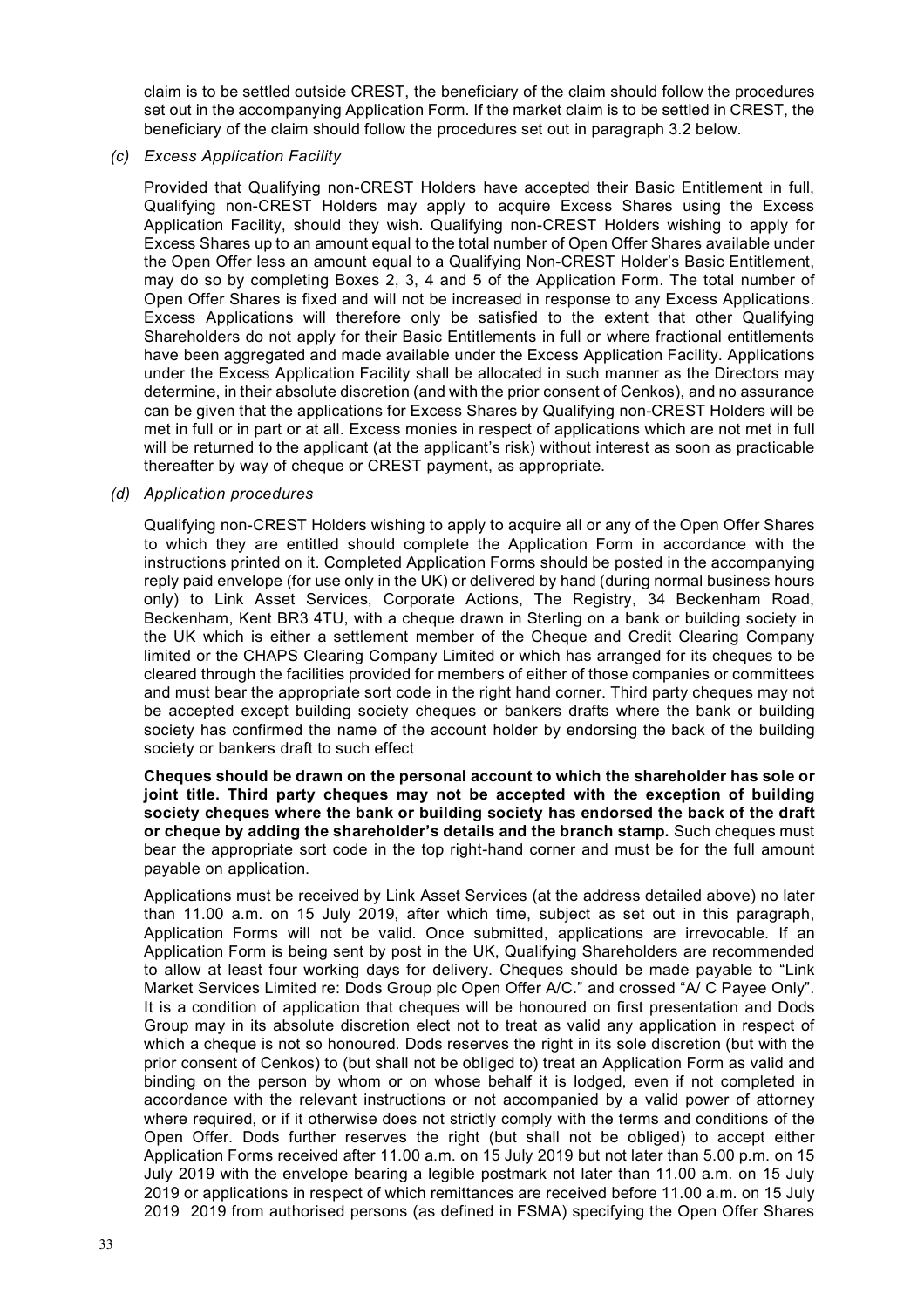applied for and undertaking to lodge the Application Form in due course but, in any event, within two Business Days. Multiple applications will not be accepted.

Cheques are liable to be presented for payment upon receipt. Post-dated cheques will not be accepted. If they are presented before the conditions of the Open Offer are fulfilled, the application monies will be kept in a separate non-interest bank account until the conditions are fully met. If the conditions of the Open Offer are not fulfilled on or before 8.00 a.m. on 18 July 2019, or such later date as Dods and Cenkos may determine (being no later 1 August 2019), the Open Offer will lapse and all application monies will be returned without interest by crossed cheque in favour of the registered shareholder(s) through the post at their risk as soon as is practicable after that date.

*(e) Effect of application*

All documents and remittances sent by post by or to an applicant (or as the applicant may direct) will be sent at the applicant's own risk. By completing and delivering an Application Form the applicant:

- (i) represents and warrants to the Company and Cenkos that he has the right, power and authority, and has taken all action necessary, to make the application under the Open Offer and to execute, deliver and exercise his rights, and perform his obligations under any contracts resulting therefrom and that he is not a person otherwise prevented by legal or regulatory restrictions from applying for Open Offer Shares or acting on behalf of any such person on a non-discretionary basis;
- (ii) confirms to the Company and Cenkos that in making the application he is not relying and has not relied on Cenkos or any other person affiliated with Cenkos in connection with any investigation of the accuracy of any information contained in this Document or his investment decision;
- (iii) confirms to the Company and Cenkos that no person has been authorised to give any information or to make any representation concerning the Group or the Open Offer Shares (other than as contained in this Document) and, if given or made, any such other information or representation should not be, and has not been, relied upon as having been authorised by the Company or Cenkos;
- (iv) requests that the Open Offer Shares to which he, she or it will become entitled be issued to him, her or it on the terms set out in this Document and subject to the articles of association of Dods;
- (v) agrees that all applications under the Open Offer and contracts resulting therefrom, shall be governed by and construed in accordance with the laws of England;
- (vi) represents and warrants that he, she or it is not, and is not applying on behalf of any Shareholder who is, a citizen or resident or which is a corporation, partnership or other entity created or organised in or under any laws of any Restricted Jurisdiction and he, she or it is not applying with a view to reoffering, reselling, transferring or delivering any of the Open Offer Shares which are the subject of the application to, or for the benefit of a Shareholder who is a citizen or resident or which is a corporation, partnership or other entity created or organised in or under any laws of a Restricted Jurisdiction except where proof satisfactory to Dods has been provided to Dods that he, she or it is able to accept the invitation by Dods free of any requirement which Dods (in its absolute discretion) regards as unduly burdensome, nor acting on behalf of any such person on a non-discretionary basis nor (a) person(s) otherwise prevented by legal or regulatory restrictions from applying for Open Offer Shares under the Open Offer;
- (vii) represents and warrants that he, she or it is not and nor is he, she or it applying as nominee or agent for a person who is or may be liable to notify and account for tax under the Stamp Duty Reserve Tax Regulations 1986 at any of the increased rates referred to in Section 93 (depository receipts) or Section 96 (clearance services) of the Finance Act 1986;
- (viii) confirms that the Open Offer Shares have not been offered to the applicant by the Company, Cenkos or any of their affiliates, by means of any "directed selling efforts" as defined in Regulation S under the Securities Act; or "general solicitation" or "general advertising" as defined in Regulation D under the Securities Act;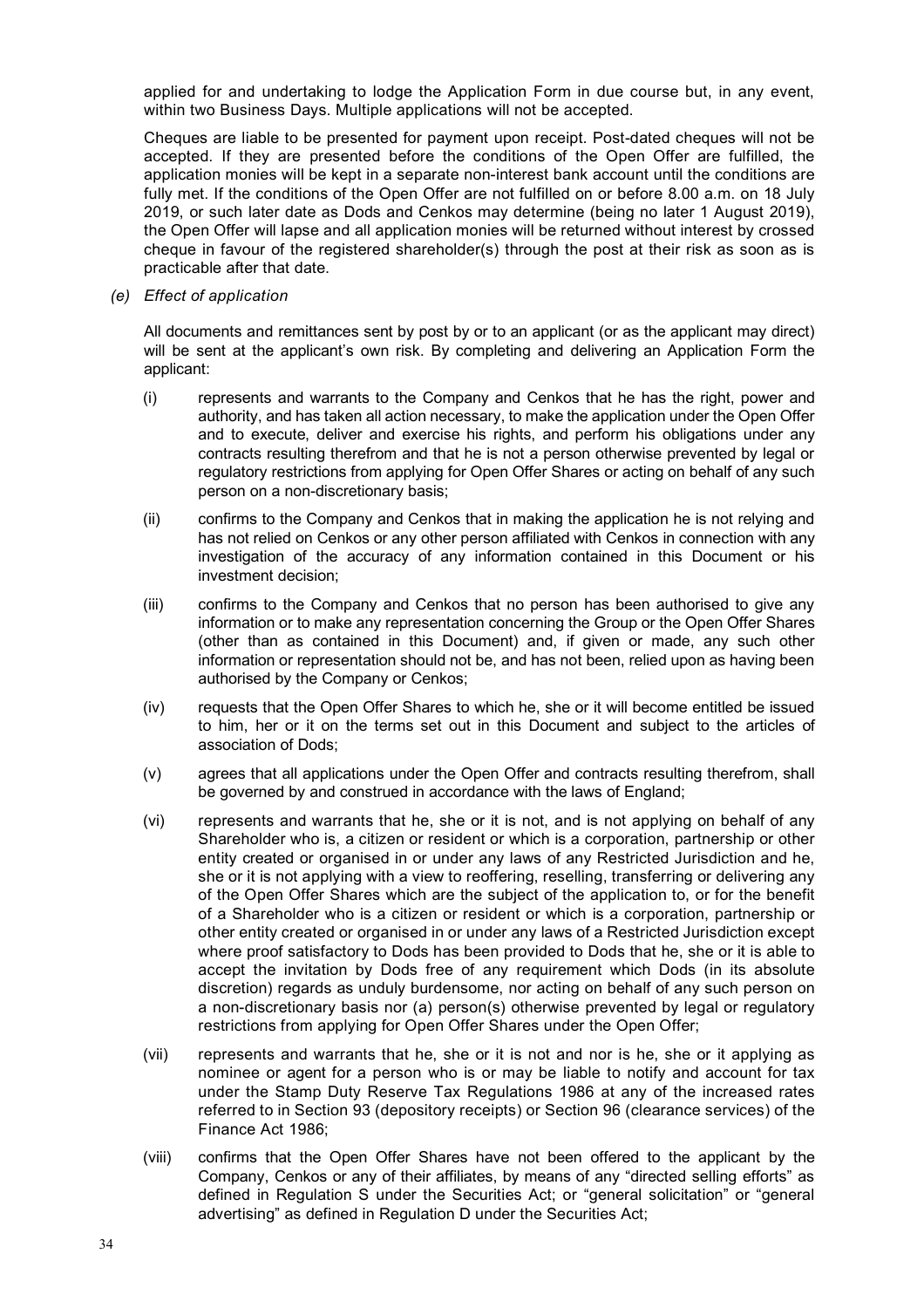- (ix) confirms that in making such application he, she or it is not relying on any information in relation to Dods Group other than that contained in this Document and agrees that no person responsible solely or jointly for this Document or any part thereof or involved in the preparation thereof, shall have any liability for any such other information and further agrees that having had the opportunity to read this Document, he, she or it will be deemed to have had notice of all the information concerning Dods Group contained therein; and
- (x) represents and warrants that he, she or it is the Qualifying Shareholder originally entitled to the relevant Basic Entitlement or that he, she or it has received such Basic Entitlement by virtue of a *bona fide* market claim.

Should you need advice with regard to the Application Form, please contact Link Asset Services on 0371 664 0321. Calls are charged at the standard geographic rate and will vary by provider. Calls outside the United Kingdom will be charged at the applicable international rate. The helpline is open between 9 am – 5.30 pm, Monday to Friday excluding public holidays in England and Wales. Please note that Link Asset Services cannot provide any financial, legal or tax advice and calls may be recorded and monitored for security and training purposes.

Qualifying non-CREST Holders who do not wish to apply for Open Offer Shares under the Open Offer should take no action and should not complete or return the Application Form.

Qualifying non-CREST Holders are, however, encouraged to vote at the General Meeting by attending in person or by completing and returning the Form of Proxy enclosed with this Document.

#### *3.2 If you have Basic Entitlements and Excess CREST Open Offer Entitlements credited to your stock account in CREST*

*(a) General*

Subject as provided in paragraph 6 of this Part III in relation to certain Overseas Shareholders, each Qualifying CREST Shareholder will receive a credit to his, her or its stock account in CREST equal to the number of Open Offer Shares which represents his, her or its Basic Entitlement, and also in respect of his, her or its Excess CREST Open Offer Entitlement (an amount equal to the total number of Open Offer Shares available under the Open Offer less an amount equal to a Qualifying Shareholder's Basic Entitlement). Any fractional entitlements to Open Offer Shares will be disregarded in calculating Qualifying Shareholders' Basic Entitlement and will be aggregated and made available under the Excess Application Facility. Any Qualifying CREST Shareholders with fewer than 22 Existing Ordinary Shares will not receive a Basic Entitlement. Any Qualifying Non-CREST Shareholders with fewer than 22 Existing Ordinary Shares will not be able to apply for Excess Shares pursuant to the Excess Application Facility (see paragraph 3.2 (c) of this Part III.)

The CREST stock account to be credited will be an account under the participant ID and member account ID that apply to the Existing Ordinary Shares held on the Record Date by the Qualifying CREST Shareholder in respect of which the Basic Entitlements and Excess CREST Open Offer Entitlements have been allocated.

If for any reason the Basic Entitlements and Excess CREST Open Offer Entitlements cannot be admitted to CREST, or the stock accounts of Qualifying CREST Shareholders cannot be credited, by 8.00 a.m. on 1 July 2019, or such later time and/or date as the Company and Cenkos may decide, an Application Form will be sent to each Qualifying CREST Shareholder in substitution for the Basic Entitlements and Excess CREST Open Offer Entitlements which should have been credited to his, her or its stock account in CREST. In these circumstances, the expected timetable as set out in this Document will be adjusted as appropriate and the provisions of this Document applicable to Qualifying non-CREST Shareholders with Application Forms will apply to Qualifying CREST Shareholders who receive such Application Forms.

CREST members who wish to apply to acquire some or all of their entitlement to Open Offer Shares should refer to the CREST Manual for further information on the CREST procedures referred to below.

Should you need advice with regard to these CREST procedures, please contact Link Asset Services on 0371 664 0321. Calls are charged at the standard geographic rate and will vary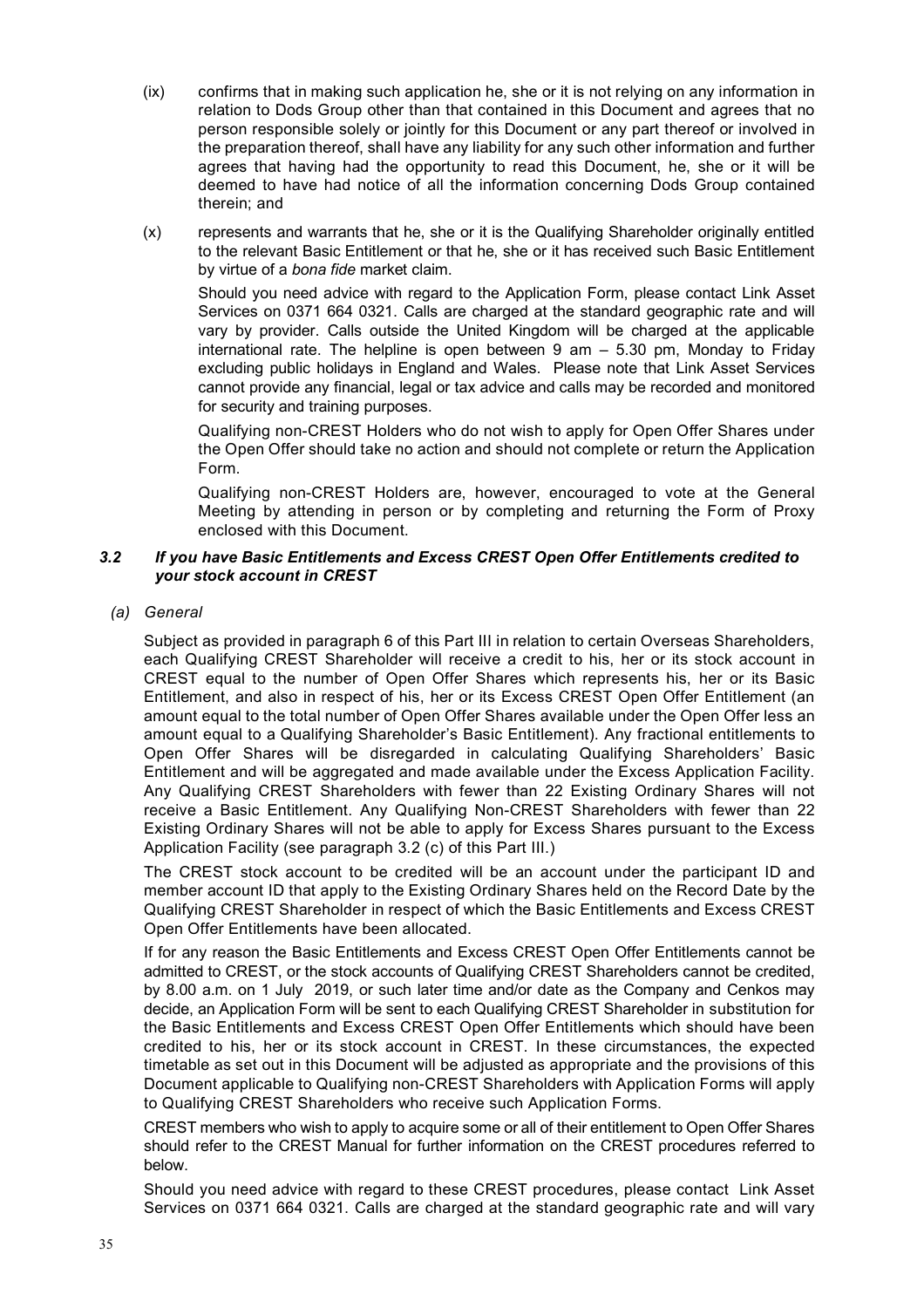by provider. Calls outside the United Kingdom will be charged at the applicable international rate. The helpline is open between 9 am – 5.30 pm, Monday to Friday excluding public holidays in England and Wales. Please note that Link Asset Services cannot provide any financial, legal or tax advice and calls may be recorded and monitored for security and training purposes.

If you are a CREST sponsored member you should consult your CREST sponsor if you wish to apply for Open Offer Shares as only your CREST sponsor will be able to take the necessary action to make this application in CREST.

#### *(b) Market claims*

Each of the Basic Entitlements and the Excess CREST Open Offer Entitlements will constitute a separate security for the purposes of CREST and will have a separate ISIN. Although Basic Entitlements and Excess CREST Open Offer Entitlements will be admitted to CREST and be enabled for settlement, applications in respect of Basic Entitlements and Excess CREST Open Offer Entitlements may only be made by the Qualifying Shareholder originally entitled or by a person entitled by virtue of a *bona fide* market claim transaction. Should a transaction be identified by the CREST Claims Processing Unit as "cum" the Basic Entitlement and the Excess CREST Open Offer Entitlements will generate an appropriate market claim transaction and the relevant Basic Entitlement(s) and the Excess CREST Open Offer Entitlements will thereafter be transferred accordingly.

#### *(c) Excess Application Facility*

Subject to availability, and assuming that Qualifying CREST Shareholders have accepted their Basic Entitlement in full, Qualifying CREST Shareholders may apply to acquire Excess Shares using the Excess Application Facility, should they wish. The Excess Application Facility enables Qualifying CREST Shareholders to apply for Excess Shares in excess of their Basic Entitlement up to an amount equal to the total number of Open Offer Shares available under the Open Offer less an amount equal to a Qualifying CREST Shareholder's Basic Entitlement.

An Excess CREST Open Offer Entitlement may not be sold or otherwise transferred. Subject as provided in paragraph 6 of this Part III in relation to Overseas Shareholders, the CREST accounts of Qualifying CREST Shareholders will be credited with an Excess CREST Open Offer Entitlement in order for any applications for Excess Shares to be settled through CREST.

Qualifying CREST Shareholders should note that, although the Basic Entitlements and the Excess CREST Open Offer Entitlements will be admitted to CREST, they will have limited settlement capabilities (for the purposes of market claims only). Neither the Basic Entitlements nor the Excess CREST Open Offer Entitlements will be tradable or listed and applications in respect of the Open Offer may only be made by the Qualifying Shareholders originally entitled or by a person entitled by virtue of a *bona fide* market claim.

To apply for Excess Shares pursuant to the Open Offer, Qualifying CREST Shareholders should follow the instructions in paragraphs (d) to (l) below and must not return a paper form and cheque.

Should a transaction be identified by the CREST Claims Processing Unit as "cum" the Basic Entitlement and the relevant Basic Entitlement be transferred, the Excess CREST Open Offer Entitlements will not transfer with the Basic Entitlement claim, but will be transferred as a separate claim. Should a Qualifying CREST Shareholder cease to hold all of his Existing Ordinary Shares as a result of one or more *bona fide* market claims, the Excess CREST Open Offer Entitlement credited to CREST and allocated to the relevant Qualifying Shareholder will be transferred to the purchaser. Please note that a separate USE instruction must be sent to Euroclear in respect of any application under the Excess CREST Open Offer Entitlement.

Fractions of Excess Shares will not be issued under the Excess Application Facility and fractions of Excess Shares will be rounded down to the nearest whole number and made available under the Excess Application Facility.

The maximum total number of Open Offer Shares is fixed and will not be increased in response to any applications under the Excess Application Facility. Applications under the Excess Application Facility will therefore only be satisfied to the extent that other Qualifying Shareholders do not apply for their Basic Entitlements in full or where fractional entitlements have been aggregated and made available under the Excess Application Facility. Applications under the Excess Application Facility shall be allocated in such manner as the Directors may determine, in their absolute discretion (and with the prior consent of Cenkos), and no assurance can be given that the applications, for Excess Shares by Qualifying Shareholders will be met in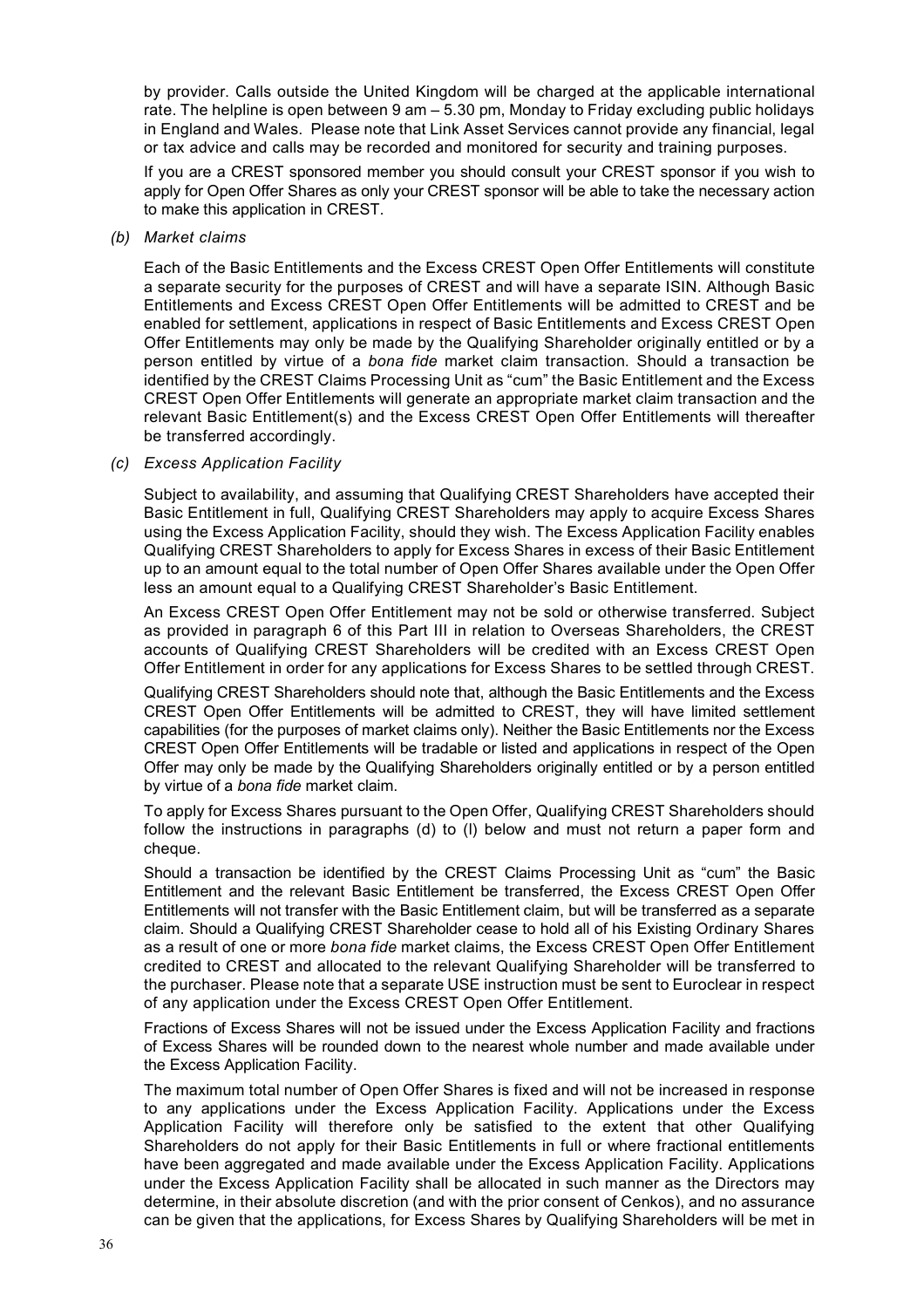full or in part or at all. Excess monies in respect of applications which are not met in full will be returned to the applicant (at the applicant's risk) without interest as soon as practicable thereafter by way of cheque or CREST payment, as appropriate.

Should you need advice with regard to these CREST procedures, please contact Link Asset Services on 0371 664 0321. Calls are charged at the standard geographic rate and will vary by provider. Calls outside the United Kingdom will be charged at the applicable international rate. The helpline is open between 9 am – 5.30 pm, Monday to Friday excluding public holidays in England and Wales. Please note that Link Asset Services cannot provide any financial, legal or tax advice and calls may be recorded and monitored for security and training purposes.

*(d) USE instructions*

Qualifying CREST Shareholders who are CREST members and who want to apply for Open Offer Shares in respect of all or some of their Basic Entitlement and Excess CREST Open Offer Entitlements in CREST must send (or, if they are CREST sponsored members, procure that their CREST sponsor sends) a USE instruction to Euroclear which, on its settlement, will have the following effect:

- (i) the crediting of a stock account of the Receiving Agent under the participant ID and member account ID specified below, with a Basic Entitlement and/or Excess CREST Open Offer Entitlements corresponding to the number of Open Offer Shares applied for; and
- (ii) the creation of a CREST payment, in accordance with the CREST payment arrangements, in favour of the payment bank of the Receiving Agent in respect of the amount specified in the USE instruction which must be the full amount payable on application for the number of Open Offer Shares referred to in paragraph 3.2 (a) above.
- *(e) Content of USE instruction in respect of Basic Entitlements*

The USE instruction must be properly authenticated in accordance with Euroclear's specifications and must contain, in addition to the other information that is required for settlement in CREST, the following details:

- (i) the number of Open Offer Shares for which application is being made (and hence the number of shares comprised in the Basic Entitlement being delivered to the Receiving Agent);
- (ii) the ISIN of the Basic Entitlement, which is GB00BZ00WQ49;
- (iii) the participant ID of the accepting CREST member;
- (iv) the member account ID of the accepting CREST member from which the Basic Entitlements are to be debited;
- (v) the participant ID of Link Asset Services in its capacity as a CREST receiving agent, which is 7RA33;
- (vi) the member account ID of Link Asset Services in its capacity as a CREST receiving agent, which is 20189DOD;
- (vii) the amount payable by means of a CREST payment on settlement of the USE instruction. This must be the full amount payable on application for the number of Open Offer Shares referred to in paragraph (i) above;
- (viii) the intended settlement date. This must be on or before 11.00 a.m. on 15 July 2019; and
- (ix) the Corporate Action Number for the Open Offer. This will be available by viewing the relevant corporate action details in CREST.

In order for an application under the Open Offer to be valid, the USE instruction must comply with the requirements as to authentication and contents set out above and must settle on or before 11.00 a.m. on 15 July 2019.

In order to assist prompt settlement of the USE instruction, CREST members (or their sponsors, where applicable) may consider adding the following non-mandatory fields to the USE instruction:

(1) a contact name and telephone number (in the free format shared note field); and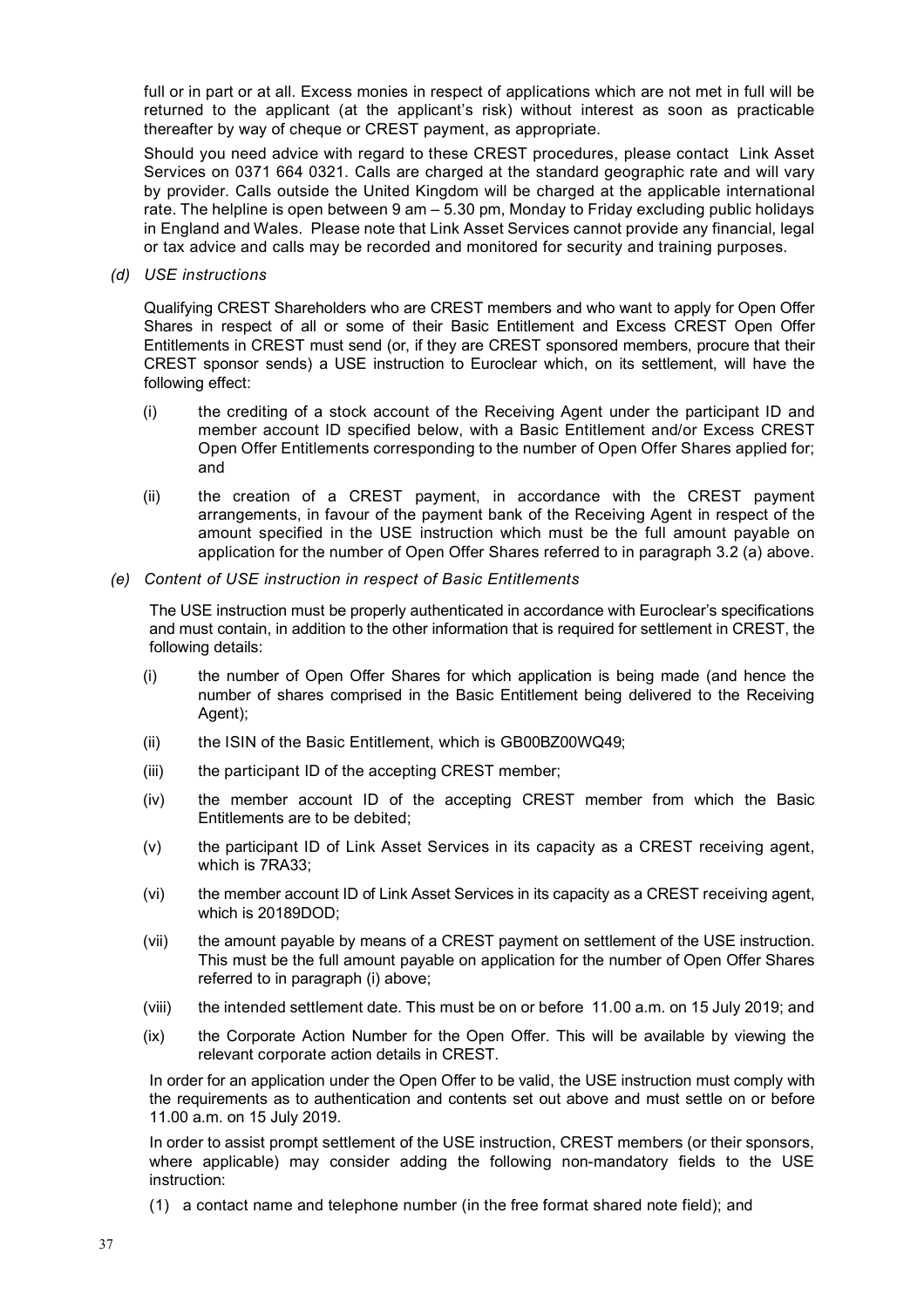(2) a priority of at least 80.

CREST members and, in the case of CREST sponsored members, their CREST sponsors, should note that the last time at which a USE instruction may settle on 15 July 2019 in order to be valid is 11.00 a.m. on that day.

In the event that the Placing, Subscription and Open Offer do not become unconditional by 8.00 a.m. on 18 July 2019 or such later time and date as the Company and Cenkos determine (being no later than 1 August 2019), the Open Offer will lapse, the Basic Entitlements and Excess CREST Open Offer Entitlements admitted to CREST will be disabled and the Registrar will refund the amount paid by a Qualifying CREST Shareholder by way of a CREST payment, without interest, as soon as practicable thereafter.

*(f) Content of USE instruction in respect of Excess CREST Open Offer Entitlements*

The USE instruction must be properly authenticated in accordance with Euroclear specifications and must contain, in addition to the other information that is required for settlement in CREST, the following details:

- (i) the number of Excess Shares for which the application is being made (and hence the number of the Excess CREST Open Offer Entitlement(s) being delivered to the Receiving Agent);
- (ii) the ISIN of the Excess CREST Open Offer Entitlement, this is GB00BZ00WS62;
- (iii) the participant ID of the accepting CREST member;
- (iv) the member account ID of the accepting CREST member from which the Excess CREST Open Offer Entitlements are to be debited;
- (v) the participant ID of Link Asset Services in its capacity as Receiving Agent. This is 7RA33;
- (vi) the member account ID of Link Asset Services in its capacity as Receiving Agent. This is 20189DOD;
- (vii) the amount payable by means of a CREST payment on settlement of the USE instruction. This must be the full amount payable on application for the number of Excess Shares referred to in paragraph (i) above;
- (viii) the intended settlement date. This must be on or before 11.00 a.m. on 15 July 2019; and
- (ix) the Corporate Action Number for the Open Offer. This will be available by viewing the relevant corporate action details in CREST.

In order for the application in respect of an Excess CREST Open Offer Entitlement under the Open Offer to be valid, the USE instruction must comply with the requirements as to authentication and contents set out above and must settle on or before 11.00 a.m. on 15 July 2019.

In order to assist prompt settlement of the USE instruction, CREST members (or their sponsors, where applicable) may consider adding the following non-mandatory fields to the USE instruction:

- (i) a contact name and telephone number (in the free format shared note field); and
- (ii) a priority of at least 80.

CREST members and, in the case of CREST sponsored members, their CREST sponsors, should note that the last time at which a USE instruction may settle on 15 July 2019 in order to be valid is 11.00 a.m. on that day. Please note that automated CREST generated claims and buyer protection will not be offered on the Excess Entitlement security.

*(g) Deposit of Basic Entitlements and Excess CREST Open Offer Entitlements into, and withdrawal from, CREST*

A Qualifying non-CREST Holder's Basic Entitlement as set out in his, her or its Application Form may be deposited into CREST (either into the account of the Qualifying Holder named in the Application Form or into the file name of a person entitled by virtue of a *bona fide* market claim). Similarly, Basic Entitlements and Excess CREST Open Offer Entitlements held in CREST may be withdrawn from CREST so that the entitlement under Basic Entitlements are reflected in an Application Form. Normal CREST procedures (including timings) apply in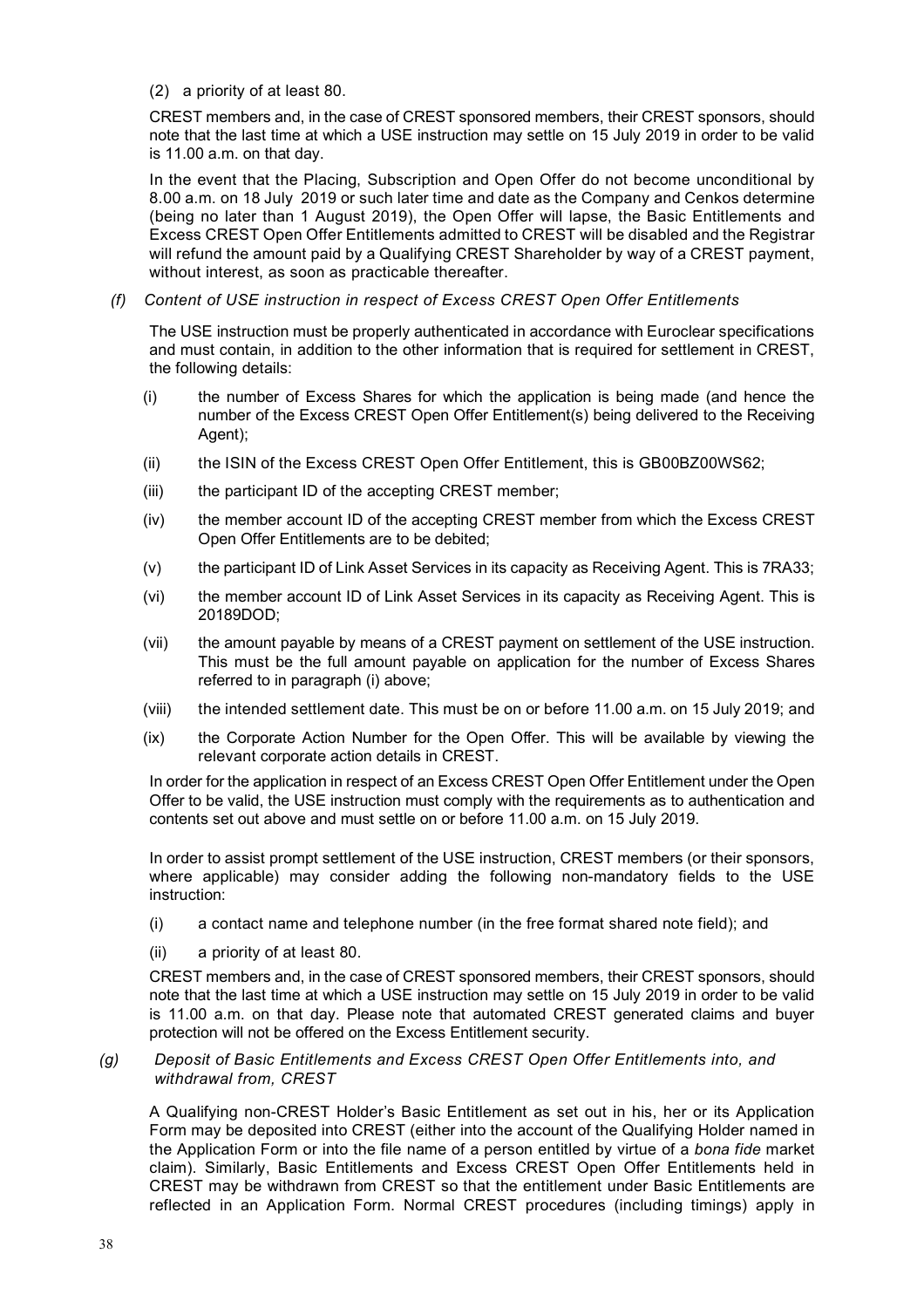relation to any such deposit or withdrawal, subject (in the case of a deposit into CREST) as set out in the Application Form.

A holder of an Application Form who is proposing to deposit the Basic Entitlement set out in such form into CREST is recommended to ensure that the deposit procedures are implemented in sufficient time to enable the person holding or acquiring the Basic Entitlement and the entitlement to apply under the Excess Application Facility following its deposit into CREST to take all necessary steps in connection with taking up his, her or its entitlement prior to 11.00 a.m. on 15 July 2019. In particular, having regard to normal processing times in CREST and on the part of Link Asset Services, the recommended latest time for depositing an Application Form with the CREST Courier and Sorting Service, where the person entitled wishes to hold the entitlement under the Open Offer set out in such Application Form as Basic Entitlements or Excess CREST Open Offer Entitlements in CREST, is 3.00 p.m. on 10 July 2019, and the recommended latest time for receipt by Euroclear of a dematerialised instruction requesting withdrawal of Basic Entitlements from CREST is 4.30 p.m. on 9 July 2019, in either case so as to enable the person acquiring or (as appropriate) holding the Basic Entitlement following the deposit or withdrawal (whether as shown in an Application Form or held in CREST) to take all necessary steps in connection with applying in respect of the Basic Entitlement and/or Excess CREST Open Offer Entitlements as the case may be prior to 11.00 a.m. on 15 July 2019.

Delivery of an Application Form with the CREST deposit form duly completed whether in respect of a deposit into the account of the Qualifying Shareholder named in the Application Form or into the name of another person, shall constitute a representation and warranty to Dods and Link Asset Services by the relevant CREST member(s) that it/they is/are not in breach of the provisions of the notes under the paragraph headed "Instructions for depositing entitlements under the Open Offer into CREST" on page 3 of the Application Form, and a declaration to Dods and Link Asset Services from the relevant CREST member(s) that it/ they is/are not citizen(s) or resident(s) of any Restricted Jurisdiction or any jurisdiction in which the application for Open Offer Shares is prevented by law and, where such deposit is made by a beneficiary of a market claim, a representation and warranty that the relevant CREST member(s) is/are entitled to apply under the Open Offer by virtue of a *bona fide* market claim.

*(h) Validity of application*

A USE instruction complying with the requirements as to authentication and contents set out above which settles by no later than 11.00 a.m. on 15 July 2019 will constitute a valid application under the Open Offer.

*(i) CREST procedures and timings*

CREST members and (where applicable) their CREST sponsors should note that Euroclear does not make available special procedures, in CREST, for any particular corporate action. Normal system timings and limitations will therefore apply in relation to the input of a USE instruction and its settlement in connection with the Open Offer. It is the responsibility of the CREST member concerned to take (or, if the CREST member is a CREST sponsored member, to procure that his, her or its CREST sponsor takes) such action as shall be necessary to ensure that a valid application is made as stated above by 11.00 a.m. on 15 July 2019 2019. In this connection, CREST members and (where applicable) their CREST sponsors are referred in particular to those sections of the CREST Manual concerning practical limitations of the CREST system and timings.

*(j) Incorrect or incomplete applications*

If a USE instruction includes a CREST payment for an incorrect sum, Dods, through Link Asset Services, reserves the right:

- (i) to reject the application in full and refund the payment to the CREST member in question without payment of interest;
- (ii) in the case that an insufficient sum is paid, to treat the application as a valid application for such lesser whole number of Open Offer Shares as would be able to be applied for with that payment at the Issue Price, refunding any unutilised sum to the CREST member in question without payment of interest; and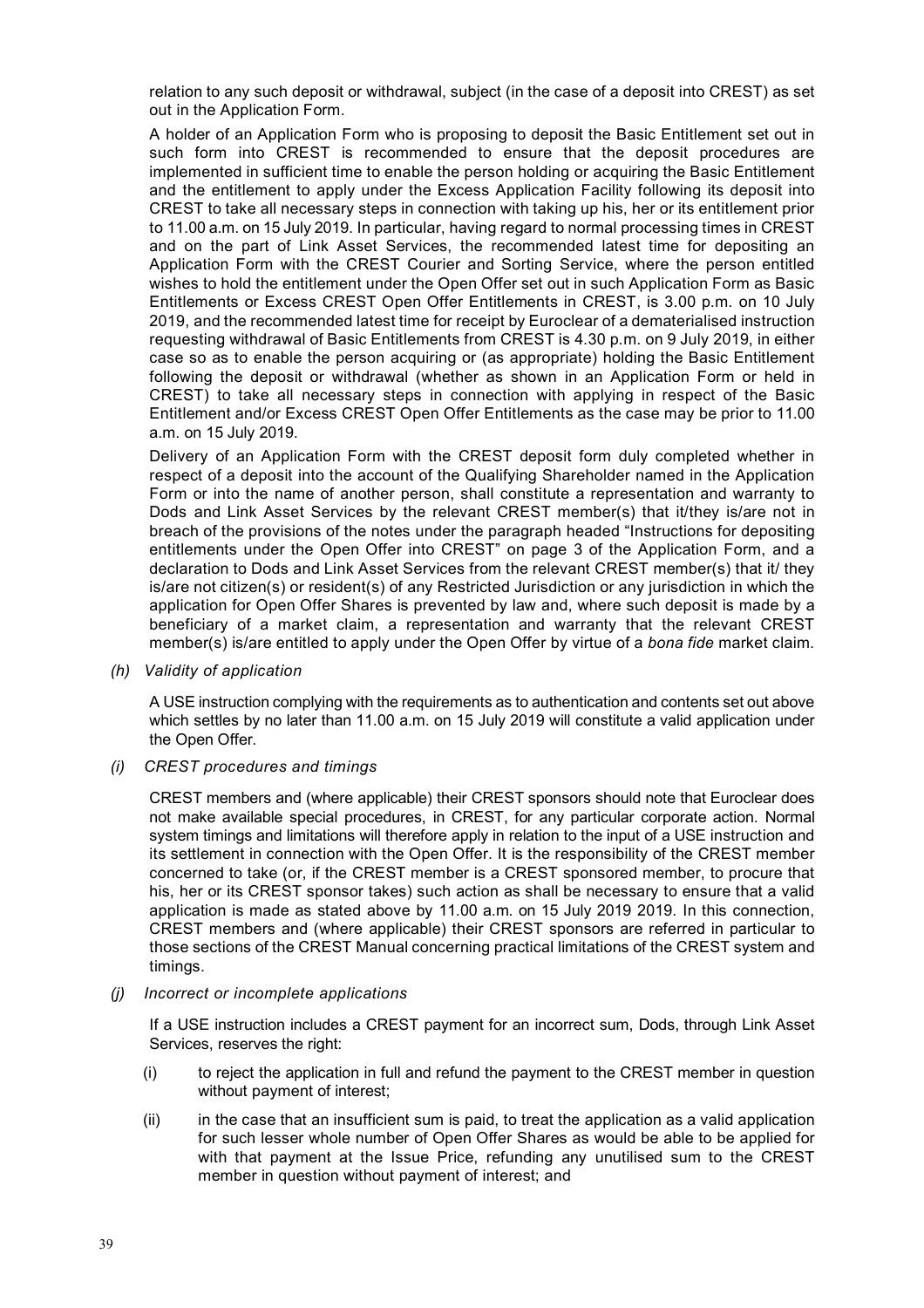- (iii) in the case that an excess sum is paid, to treat the application as a valid application for all the Open Offer Shares referred to in the USE instruction, refunding any unutilised sum to the CREST member in question, without payment of interest.
- *(k) Effect of valid application*

A CREST member who makes or is treated as making a valid application in accordance with the above procedures thereby:

- (i) agrees to pay the amount payable on application in accordance with the above procedures by means of a CREST payment in accordance with the CREST payment arrangements (it being acknowledged that the payment to Link Asset Services Limited payment bank in accordance with the CREST payment arrangements shall, to the extent of the payment, discharge in full the obligation of the CREST member to pay to Dods the amount payable on application);
- (ii) represents and warrants to the Company and Cenkos that he has the right, power and authority, and has taken all action necessary, to make the application under the Open Offer and to execute, deliver and exercise his rights, and perform his obligations under any contracts resulting therefrom and that he is not a person otherwise prevented by legal or regulatory restrictions from applying for Open Offer Shares or acting on behalf of any such person on a non-discretionary basis;
- (iii) confirms to the Company and Cenkos that in making the application he is not relying and has not relied on Cenkos or any other person affiliated with Cenkos in connection with any investigation of the accuracy of any information contained in this Document or his investment decision;
- (iv) confirms to the Company and Cenkos that no person has been authorised to give any information or to make any representation concerning the Group or the Open Offer Shares (other than as contained in this document) and, if given or made, any such other information or representation should not be, and has not been, relied upon as having been authorised by the Company or Cenkos;
- (v) requests that the Open Offer Shares to which he, she or it will become entitled be issued to him, her or it on the terms set out in this Document and subject to the articles of association of Dods ;
- (vi) agrees that all applications under the Open Offer and contracts resulting therefrom shall be governed by, and construed in accordance with, the laws of England;
- (vii) represents and warrants that he, she or it is not, and is not applying on behalf of any Shareholder who is a citizen or resident or which is a corporation, partnership or other entity created or organised in or under any laws of any Restricted Jurisdiction and he, she or it is not applying with a view to reoffering, reselling, transferring or delivering any of the Open Offer Shares which are the subject of the application to, or for the benefit of a Shareholder who is a citizen or resident or which is a corporation, partnership or other entity created or organised in or under any laws of a Restricted Jurisdiction except where proof satisfactory to Dods has been provided to Dods that he, she or it is able to accept the invitation by Dods free of any requirement which Dods (in its absolute discretion) regards as unduly burdensome, nor acting on behalf of any such person on a nondiscretionary basis nor (a) person(s) otherwise prevented by legal or regulatory restrictions from applying for Open Offer Shares under the Open Offer;
- (viii) represents and warrants that he, she or it is not and nor is he, she or it applying as nominee or agent for a person who is or may be liable to notify and account for tax under the Stamp Duty Reserve Tax Regulations 1986 at any of the increased rates referred to in Section 93 (depository receipts) or Section 96 (clearance services) of the Finance Act 1986;
- (ix) confirms that the Open Offer Shares have not been offered to the applicant by the Company, Cenkos or any of their affiliates, by means of any:
	- (a) "directed selling efforts" as defined in Regulation S under the US Securities Act; or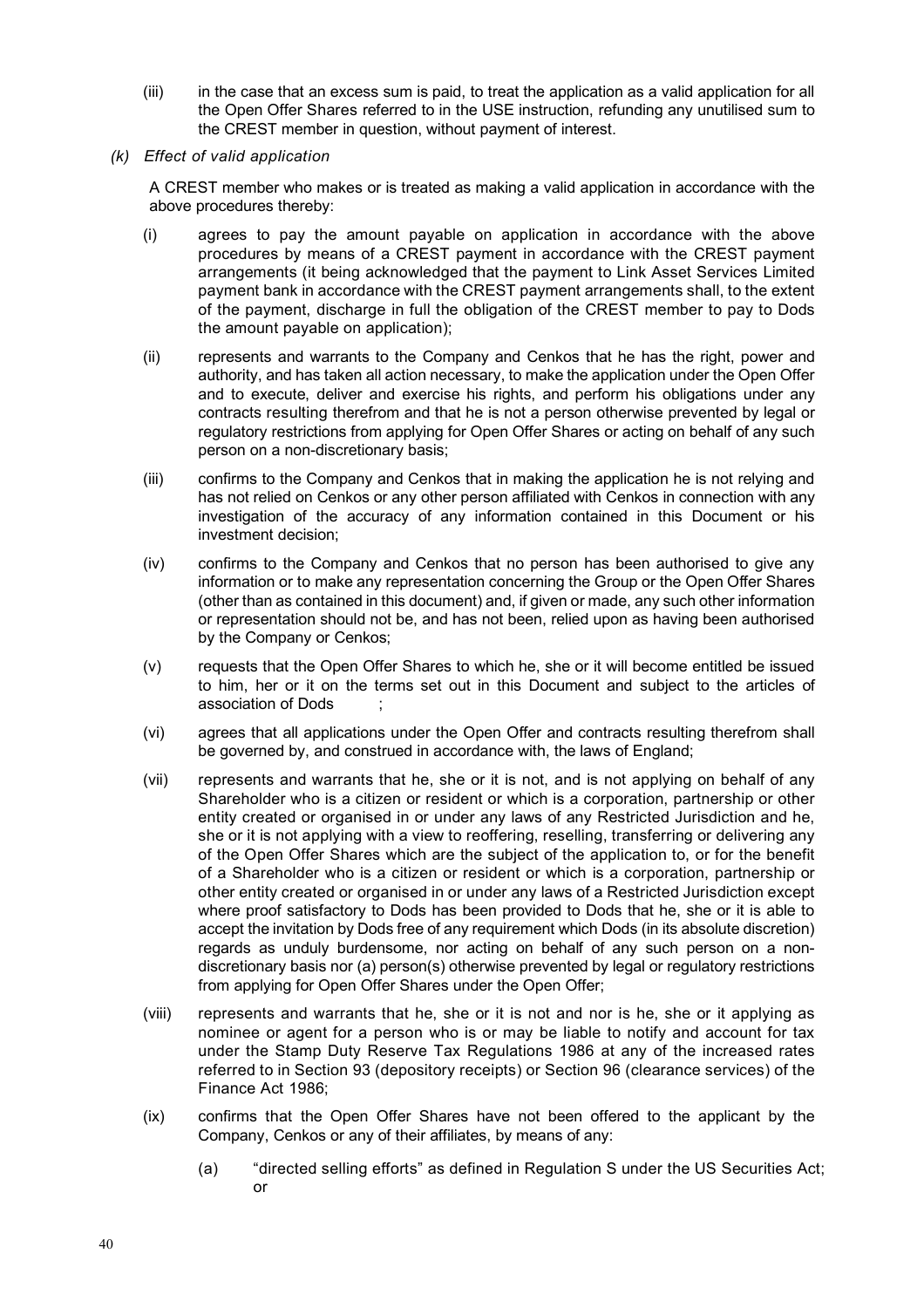- (b) "general solicitation"or "general advertising" as defined in Regulation D under the Securities Act;
- (x) confirms that in making such application he, she or it is not relying on any information in relation to Dods Group other than that contained in this Document and agrees that no person responsible solely or jointly for this Document or any part thereof or involved in the preparation thereof, shall have any liability for any such other information and further agrees that having had the opportunity to read this Document, he, she or it will be deemed to have had notice of all the information concerning Dods Group contained therein; and
- (xi) represents and warrants that he, she or it is the Qualifying Shareholder originally entitled to the relevant Basic Entitlement or that he, she or it has received such Basic Entitlement by virtue of a *bona fide* market claim.
- *(l) Discretion of the Company and Cenkos as to the rejection and validity of applications*  Dods may:
	- (i) treat as valid (and binding on the CREST member concerned) an application which does not comply in all respects with the requirements as to validity set out or referred to in this Part III of this Document;
	- (ii) accept an alternative properly authenticated dematerialised instruction from a CREST member or (where applicable) a CREST sponsor as constituting a valid application in substitution for or in addition to a USE instruction and subject to such further terms and conditions as Dods and Cenkos may determine;
	- (iii) treat a properly authenticated dematerialised instruction (in this sub-paragraph the "first instruction") as not constituting a valid application if, at the time at which Link Asset Services receives a properly authenticated dematerialised instruction giving details of the first instruction, or thereafter, either Dods or Link Asset Services have received actual notice from Euroclear of any of the matters specified in Regulation 35(5)(a) of the CREST Regulations in relation to the first instruction. These matters include notice that any information contained in the first instruction was incorrect or notice of lack of authority to send the first instruction; and accept an alternative instruction or notification from a CREST member or CREST sponsored member or (where applicable) a CREST sponsor, or extend the time for settlement of a USE instruction or any alternative instruction or notification, in the event that, for reasons or due to circumstances outside the control of any CREST member or CREST sponsored member or (where applicable) CREST sponsor, the CREST member or CREST sponsored member is unable validly to apply for Open Offer Shares by means of the above procedures. In normal circumstances, this discretion is only likely to be exercised in the event of any interruption, failure or breakdown of CREST (or any part of CREST) or on the part of the facilities and/or systems operated by Link Asset Services in connection with CREST.

## **4. Money laundering regulations**

## *4.1 Holders of Application Forms*

It is a term of the Open Offer that, to ensure compliance with the Money Laundering Regulations 2007 (as amended and supplemented) (the "**Money Laundering Regulations**"), the money laundering provisions of the Criminal Justice Act 1993, Part VIII of FSMA and the Proceeds of Crime Act 2002 (together with other guidance and source books produced in relation to financial sector firms), Link Asset Services may at its absolute discretion require verification of identity from any person lodging an Application Form (the "**applican**t") including, without limitation, any applicant who (i) tenders payment by way of cheque drawn on an account in the name of a person or persons other than the applicant, or (ii) appears to Link Asset Services to be acting on behalf of some other person. In the former case, verification of the identity of the applicant may be required. In the latter case, verification of the identity of any person on whose behalf the applicant appears to be acting may be required.

The verification of identity requirements will not usually apply: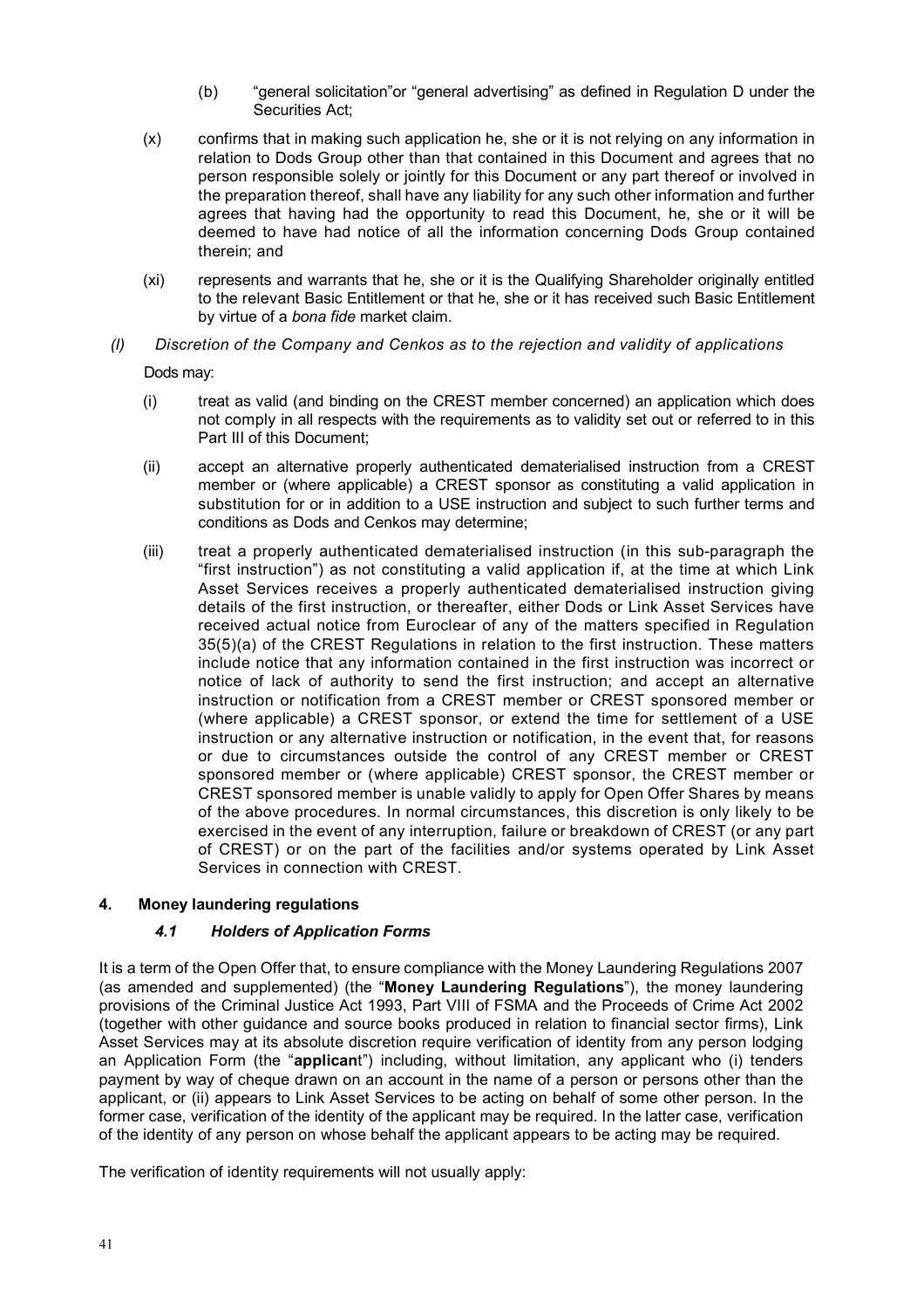- (a) if the applicant is an organisation required to comply with the Money Laundering Directive (the Council Directive on prevention of the use of the financial system for the purpose of money laundering (no. 91/308/EEC));
- (b) if the applicant (not being an applicant who delivers his application in person) makes payment by way of a cheque drawn on an account in the applicant's name; or
- (c) if the aggregate subscription price for the Open Offer Shares is less than the Sterling equivalent of €15,000 (approximately £12,000).

In other cases the verification of identity requirements may apply. Satisfaction of these requirements may be facilitated in the following ways:

- (i) if payment is made by building society cheque (not being a cheque drawn on an account in the name of the applicant), by the building society or bank endorsing on the back of cheque the applicant's name and the number of an account held in the applicant's name at such building society or bank, such endorsement being validated by a stamp and an authorised signature;
- (ii) if the Application Form is lodged with payment by an agent which is an organisation of the kind referred to in (a) above or which is subject to anti-money laundering regulation in a country which is a member of the Financial Action Task Force (the non-EU members of which are Argentina, Australia, Brazil, Canada, China, Gibraltar, Hong Kong, Iceland, Japan, Mexico, New Zealand, Norway, Russian Federation, the Republic of Korea, the Republic of South Africa, Singapore, Switzerland, Turkey, UK Crown Dependencies and the United States and, by virtue of their membership of the Gulf Cooperation Council, Bahrain, Kuwait, Oman, Qatar, Saudi Arabia and the United Arab Emirates), the agent should provide with the Application Form written confirmation that it has that status and a written assurance that it has obtained and recorded evidence of the identity of the person for whom it acts and that it will on demand make such evidence available to Link Asset Services. If the agent is not such an organisation, it should contact Link Asset Services using the telephone numbers set out above. If you deliver your Application Form personally by hand, you should ensure that you have with you evidence of identity bearing your photograph (for example your passport). If, within a reasonable period of time following a request for verification of identity, and in any case by no later than 11.00 a.m. on 15 July 2019, Link Asset Services have not received evidence satisfactory to them as aforesaid, Link Asset Services may, at their discretion, as the agents of Dods, reject the relevant application, in which event the monies submitted in respect of that application will be returned without interest to the account at the drawee bank from which such monies were originally debited (without prejudice to the rights of the Company to undertake proceedings to recover monies in respect of the loss suffered by it as a result of the failure to produce satisfactory evidence as aforesaid).

#### *4.2 Basic Entitlements and Excess CREST Open Offer Entitlements held in CREST*

If you hold your Basic Entitlements and Excess CREST Open Offer Entitlements in CREST and apply for Open Offer Shares in respect of all or some of your Basic Entitlement and/or Excess CREST Open Offer Entitlements as agent for one or more persons and you are not a UK or EU regulated person or institution (e.g. a UK financial institution), then, irrespective of the value of the application, the Registrar is obliged to take reasonable measures to establish the identity of the person or persons on whose behalf you are making the application. You must therefore contact the Receiving Agent before sending any USE instruction or other instruction so that appropriate measures may be taken.

Submission of a USE instruction which on its settlement constitutes a valid application as described above constitutes a warranty and undertaking by the applicant to provide promptly to the Receiving Agent such information as may be specified by the Registrar as being required for the purposes of the Money Laundering Regulations. Pending the provision of evidence satisfactory to the Receiving Agent as to identity, the Registrar may in its absolute discretion take, or omit to take, such action as it may determine to prevent or delay issue of the Open Offer Shares concerned. If satisfactory evidence of identity has not been provided within a reasonable time, then the application for the Open Offer Shares represented by the USE instruction will not be valid. This is without prejudice to the right of the Company to take proceedings to recover any loss suffered by it as a result of failure to provide satisfactory evidence as to the identity of the person or persons on whose behalf the application is made.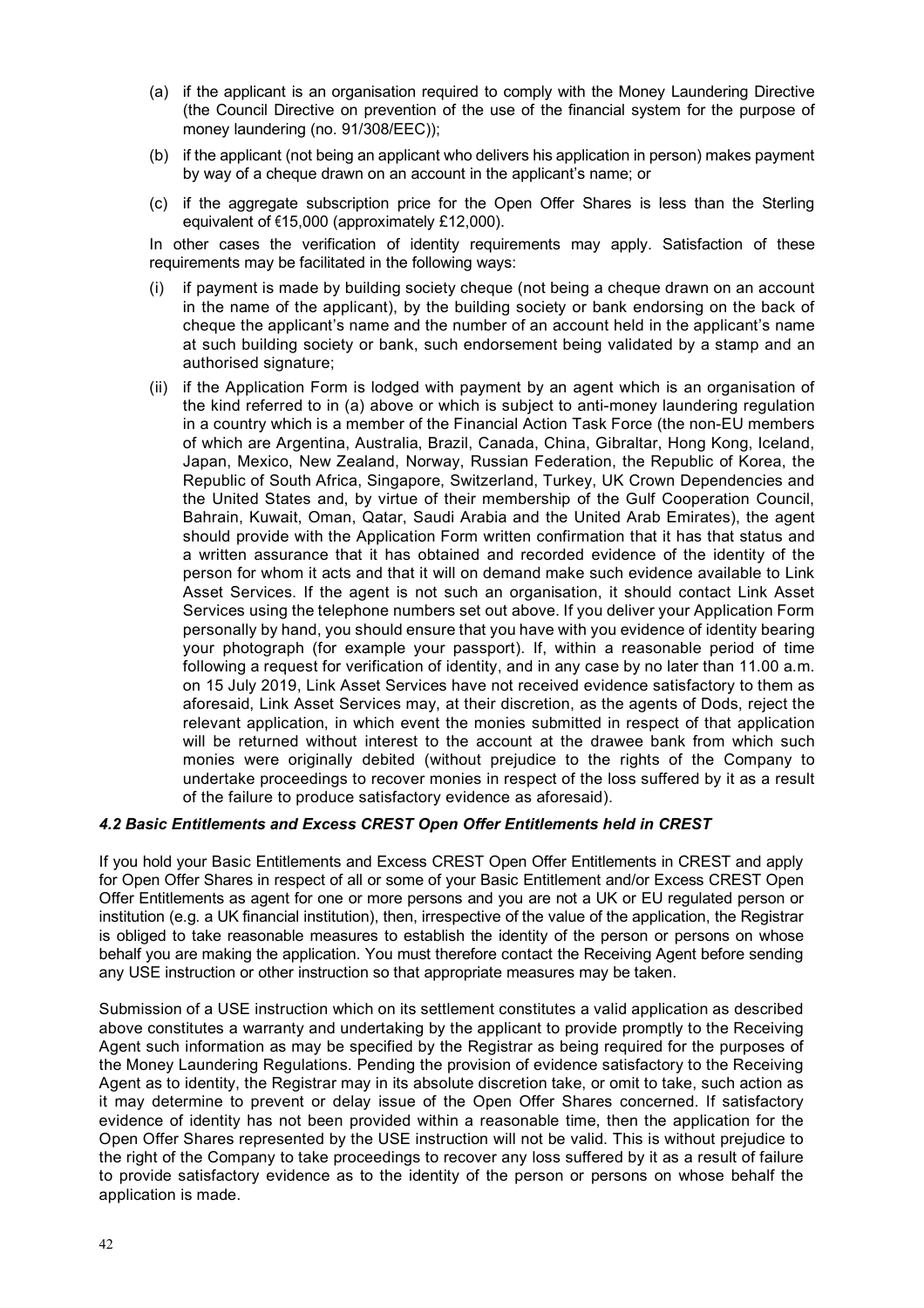### **5. No public offering outside the United Kingdom**

Dods has not taken nor will take any action in any jurisdiction that would permit a public offering of Existing Ordinary Shares in any jurisdiction where action for the purpose is required, other than in the United Kingdom.

## **6. Overseas Shareholders**

## *6.1 General*

The distribution of this Document and the Application Form and the making of the Open Offer to Qualifying Shareholders who are resident in, or citizens of, or which are corporations, partnerships or other entities created or organised under the laws of countries other than the United Kingdom or to persons who are nominees of or custodians, trustees or guardians for citizens, residents in or nationals of, countries other than the United Kingdom may be affected by the laws or regulatory requirements of the relevant jurisdictions. Such Overseas Shareholders should consult their professional advisers as to whether they require any governmental or other consents or need to observe any other formalities to enable them to accept the Open Offer and/or apply to subscribe for Open Offer Shares.

As a result of restrictions applicable to any holder of Existing Ordinary Shares with registered or mailing addresses in the United States, Canada, Australia, Japan, their territories or possessions and other Restricted Jurisdictions, this Document and the accompanying Application Form are not being sent to any such holders of Existing Ordinary Shares nor will Basic Entitlements and/or Excess CREST Open Offer Entitlements be credited to the stock account of any such holder.

No person receiving a copy of this Document and/or the Application Form and/or a credit of a Basic Entitlement to a stock account in CREST in any territory other than the United Kingdom, may treat the same as constituting an invitation or offer to him, her or it to subscribe, nor should he, she or it in any event use such Application Form or credit of Basic Entitlements to a stock account in CREST, unless, in the relevant territory, such an invitation or offer could lawfully be made to him, her or it or the Application Form or credit of Basic Entitlement to a stock account in CREST could lawfully be used without contravention of any registration or regulation or other legal requirements.

No Basic Entitlements and/or Excess CREST Open Offer Entitlements may be credited to the stock accounts in CREST of certain Overseas Holders unless they can prove to the satisfaction of Dods that such action would not result in contravention of any applicable legal requirements. Receipt of this Document and/or the Application Form or the crediting of Basic Entitlement and/or Excess CREST Open Offer Entitlements to a stock account in CREST will not constitute an offer in those territories in which it would be unlawful to make such an offer and, in such circumstances, this Document and/or the Application Form will be treated as confidential, sent for information purposes only and should not be copied or distributed.

It is the responsibility of any Overseas Holder receiving a copy of this Document and/or the Application Form and/or receiving a credit of a Basic Entitlement to a stock account in CREST and wishing to take up the Open Offer to satisfy himself, herself or itself as to the full observance of the laws and regulatory requirements of the relevant territory in connection therewith, including obtaining all governmental or other consents which may be required, observing all other requisite formalities that need to be observed in such territory, and paying all issue, transfer or other taxes payable in such territory. If you are in any doubt as to your position, you should consult your independent professional adviser.

Persons (including, without limitation, nominees and trustees) receiving an Application Form and/or receiving a credit of a Basic Entitlement to a stock account in CREST should not, in connection with the Open Offer, distribute or send the Application Form or transfer the Basic Entitlement and/or into any jurisdiction where to do so would or might contravene local securities laws or regulations. If an Application Form and/or credit of a Basic Entitlement or Excess CREST Open Offer Entitlement to a stock account in CREST is received by a person in any such jurisdiction or by the agent or nominee of such a person, he, she or it must not seek to apply for Open Offer Shares except pursuant to an express agreement with Dods. Any person who does forward an Application Form or transfer a Basic Entitlement and/or Excess CREST Open Offer Entitlements into any such jurisdiction, whether pursuant to a contractual or legal obligation or otherwise, should draw the attention of the recipient to the contents of this paragraph 6.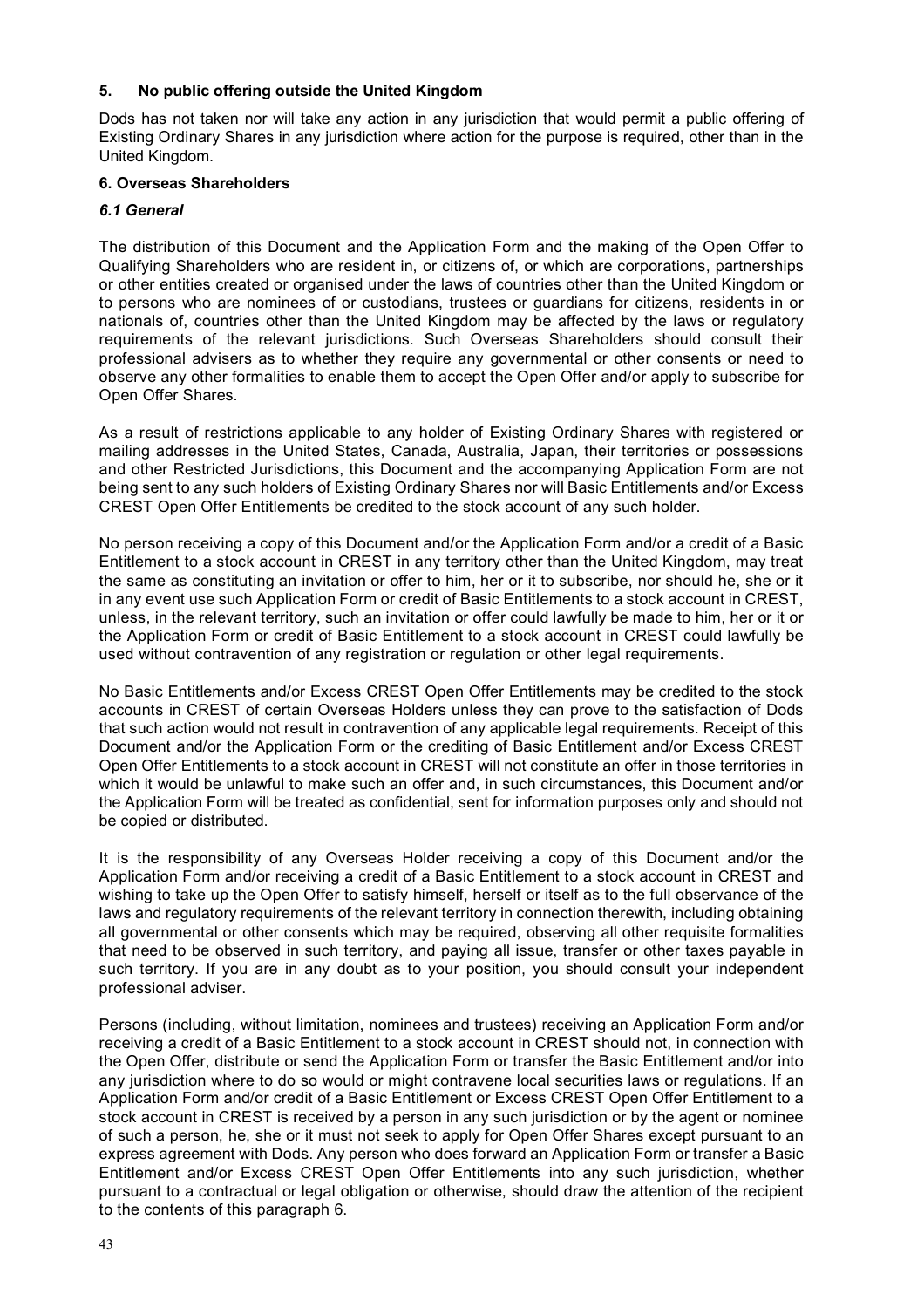Dods reserves the right (but shall not be obliged) to reject a purported application for Open Offer Shares under the Open Offer in a particular case if it believes doing so may violate applicable legal or regulatory requirements. The provisions of this paragraph 6 and/or any other terms of the Open Offer relating to Overseas Holders may be waived, varied or modified as regards (a) specific holders of Existing Ordinary Shares or (b) on a general basis by Dods in its absolute discretion (and on such terms and conditions as it may think fit).

All payments under the Open Offer must be made in Sterling.

### *6.2 United States*

For the *purposes* of this Document a "US person" means a citizen or resident of the United States, a corporation, partnership or other entity created or organised in or under the laws of the United States and an estate or trust the income of which is subject to United States federal income taxation regardless of its source; provided, however, that the term "US person" does not include a branch or agency of a US bank or insurance company that is operating outside the United States for valid business reasons as a locally regulated branch or agency engaged in the banking or insurance business and not solely for the purpose of investing in securities not registered under the Securities Act.

The Open Offer Shares and the accompanying Application Form have not been, and will not be, registered under the Securities Act or under the securities laws of any state or other jurisdiction of the United States. Accordingly, subject to certain exceptions, the Open Offer Shares and the Application Form and/or Basic Entitlements and/or Excess Entitlements may not be directly or indirectly offered, sold, renounced, transferred, taken up or delivered, directly or indirectly, in or into the United States or to or for the benefit of US persons. This Document shall not constitute an offer to sell or the solicitation of an offer to buy any of the Open Offer Shares in the United States. Envelopes containing the Application Form should not be postmarked in the United States or otherwise despatched from the United States. Persons will be deemed to have made an invalid application if they submit the Application Form in an envelope postmarked in the United States or have provided an address in the United States for registration, or do not make the representation and warranty set out in the Application Form to the effect that such person is not in the United States, is not a US person and is not acting for the account or benefit of a US person. The Open Offer is not therefore being made in the United States or to or for the account or benefit of a US person and holders of Existing Ordinary Shares at the Record Date with registered addresses in the United States will not be Qualifying Shareholders and Application Forms will not be sent to such persons.

### *6.3 Canada*

No exemptions in connection with the Open Offer have been or will be obtained from any securities commission or similar regulatory authority in Canada. Accordingly, the Open Offer Shares are not being offered, nor may they be offered or sold, directly or indirectly, in Canada or to persons resident in Canada.

No prospectus in relation to the Open Offer Shares will be filed with and no relief from applicable securities law requirements will be obtained from the applicable regulatory authority of any province or territory of Canada.

Holders of Existing Ordinary Shares with registered addresses in Canada will not be Qualifying Holders and no Application Forms will be sent to such persons, nor will Basic Entitlements and/or Excess Entitlements be credited to the stock accounts of such persons.

Persons (including without limitation, nominees and trustees) receiving an Application Form and/or a Basic Entitlement and/or Excess Entitlements should not distribute, send or transfer it or them to persons resident in Canada. Dods reserves the right to reject an Application Form from persons whom it believes are residents of Canada or persons who are acquiring Open Offer Shares for resale into Canada.

### *6.4 Australia*

No Application Form, advertisement or other offering material in relation to the Open Offer or the Open Offer Shares has been or will be distributed, directly or indirectly, in or into Australia, nor will Basic Entitlements and/or Excess Entitlements be credited to the stock accounts of such persons.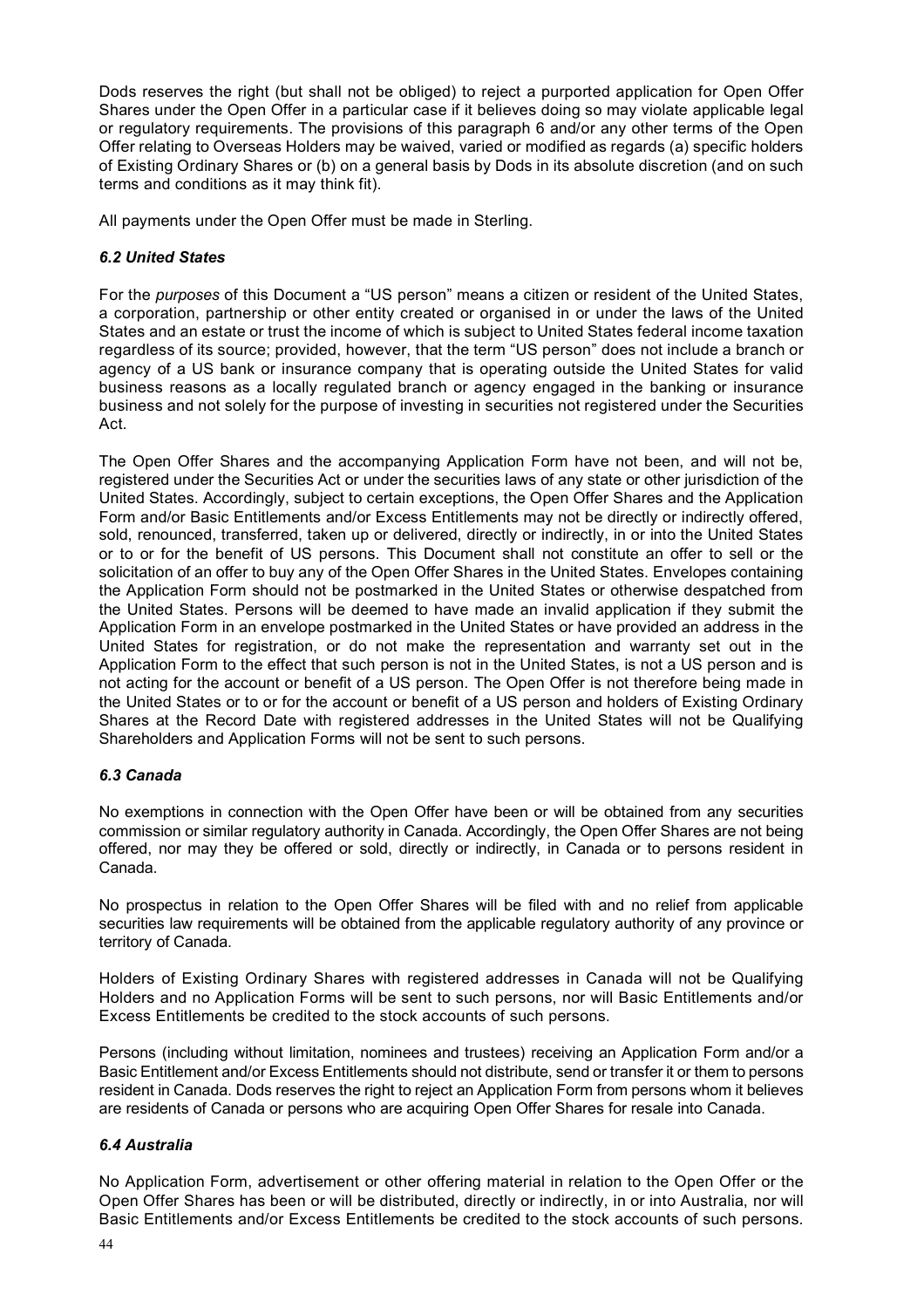No prospectus in relation to the Open Offer Shares has been or will be lodged with or registered by the Australian Securities and Investments Commission. The Open Offer is not being made in Australia. The Open Offer Shares will not be available for subscription or purchase by any resident of Australia (including corporations and other entities organised under the laws of Australia, but not including a permanent establishment of any such corporation or entity located outside Australia).

Holders of Existing Ordinary Shares with registered addresses in Australia will not be Qualifying Holders and no Application Forms will be sent to, nor will Basic Entitlements and/or Excess Entitlements be credited to, the stock accounts of such persons.

### *6.5 Japan*

The relevant clearances have not been, and will not be, obtained from the Ministry of Finance of Japan and no circular in relation to the Open Offer Shares has been or will be lodged with or registered by the Ministry of Finance of Japan. The Open Offer Shares may not therefore, subject to certain exceptions, be offered or sold, directly or indirectly, in or into Japan. Accordingly, Application Forms are not being sent to, and no Basic Entitlements and/or Excess Entitlements will be credited to a stock account in CREST of, any Qualifying Shareholder with a registered address in Japan.

## *6.6 Other Restricted Jurisdictions*

The Open Offer Shares have not been and will not be registered under the relevant laws of any Restricted Jurisdiction or any state, province or territory thereof and may not be offered, sold, resold, delivered or distributed, directly or indirectly, in or into any Restricted Jurisdiction or to, or for the account or benefit of, any person with a registered address in, or who is resident or ordinarily resident in, or a citizen of, any Restricted Jurisdiction except pursuant to an applicable exemption.

No offer of Open Offer Shares is being made by virtue of this Document or the Application Form into any Restricted Jurisdiction.

### *6.7 Other overseas territories*

Application Forms will be sent to Qualifying Non-CREST Shareholders and Basic Entitlements or Excess CREST Open Offer Entitlements will be credited to the stock account in CREST of Qualifying CREST Shareholders. Qualifying Shareholders in jurisdictions other than the Restricted Jurisdictions may, subject to the laws of their relevant jurisdiction, take up Open Offer Shares under the Open Offer in accordance with the instructions set out in this Document and the Application Form. Such Qualifying Shareholders who have registered addresses in, or who are resident or ordinarily resident in, or citizens of, countries other than the UK should, however, consult appropriate professional advisers as to whether they require any governmental or other consents or need to observe any further formalities to enable them to apply for any Open Offer Shares.

### *6.8 Representations and warranties relating to Overseas Shareholders*

### *(a) Qualifying Non-CREST Shareholders*

Any person completing and returning an Application Form or requesting registration of the Open Offer Shares comprised therein represents and warrants to the Company, Cenkos and the Receiving Agent that, except where proof has been provided to the Company's satisfaction that such person's use of the Application Form will not result in the contravention of any applicable legal requirements in any jurisdiction: (i) such person is not requesting registration of the relevant Open Offer Shares from within any Restricted Jurisdiction; (ii) such person is not in any territory in which it is unlawful to make or accept an offer to acquire Open Offer Shares or to use the Application Form in any manner in which such person has used or will use it; (iii) such person is not acting on a non-discretionary basis for a person located within any Restricted Jurisdiction (except as agreed with the Company) or any territory referred to in (ii) above at the time the instruction to accept was given; and (iv) such person is not acquiring Open Offer Shares with a view to the offer, sale, resale, transfer, delivery or distribution, directly or indirectly, of any such Open Offer Shares into any of the above territories. The Company and/or the Receiving Agent may treat as invalid any acceptance or purported acceptance of the allotment of Open Offer Shares comprised in an Application Form if it: (i) appears to the Company or its agents to have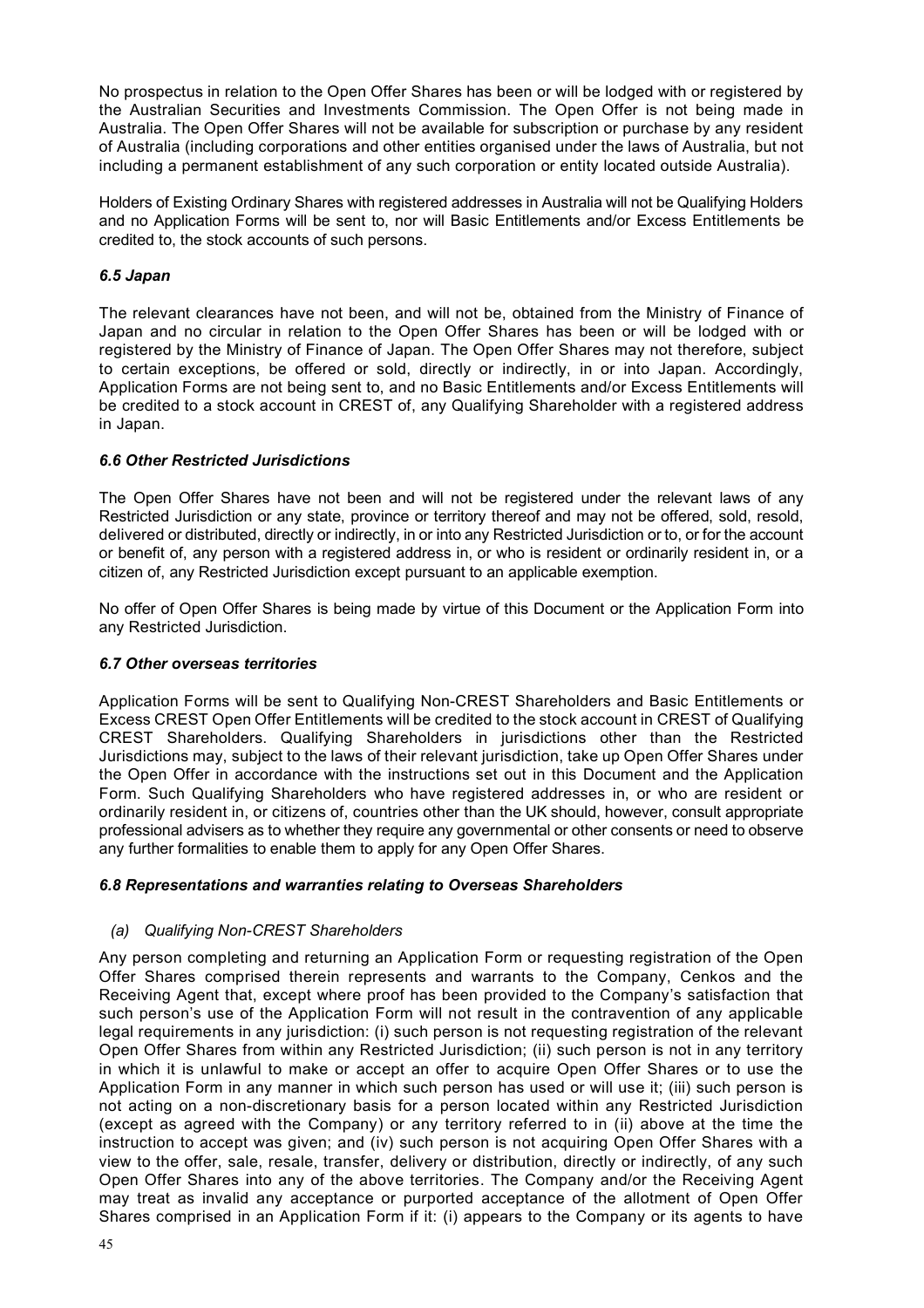been executed, effected or dispatched from a Restricted Jurisdiction or in a manner that may involve a breach of the laws or regulations of any jurisdiction or if the Company or its agents believe that the same may violate applicable legal or regulatory requirements; or (ii) provides an address in a Restricted Jurisdiction for delivery of the share certificates of Open Offer Shares (or any other jurisdiction outside the UK in which it would be unlawful to deliver such share certificates); or (iii) purports to exclude the representation and warranty required by this subparagraph (a).

## *(b) Qualifying CREST Shareholders*

A CREST member or CREST sponsored member who makes a valid acceptance in accordance with the procedures set out in this Part III represents and warrants to the Company and Cenkos that, except where proof has been provided to the Company's satisfaction that such person's acceptance will not result in the contravention of any applicable legal requirement in any jurisdiction: (i) neither it nor its client is within any Restricted Jurisdiction; (ii) neither it nor its client is in any territory in which it is unlawful to make or accept an offer to acquire Open Offer Shares; (iii) it is not accepting on a non-discretionary basis for a person located within any Restricted Jurisdiction or any territory referred to in (ii) above at the time the instruction to accept was given; and (iv) neither it nor its client is acquiring any Open Offer Shares with a view to the offer, sale, resale, transfer, delivery or distribution, directly or indirectly, of any such Open Offer Shares into any of the above territories.

### *6.9 Waiver*

The provisions of this paragraph 6 and of any other terms of the Open Offer relating to Overseas Shareholders may be waived, varied or modified as regards specific Shareholders or on a general basis by the Company, in its absolute discretion with the prior consent of Cenkos. Subject to this, the provisions of this paragraph supersede any terms of the Open Offer inconsistent herewith. References in this paragraph to Shareholders shall include references to the person or persons executing an Application Form and, in the event of more than one person executing an Application Form, the provisions of this paragraph shall apply to them jointly and to each of them.

### **7. No withdrawal rights**

An application under the Open Offer once made is irrevocable and cannot be withdrawn or changed.

### **8. Settlement and dealings**

The result of the Open Offer is expected to be announced on 16 July 2019. Application will be made to the London Stock Exchange for all of the New Ordinary Shares to be admitted to trading on AIM. It is expected that, subject to the Open Offer becoming unconditional in all respects, Admission will become effective and that dealings in the Open Offer Shares will commence on 18 July 2019. The earliest date for settlement of such dealings will be 18 July 2019.

Dods' Existing Ordinary Shares are already admitted to CREST. Accordingly, no further application for admission to CREST is required for the Open Offer Shares, all of which, when issued and fully paid, may be held and transferred by means of CREST.

Application has been made for the Basic Entitlements to be admitted to CREST. The conditions to such admission having already been met, the Basic Entitlements are expected to be admitted to CREST with effect from 1 July 2019. Basic Entitlements held in CREST are expected to be disabled in all respects after 11.00 a.m. on 15 July 2019 (the latest time and date for applications under the Open Offer).

Open Offer Shares will be issued in uncertificated form to those persons who submitted a valid application for Open Offer Shares by utilising the CREST application procedures and whose applications have been accepted by Dods Group on the day on which all conditions to the Open Offer are satisfied (expected to be 18 July 2019). On this day, Link Asset Services will instruct Euroclear to credit the appropriate stock accounts of such persons with such persons' entitlements to Open Offer Shares with effect from Admission (expected to be 18 July 2019). The stock accounts to be credited will be accounts under the same participant IDs and member account IDs in respect of which the USE instruction was given.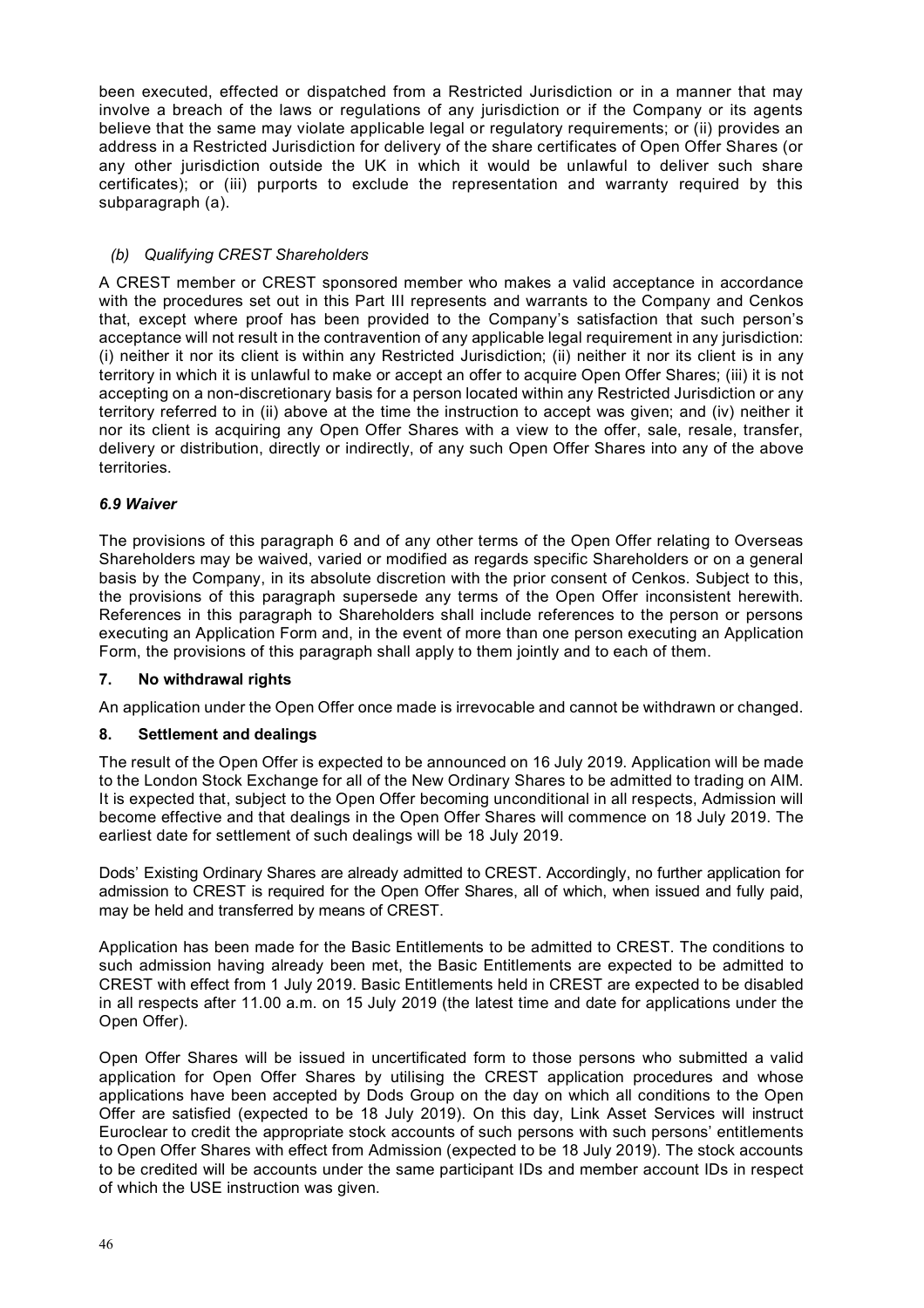Qualifying CREST Holders should note that they will be sent no confirmation of the credit of the Open Offer Shares to their CREST stock account nor any other written communication by Dods Group in respect of the issue of the Open Offer Shares.

Notwithstanding any other provision of this Document, Dods Group reserves the right to send Qualifying CREST Holders an Application Form instead of crediting the relevant stock account with a Basic Entitlement and/or to issue Open Offer Shares in certificated form. In normal circumstances, this right is only likely to be exercised in the event of any interruption, failure or breakdown of CREST (or any part of CREST), or on the part of the facilities and/or systems operated by Link Asset Services in connection with CREST. This right may also be exercised if the correct details (such as participant ID and member account ID details) are not provided as requested.

For Qualifying non-CREST Holders who have applied by using an Application Form, share certificates for the Open Offer Shares validly applied for are expected to be despatched by post on 25 July 2019. No temporary documents of title will be issued. Pending despatch of definitive share certificates, transfers of the Open Offer Shares by Qualifying non-CREST Holders will be certified against the register. All documents or remittances sent by or to an applicant (or his agent as appropriate) will (in the latter case) be sent through the post and will (in both cases) be at the risk of the applicant.

## **9. Times and dates**

The Company shall, in its discretion, and after consultation with its financial and legal advisers, be entitled to amend the dates on which Application Forms are despatched or amend or extend the latest date for acceptance under the Open Offer and all related dates set out in this document and in such circumstances shall make an announcement on a RIS.

## **10. Taxation**

Shareholders who are in any doubt as to their tax position in relation to taking up their entitlements under the Open Offer, or who are subject to tax in any jurisdiction other than the United Kingdom, should immediately consult a suitable professional adviser.

### **11. Governing law and jurisdiction**

The terms and conditions of the Open Offer as set out in this Document, the Application Form and any non-contractual obligation related thereto shall be governed by, and construed in accordance with, the laws of England. The courts of England are to have exclusive jurisdiction to settle any dispute which may arise out of or in connection with the Open Offer, this Document or the Application Form including, without limitation, disputes relating to any non-contractual obligations arising out of or in connection with the Open Offer, this Document or the Application Form. By taking up Open Offer Shares under the Open Offer in accordance with the instructions set out in this Document and, where applicable, the Application Form Qualifying Shareholders irrevocably submit to the jurisdiction of the courts of England and waive any objection to proceedings in any such court on the ground of venue or on the ground that proceedings have been brought in an inconvenient forum.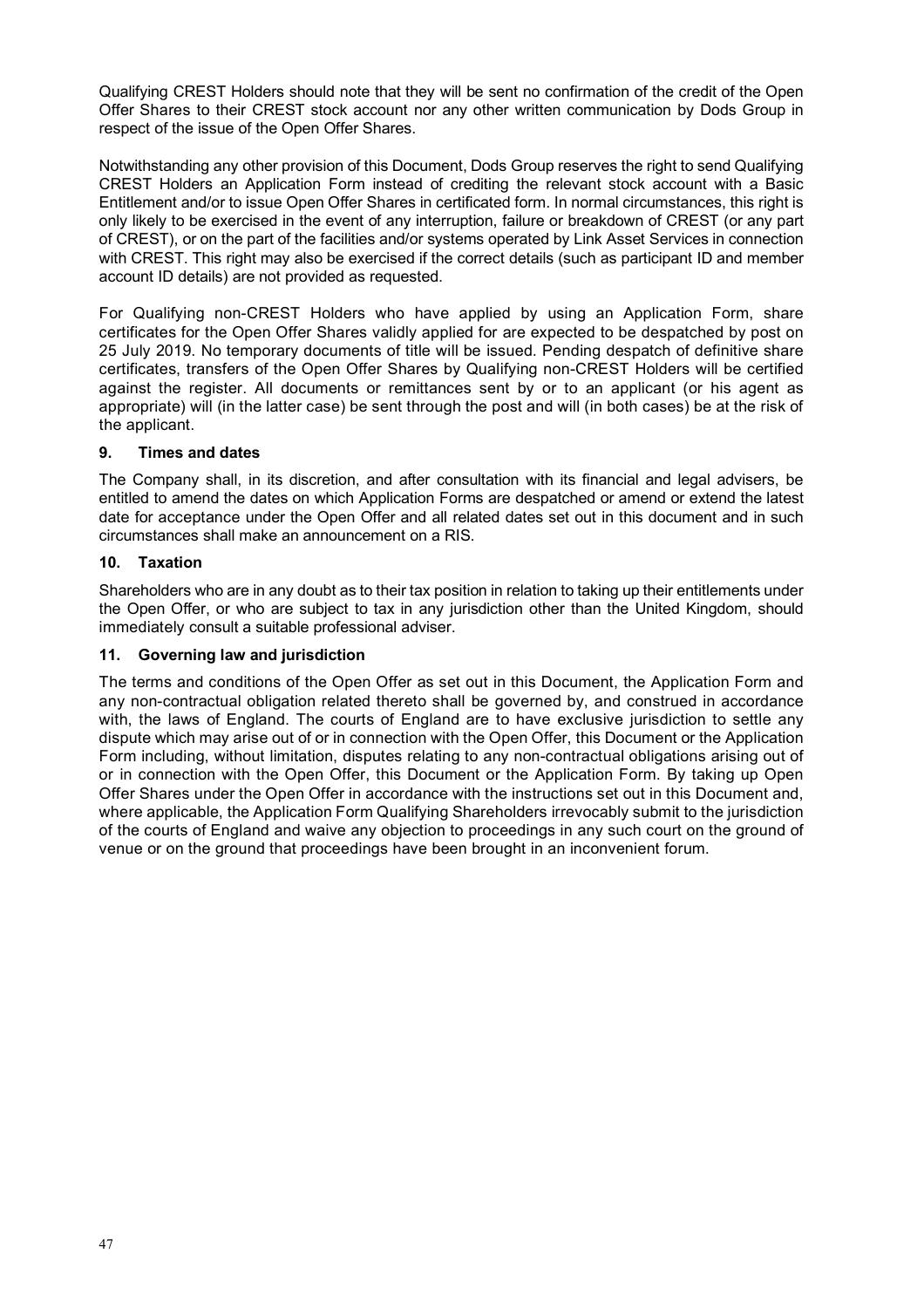#### **PART IV QUESTIONS AND ANSWERS ABOUT THE OPEN OFFER**

The questions and answers set out in this Part IV "Questions and Answers about the Open Offer"are intended to be in general terms only and, as such, you should read Part III "Details of the Open Offer" of this Document for full details of what action to take. If you are in any doubt as to the action you should take, you are recommended to seek your own personal financial advice immediately from your stockbroker, bank, fund manager, solicitor, accountant or other appropriate independent financial adviser, who is authorised under FSMA if you are in the United Kingdom or, if not, from another appropriately authorised independent financial adviser.

This Part IV deals with general questions relating to the Open Offer and more specific questions relating principally to persons resident in the United Kingdom who hold their Existing Ordinary Shares in certificated form only. If you are an Overseas Shareholder, you should read paragraph 6 of Part III "Details of the Open Offer"of this Document and you should take professional advice as to whether you are eligible for, and/or whether you need to observe any formalities to enable you to take up, your Open Offer Entitlement. If you hold your Existing Ordinary Shares in uncertificated form (that is, through CREST) you should read Part III "Details of the Open Offer"of this Document for full details of what action you should take.

If you are a CREST sponsored member, you should also consult your CREST sponsor. If you do not know whether your Existing Ordinary Shares are in certificated or uncertificated form, please call the Receiving Agents Link Asset Services on 0371 664 0321. Calls are charged at the standard geographic rate and will vary by provider. Calls outside the United Kingdom will be charged at the applicable international rate. The helpline is open between 9 am – 5.30 pm, Monday to Friday excluding public holidays in England and Wales. Please note that Link Asset Services cannot provide any financial, legal or tax advice and calls may be recorded and monitored for security and training purposes. .

The contents of this Document should not be construed as legal, business, accounting, tax, investment or other professional advice. Each prospective investor should consult his, her or its own appropriate professional advisers for advice. This Document is for your information only and nothing in this Document is intended to endorse or recommend a particular course of action.

#### **1. What is an open offer?**

An open offer is a way for companies to raise money. Companies usually do this by giving their existing shareholders a right to acquire further shares at a fixed price in proportion to their existing shareholdings. In this instance Shareholders will also be offered the opportunity to apply for additional Ordinary Shares in excess of their entitlement to the extent that other Qualifying Shareholders do not take up their entitlement in full. The fixed price is normally at a discount to the market price of the Existing Ordinary Shares prior to the announcement of the Open Offer.

This Open Offer is an invitation by the Company to Qualifying Shareholders to apply to acquire up to an aggregate of 15,529,134 New Ordinary Shares at a price of 6.5 pence per share. If you hold Existing Ordinary Shares on the record date or have a *bona fide* market claim, other than, subject to certain exceptions, where you are a Shareholder with a registered address or located or resident in the United States, or another Restricted Jurisdiction, you will likely be entitled to buy Open Offer Shares under the Open Offer.

The Open Offer is being made on the basis of 1 Open Offer Share for every 22 Existing Ordinary Shares held by Qualifying Shareholders on the Record Date. If your entitlement to Open Offer Shares is not a whole number, you will not be entitled to buy a fraction of an Offer Share and your entitlement will be rounded down to the nearest whole number. The Issue Price of 6.5 pence per Open Offer Share represents a discount of approximately 23.5 per cent. to the closing middle-market price quotation as derived from the Daily Official List of the London Stock Exchange of £0.085 per Ordinary Share on 27 June 2019 (being the latest practicable date prior to the date of this Document).

The Excess Application Facility allows Qualifying Shareholders to apply for Excess Shares in excess of their Basic Entitlement. Applications made under the Excess Application Facility may be allocated in such manner as the Directors and Cenkos may determine in their absolute discretion and no assurance can be given that excess applications by Qualifying Shareholders will be met in full or in part or at all.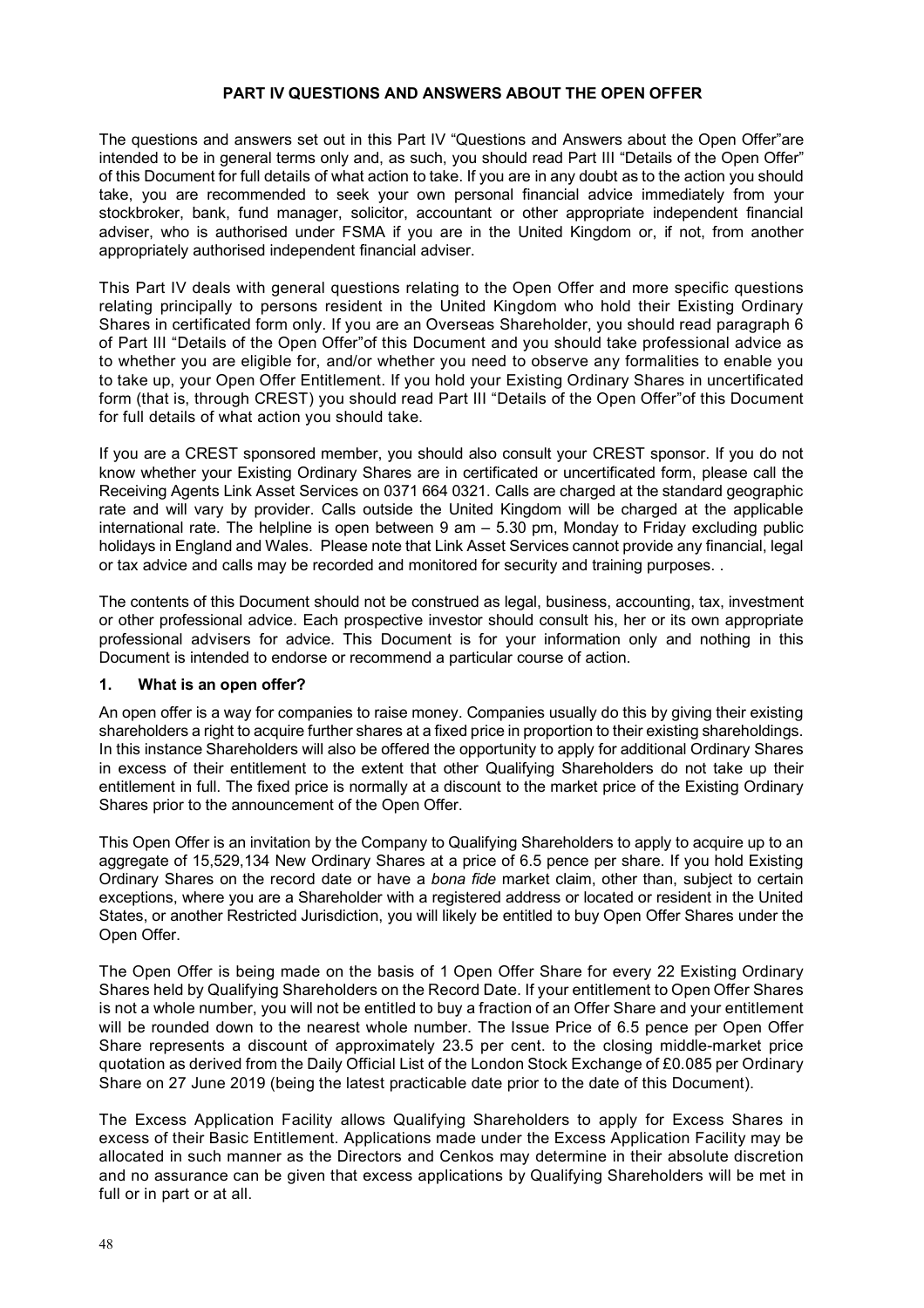Unlike in a rights issue, Application Forms are not negotiable documents and neither they nor the Basic Entitlements can themselves be traded. Shareholders will not be able, under the Open Offer, to apply for any Placing Shares which are the subject of the Placing.

### **2. I hold my Existing Ordinary Shares in certificated form. How do I know I am eligible to participate in the Open Offer?**

If you receive an Application Form and, subject to certain exceptions, are not a holder with a registered address or located or resident in the United States or any other Restricted Jurisdiction, then you will likely be eligible to participate in the Open Offer as long as you have not sold all of your Existing Ordinary Shares on 28 June 2019 (the time when the Existing Ordinary Shares are expected to be marked "exentitlement" by the London Stock Exchange).

### **3. I hold my Existing Ordinary Shares in certificated form. How do I know how many Open Offer Shares I am entitled to take up?**

If you hold your Existing Ordinary Shares in certificated form and, subject to certain exceptions, do not have a registered address and are not located or resident in the United States or any other Restricted Jurisdiction, you will be sent an Application Form that shows:

- how many Existing Ordinary Shares you held at the close of business on the Record Date;
- how many Open Offer Shares are comprised in your Basic Entitlement; and
- how much you need to pay if you want to take up your right to buy all your entitlement to the Open Offer Shares.

Subject to certain exceptions, if you have a registered address in the United States or any other Restricted Jurisdiction, you will not receive an Application Form.

If you would like to apply for any of or all of the Open Offer Shares comprised in your Basic Entitlement you should complete the Application Form in accordance with the instructions printed on it and the information provided in this Document. Completed Application Forms should be returned, along with a cheque drawn in the appropriate form, by post or by hand (during normal office hours only) to Link Asset Services, Corporate Actions, The Registry 34 Beckenham Road Beckenham BR3 4TU, so as to be received by them by no later than 11.00 a.m. on 15 July 2019, after which time Application Forms will not be valid.

## **4. I hold my Existing Ordinary Shares in certificated form and am eligible to receive an Application Form. What are my choices in relation to the Open Offer?**

### *(a) If you do not want to take up your Basic Entitlement*

If you do not want to take up the Open Offer Shares to which you are entitled, you do not need to do anything. In these circumstances, you will not receive any Open Offer Shares. You will also not receive any money when the Open Offer Shares you could have taken up are sold, as would happen under a rights issue.

You cannot sell your Application Form or your Basic Entitlement to anyone else. If you do not return your Application Form subscribing for the Open Offer Shares to which you are entitled by 11.00 a.m. on 15 July 2019, the Company has made arrangements under which it has agreed to issue those Open Offer Shares to other Qualifying Shareholders under the Excess Application Facility.

If you do not take up your Basic Entitlement then, following the issue of the Open Offer Shares pursuant to the Open Offer, your interest in the Company will be diluted. Even if a Qualifying Shareholder subscribes for the basic entitlement under the Open Offer, their proportionate economic interest will be diluted by the issue of New Ordinary Shares pursuant to the Excess Application Facility and the Placing.

### *(b) If you want to take up some but not all of your Basic Entitlement*

If you want to take up some but not all of the Open Offer Shares to which you are entitled, you should write the number of Open Offer Shares you want to take up in Boxes 2, 4 and 5 of your Application Form; for example, if you are entitled to take up 50 shares but you only want to take up 25 shares, then you should write '25' in Boxes 2 and 4. To work out how much you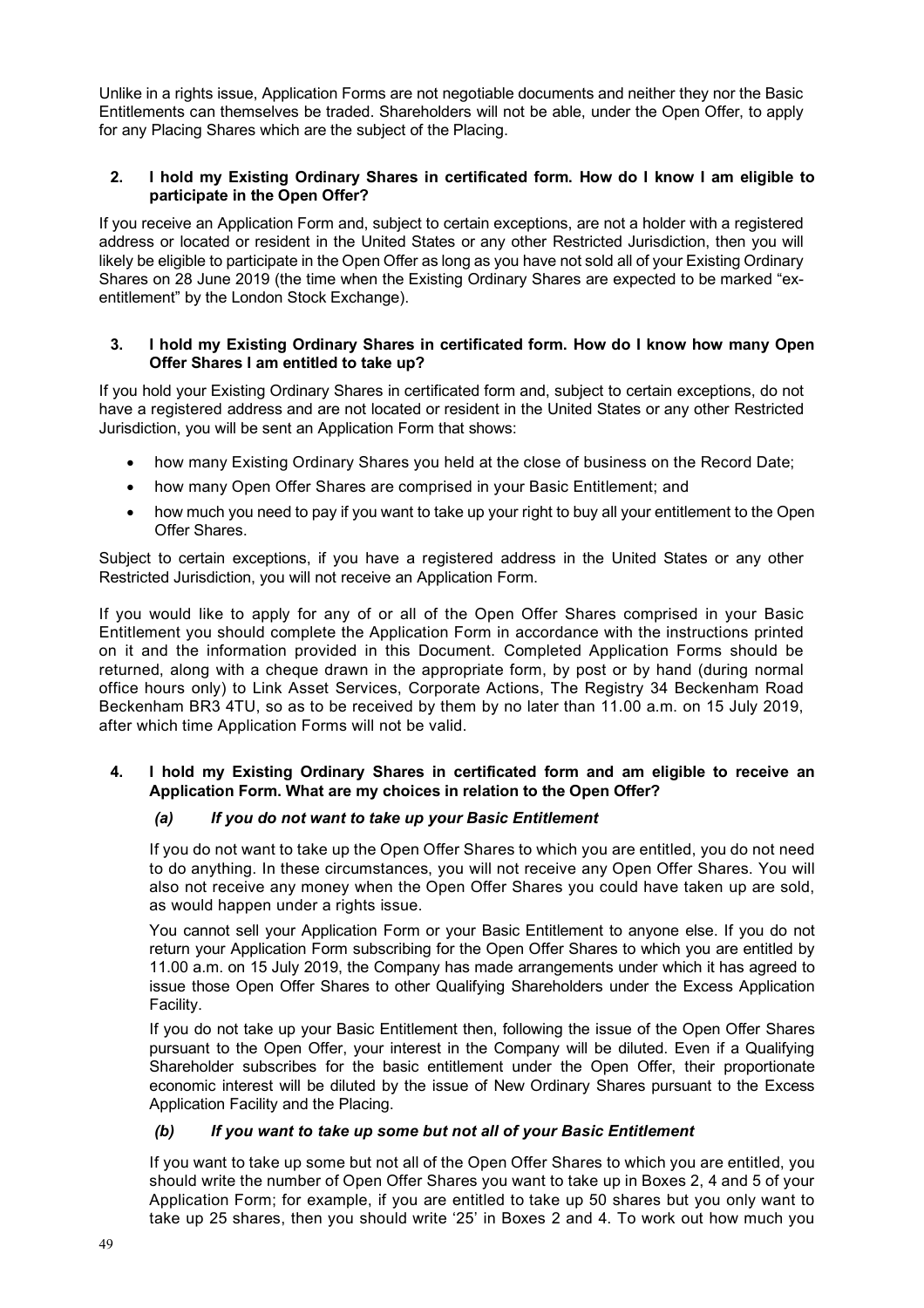need to pay for the Open Offer Shares, you need to multiply the number of Open Offer Shares you want (in this example, '25') by £0.065, which is the price in pounds of each Open Offer Share (giving you an amount of £1.625 in this example). You should write this amount in Box 5, rounding up to the nearest whole pence and this should be the amount your cheque is made out for. You should then return the completed Application Form, together with a cheque for that amount, by post or by hand (during normal office hours only) to Link Asset Services, Corporate Actions, The Registry, 34 Beckenham Road, Beckenham, Kent BR3 4TU, so as to be received by them by no later than 11.00 a.m. on 15 July 2019, after which time Application Forms will not be valid. If you post your Application Form by first class post, you should allow at least four Business Days for delivery.

All payments must be in pounds Sterling and made by cheque made payable to "Link Asset Services re Dods Group plc Open Offer A/C." and crossed "A/C payee only". Cheques or banker's drafts must be drawn on a bank or building society or branch of a bank or building society in the United Kingdom or Channel Islands which is either a settlement member of the Cheque and Credit Clearing Company Limited or the CHAPS Clearing Company Limited or which has arranged for its cheques and banker's drafts to be cleared through the facilities provided by any of those companies or committees and must bear the appropriate sort code in the top right-hand corner and must be for the full amount payable on application. Third-party cheques may not be accepted with the exception of building society cheques or banker's drafts where the building society or bank has inserted details of the full name of the building society or bank account holder and has added the building society or bank branch stamp to the back of the cheque. The account name should be the same as that shown on the Application Form. Post-dated cheques will not be accepted.

Cheques will be presented for payment upon receipt. The Company reserves the right to instruct the Receiving Agents to seek special clearance of cheques to allow the Company to obtain value for remittances at the earliest opportunity. No interest will be paid on payments made. It is a term of the Open Offer that cheques shall be honoured on first presentation and the Company may elect to treat as invalid acceptances in respect of which cheques are not so honoured. All documents and cheques sent through the post will be sent at the risk of the sender. Payments via CHAPS, BACS or electronic transfer will not be accepted.

A definitive share certificate will then be sent to you for the open Offer Shares that you take up. Your definitive share certificate for Open Offer Shares is expected to be dispatched to you by 25 July 2019.

### *(c) If you want to take up all of your Basic Entitlement*

If you want to take up all of the Open Offer Shares to which you are entitled, all you need to do is send the Application Form (ensuring that all joint holders sign (if applicable)), together with your cheque for the amount (as indicated in Box 7 of your Application Form), by post or by hand (during normal office hours only) to Link Asset Services, Corporate Actions, The Registry, 34 Beckenham Road, Beckenham, Kent BR3 4TU, so as to be received by them by no later than 11.00 a.m. on 15 July 2019, after which time Application Forms will not be valid. If you post your Application Form by first-class post, you should allow at least four Business Days for delivery.

All payments must be in Sterling and made by cheque made payable to "Link Asset Services re Dods Group plc Open Offer A/C"and crossed "A/C payee only". Cheques or banker's drafts must be drawn on a bank or building society or branch of a bank or building society in the United Kingdom or Channel Islands which is either a settlement member of the Cheque and Credit Clearing Company Limited or the CHAPS Clearing Company Limited or which has arranged for its cheques and banker's drafts to be cleared through the facilities provided by any of those companies or committees and must bear the appropriate sort code in the top right-hand corner and must be for the full amount payable on application. Third-party cheques may not be accepted with the exception of building society cheques or banker's drafts where the building society or bank has inserted details of the full name of the building society or bank account holder and has added thebuilding society or bank branch stamp on the back of the cheque. The account name should be the same as that shown on the Application Form. Post-dated cheques will not be accepted.

Cheques will be presented for payment upon receipt. The Company reserves the right to instruct the Receiving Agents to seek special clearance of cheques to allow the Company to obtain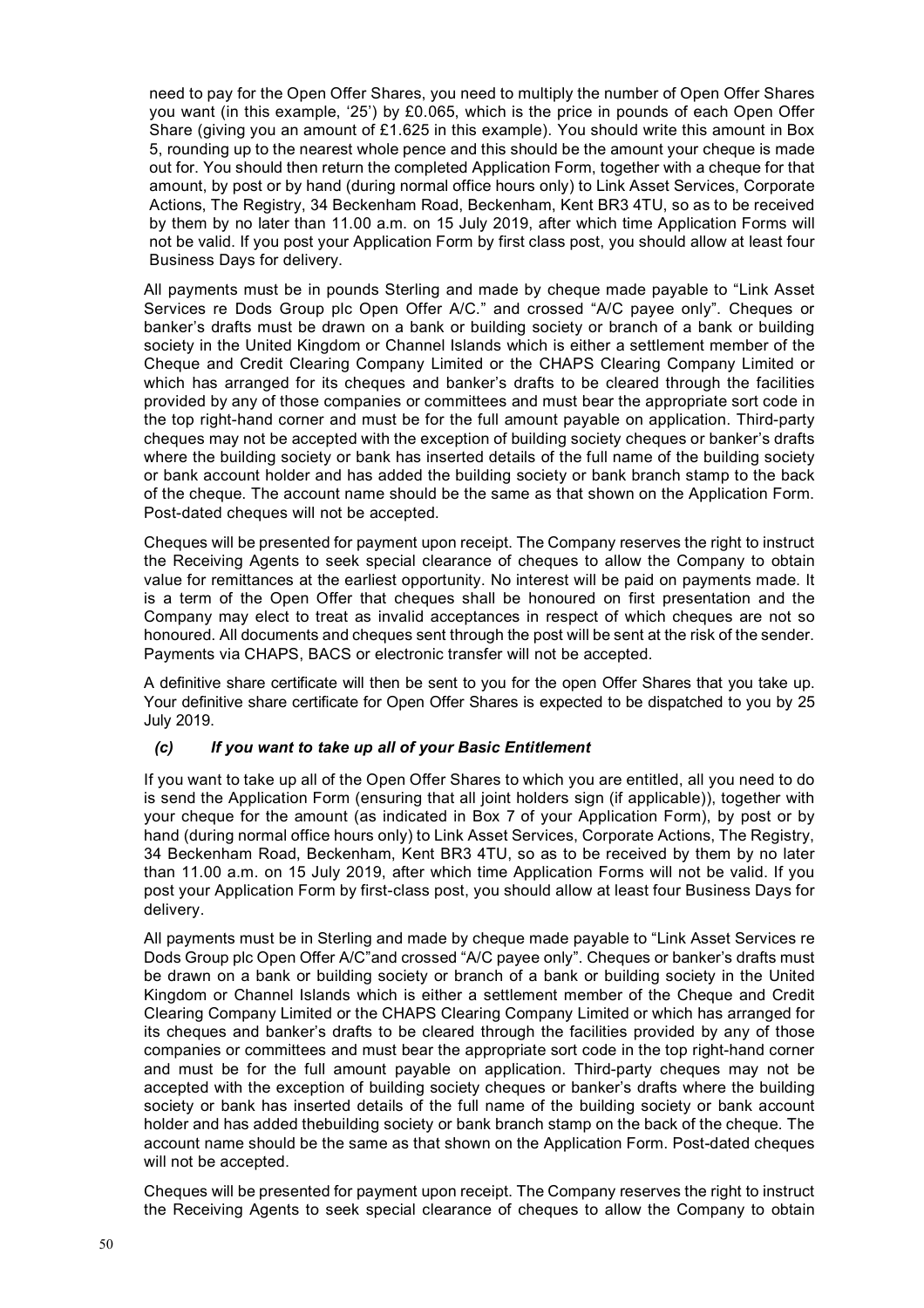value for remittances at the earliest opportunity. No interest will be paid on payments made. It is a term of the Open Offer that cheques shall be honoured on first presentation and the Company may elect to treat as invalid acceptances in respect of which cheques are not so honoured. All documents and cheques sent through the post will be sent at the risk of the sender. Payments via CHAPS, BACS or electronic transfer will not be accepted.

A definitive share certificate will then be sent to you for the Open Offer Shares that you take up. Your definitive share certificate for Open Offer Shares is expected to be despatched to you by 25 July 2019.

## *(d) If you want to apply for more than your Basic Entitlement*

Provided you have agreed to take up your Basic Entitlement in full, you can apply for further Open Offer Shares under the Excess Application Facility. The Excess Application Facility enables Qualifying Shareholders to apply for Excess Shares in excess of their Basic Entitlement as at the Record Date. You should write the number of Open Offer Shares comprised in your Basic Entitlement (as indicated in Box 7 of the Application Form) in Box 2 and write the number of Excess Shares for which you would like to apply in Box 3. You should then add the totals in Boxes 2 and 3 and insert the total number of Open Offer Shares for which you would like to apply in Box 4. For example, if you have a Basic Entitlement for 50 Open Offer Shares but you want to apply for 75 Open Offer Shares in total, then you should write '50' in Box 2, '25' in Box 3 and '75' in Box 4. To work out how much you need to pay for the Open Offer Shares, you need to multiply the number of Open Offer Shares you want (in this example, '75') by £0.065, which is the price in Sterling of each Open Offer Share (giving you an amount of £4.875 in this example). You should write this amount in Box 5. You should then return your Application Form by post or by hand (during normal office hours only) to Link Asset Services Corporate Actions, The Registry 34 Beckenham, Road Beckenham, Kent BR3 4TU so as to be received by them by no later than 11.00 a.m. on 15 July 2019, after which time Application Forms will not be valid. If you post your application form by first class post, you should allow at least four Business Days for delivery.

If applications under the Excess Application Facility are received for more than the total number of Open Offer Shares available following take up of Basic Entitlements, the Excess Shares may be allocated in such manner as the Directors and Cenkos may determine in their absolute discretion. No assurance can be given that excess applications by Qualifying Shareholders will be met in full or in part or at all.

A definitive share certificate will then be sent to you for the Open Offer Shares that you take up and otherwise successfully apply for using the Excess Application Facility. Your definitive share certificate for Open Offer Shares is expected to be dispatched to you, at your own risk, by 25 July 2019.

## **5. I hold my Existing Ordinary Shares in uncertificated form in CREST. What do I need to do in relation to the Open Offer?**

CREST members should follow the instructions set out in Part III "Details of the Open Offer" of this document. Persons who hold Existing Ordinary Shares through a CREST member should be informed by the CREST member through which they hold their Existing Ordinary Shares of (i) the number of Open Offer Shares which they are entitled to acquire under the their Basic Entitlement and (ii) how to apply for Open Offer Shares in excess of their Basic Entitlement under the Excess Application Facility provided they choose to take up their Basic Entitlement in full and should contact them should they not receive this information.

### **6. I acquired my Existing Ordinary Shares prior to the Record Date and hold my Existing Ordinary Shares in certificated form. What if I do not receive an Application Form or I have lost my Application Form?**

If you do not receive an Application Form, this probably means that you are not eligible to participate in the Open Offer. Some Non-CREST Shareholders, however, will not receive an Application Form but may still be eligible to participate in the Open Offer, namely:

• Qualifying CREST Shareholders who held their Existing Ordinary Shares in uncertificated form on 21 July 2019 and who have converted them to certificated form;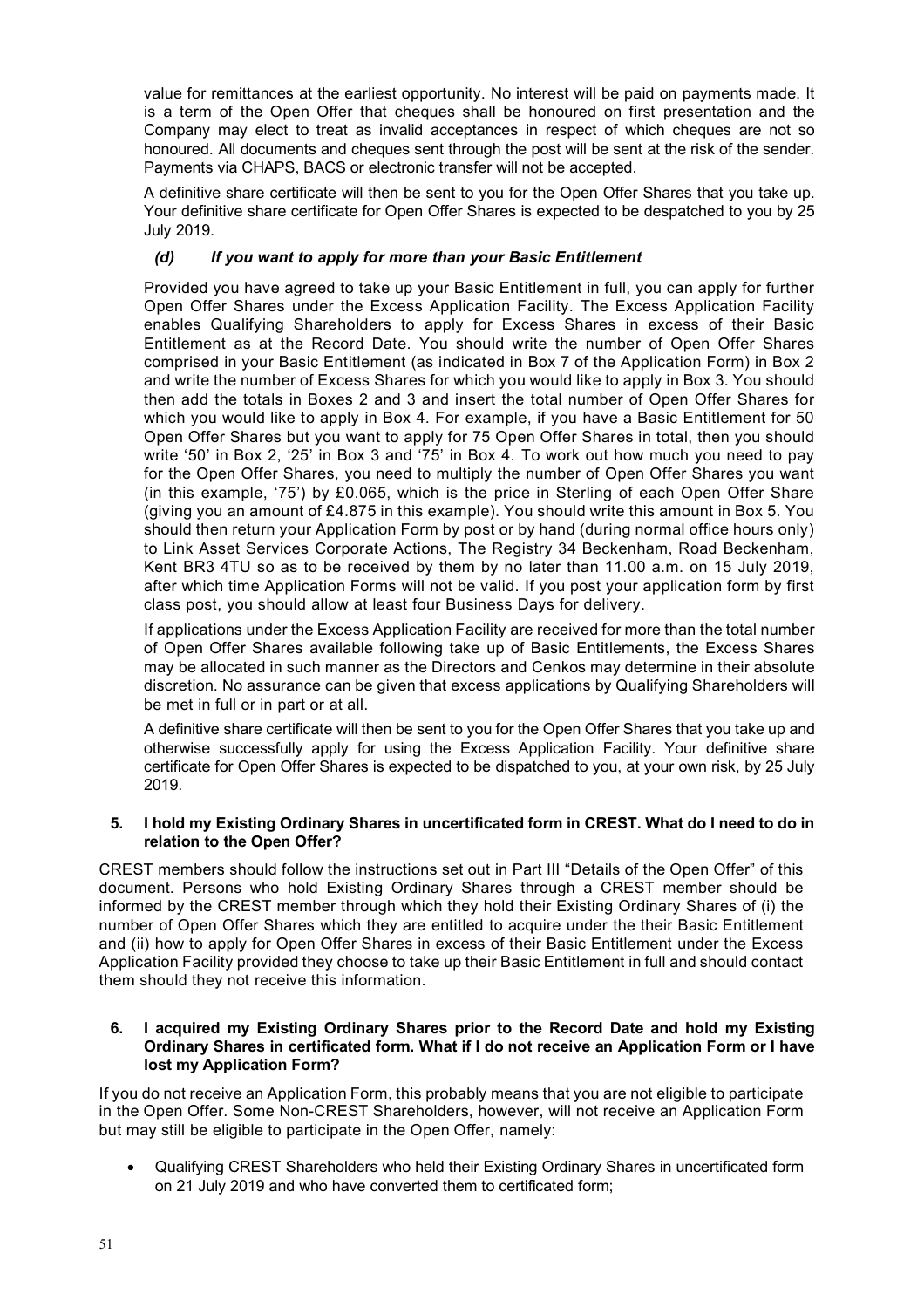- Qualifying Non-CREST Shareholders who bought Existing Ordinary Shares before 28 July 2019 but were not registered as the holders of those shares at the close of business on 26 June 2019; and
- certain Overseas Shareholders.

If you do not receive an Application Form but think that you should have received one or you have lost your Application Form, please contact the Receiving Agents Link Asset Services on 0371 664 0321. Calls are charged at the standard geographic rate and will vary by provider. Calls outside the United Kingdom will be charged at the applicable international rate. The helpline is open between 9 am – 5.30 pm, Monday to Friday excluding public holidays in England and Wales. Please note that Link Asset Services cannot provide any financial, legal or tax advice and calls may be recorded and monitored for security and training purposes.

## **Can I trade my Open Offer Entitlement?**

Qualifying Shareholders should be aware that the Open Offer is not a rights issue. As such, Qualifying Non-CREST Shareholders should also note that their Application Forms are not negotiable documents and cannot be traded. Qualifying CREST Shareholders should note that, although Basic Entitlements will be admitted to CREST they will have limited settlement capabilities (for the purposes of market claims only), Basic Entitlements will not be tradable or listed and applications in respect of the Open Offer may only be made by the Qualifying Shareholders originally entitled or by a person entitled by virtue of a *bona fide* market claim. Offer Shares for which an application has not been made under the Open Offer will not be sold in the market for the benefit of those who do not apply under the Open Offer and Qualifying Shareholders who do not apply to take up their Basic Entitlement will have no rights under the Open Offer or receive any proceeds from it. The Open Offer Shares are not being underwritten.

## **7. What if I change my mind?**

If you are a Qualifying Non-CREST Shareholder, once you have sent your Application Form and payment to the Receiving Agents, you cannot withdraw your application or change the number of Offer Shares for which you have applied.

### **8. What if the number of Open Offer Shares to which I am entitled is not a whole number; am I entitled to fractions of Open Offer Shares?**

If the number is not a whole number, you will not receive a fraction of an Open Offer Share and your entitlement will be rounded down to the nearest whole number.

### **9. I hold my Existing Ordinary Shares in certificated form. What should I do if I have sold some or all of my Existing Ordinary Shares?**

If you hold Existing Ordinary Shares in the Company directly and you sell some or all of your Existing Ordinary Shares before 26 June 2019, you should contact the buyer or the person/ company through whom you sell your shares. The buyer may be entitled to apply for Open Offer Shares under the Open Offer. However, notwithstanding the above, you should not contact the buyer if he is located or resident in, is a citizen of, or has a registered office in a Restricted Jurisdiction. If you sell any of your Existing Ordinary Shares on or after 26 June 2019, you may still take up and apply for the Open Offer Shares as set out on your Application Form.

## **10. I hold my Existing Ordinary Shares in certificated form. How do I pay?**

Completed Application Forms should be returned with a cheque drawn in the appropriate form. All payments must be in pounds sterling and made by cheque made payable to "Link Market Services Limited re Dods Group plc Open Offer A/C." and crossed "A/C payee only". Cheques or banker's drafts must be drawn on a bank or building society or branch of a bank or building society in the United Kingdom or Channel Islands which is either a settlement member of the Cheque and Credit Clearing Company Limited or the CHAPS Clearing Company Limited or which has arranged for its cheques and banker's drafts to be cleared through the facilities provided by any of those companies or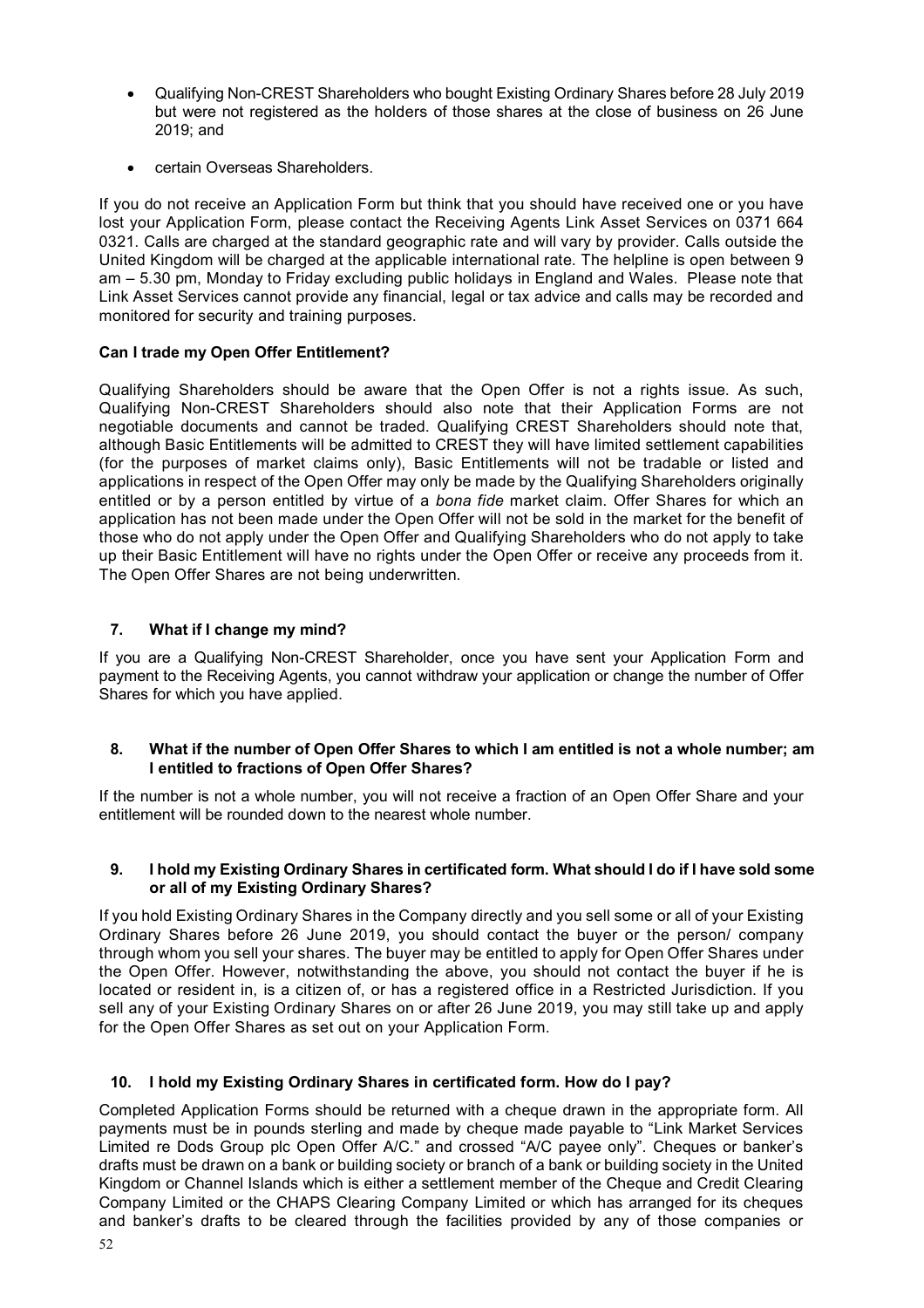committees and must bear the appropriate sort code in the top right-hand corner and must be for the full amount payable on application. Third-party cheques may not be accepted with the exception of building society cheques or banker's drafts where the building society or bank has inserted details of the full name of the building society or bank account holder and has added the building society or bank branch stamp to the back of the cheque. The account name should be the same as that shown on the Application Form. Post-dated cheques will not be accepted.

## **12. Will the Existing Ordinary Shares that I hold now be affected by the Open Offer?**

If you decide not to apply for any of the Open Offer Shares to which you are entitled under the Open Offer, or only apply for some of your entitlement, your proportionate ownership and voting interest in the Company will be reduced.

#### **13. I hold my Existing Ordinary Shares in certificated form. Where do I send my Application Form?**

You should send your completed Application Form together with the monies in the appropriate form, by post or by hand (during normal office hours only) to Link Asset Services, Corporate Actions, The Registry 34 Beckenham Road Beckenham, Kent BR3 4TU. If you post your Application Form by first-class post, you should allow at least four Business Days for delivery. If you do not want to take up or apply for Open Offer Shares then you need take no further action.

#### **14. I hold my Existing Ordinary Shares in certificated form. When do I have to decide if I want to apply for Open Offer Shares?**

The Receiving Agents must receive the Application Form by no later than 11.00 a.m. on 15 July 2019, after which time Application Forms will not be valid. If an Application Form is being sent by first class post in the UK, Qualifying Shareholders are recommended to allow at least four Business Days for delivery.

### **15. How do I transfer my entitlements into the CREST system?**

If you are a Qualifying Non-CREST Shareholder, but are a CREST member and want your Open Offer Shares to be in uncertificated form, you should complete the CREST deposit form (contained in the Application Form), and ensure it is delivered to the CREST Courier and Sorting Service in accordance with the instructions in the Application Form. CREST sponsored members should arrange for their CREST sponsors to do this.

#### **16. I hold my Existing Ordinary Shares in certificated form. When will I receive my new share certificate?**

It is expected that the Receiving Agents will post all new share certificates by 25 July 2019.

#### **17. If I buy Existing Ordinary Shares after the Record Date, will I be eligible to participate in the Open Offer?**

If you bought your Existing Ordinary Shares after the Record Date but before the ex-entitlement date, you are likely to be able to participate in the Open Offer in respect of such Ordinary Shares.

### **18. Will I be taxed if I take up my entitlements?**

Shareholders who are in any doubt as to their tax position should consult an appropriate professional adviser immediately.

### **19. What should I do if I live or am located outside the United Kingdom?**

Your ability to apply to acquire Open Offer Shares may be affected by the laws of the country in which you live or are located and you should take professional advice as to whether you require any governmental or other consents or need to observe any other formalities to enable you to take up your Open Offer Entitlement. Shareholders with registered addresses or who are located or resident in the United States or any other Restricted Jurisdiction are, subject to certain exceptions, not eligible to participate in the Open Offer. Your attention is drawn to the information in paragraph 6 of Part III "Details of the Open Offer" of this document.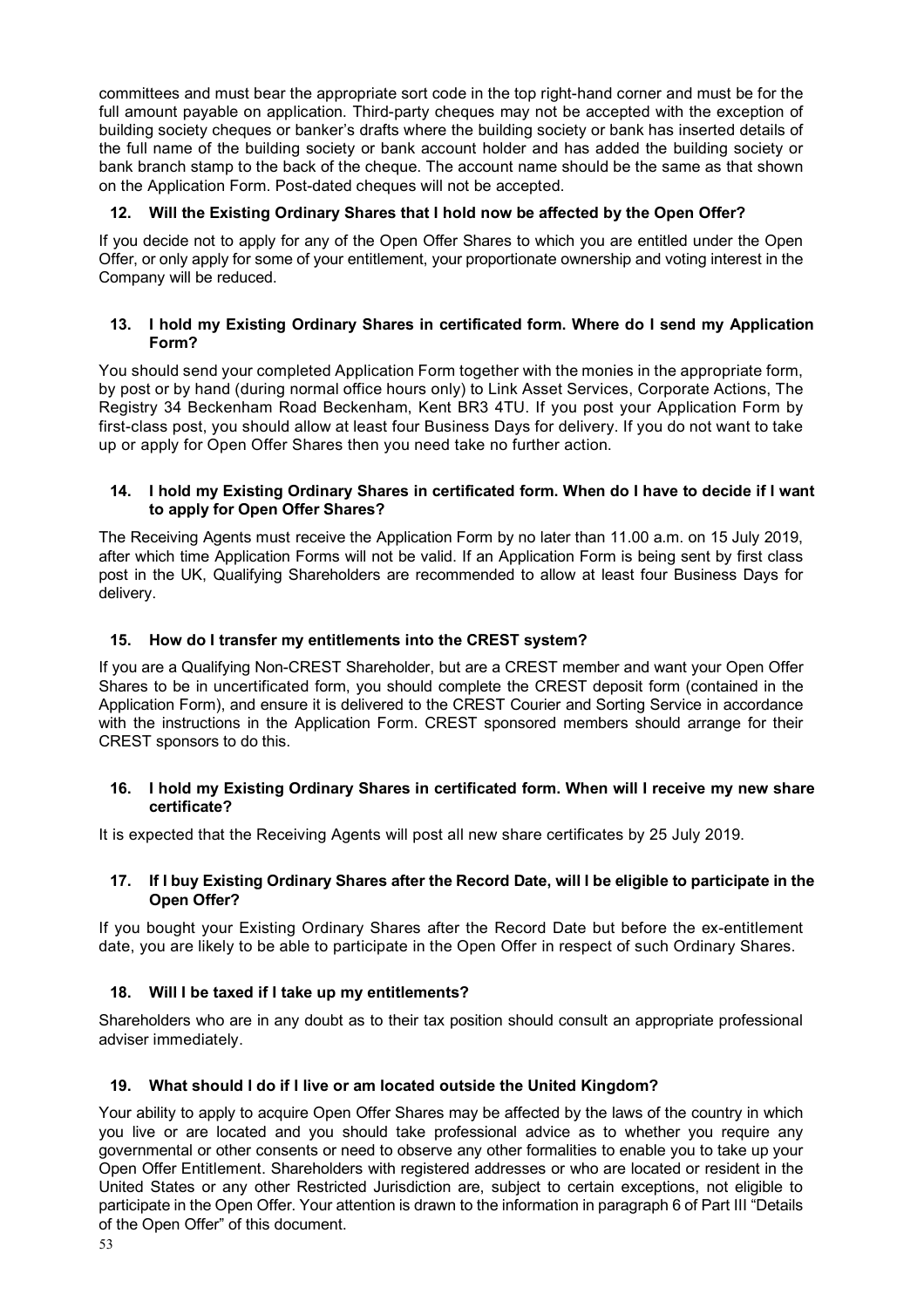## **20. Further assistance**

Call Link Asset Services on 0371 664 0321. Calls are charged at the standard geographic rate and will vary by provider. Calls outside the United Kingdom will be charged at the applicable international rate. The helpline is open between 9 am – 5.30 pm, Monday to Friday excluding public holidays in England and Wales. Please note that Link Asset Services cannot provide any financial, legal or tax advice and calls may be recorded and monitored for security and training purposes.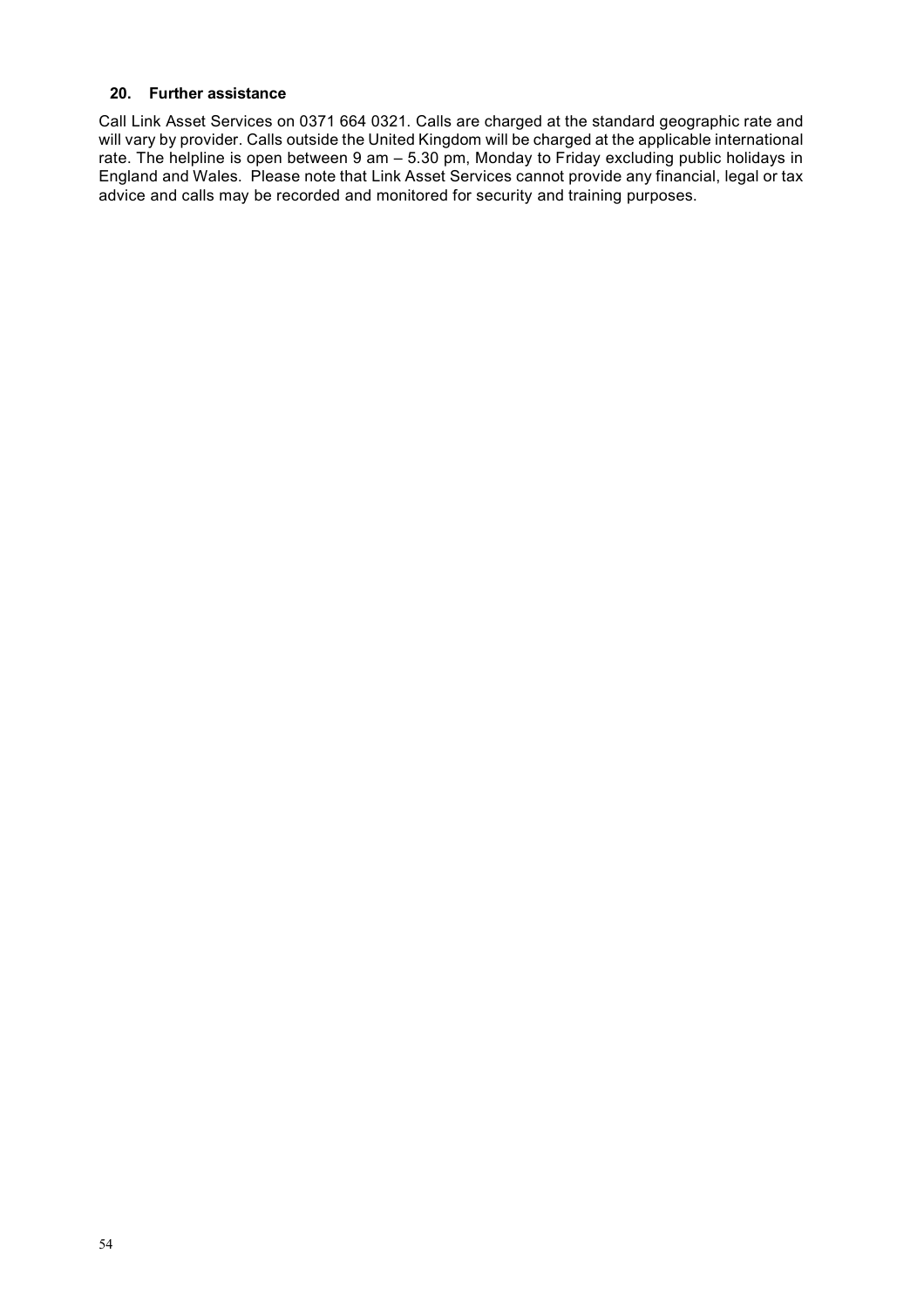### **Dods Group plc**

*(Registered and incorporated in England and Wales under the Companies Act 1985 with company number 04267888)*

#### Notice of General Meeting

Notice is hereby given that a general meeting (the "**General Meeting**" or the "**Meeting**") of Dods Group plc (the "**Company**") will be held offices of RPC LLP at Tower Bridge House, St Katharine's Way, London E1W 1AA at 9.00 a.m. on 16 July 2019, for the purpose of considering and, if thought fit, passing the following resolutions, of which resolution 1 will be proposed as an ordinary resolution and resolution 2 will be proposed as a special resolution.

#### **ORDINARY RESOLUTION**

- 1. **THAT** in addition to all subsisting authorities to the extent unused, the Directors be and they are hereby generally and unconditionally authorised in accordance with section 551 of the Companies Act 2006 (the "**Act**"), to exercise all the powers of the Company to allot:
	- a) shares in the Company up to an aggregate nominal amount of  $£1,327,047.97$  pursuant to the Placing (as defined in the circular sent to shareholders on 28 June 2019 the "**Circular**";)
	- b) shares in the Company up to an aggregate nominal amount of £547,639.24 pursuant to the Subscription (as defined in the Circular)
	- c) shares in the Company up to an aggregate nominal amount of £155,291.34 pursuant to the Open Offer as defined in the Circular;
	- d) shares in the Company up to an aggregate nominal amount of £3,137,000 pursuant to the Acquisition Agreement (as defined in the Circular)

and provided that:

(i) the authority hereby conferred shall (unless previously renewed or revoked) expire at the end of the next Annual General Meeting of the Company or, if earlier, 30 September 2019; save that

(ii) the Company may before such expiry make an offer or agreement which would or might require shares in the company to be allotted after such expiry and the Directors may allot shares in the company in pursuance of such an offer or agreement as if the authority conferred hereby had not expired.